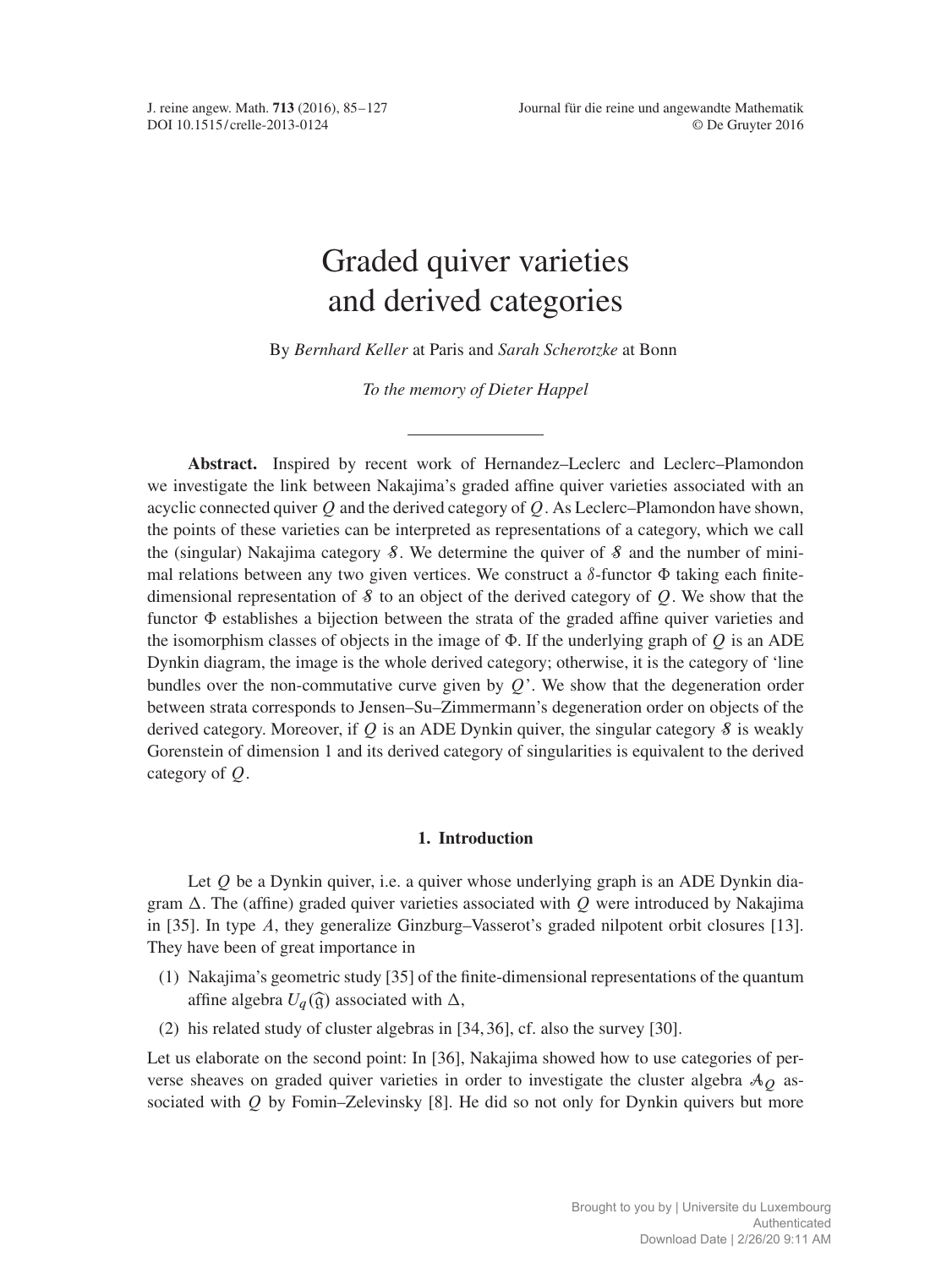generally for arbitrary bipartite quivers (where each vertex either has only incoming or only outgoing arrows). He showed that the dual Grothendieck ring associated with these categories (almost) yields a monoidal categorification of  $A<sub>O</sub>$  in the sense of Hernandez–Leclerc [\[16\]](#page-41-2), who had constructed monoidal categorifications in types  $A_n$  and  $D_4$  (they extend their results to all linearly oriented quivers of type A or D in their recent article [\[17\]](#page-41-3)). Qin [\[37,](#page-42-4) [38\]](#page-42-5) has generalized Nakajima's construction of graded quiver varieties to all acyclic quivers Q and Kimura–Qin [\[28\]](#page-42-6) have used these varieties to extend Nakajima's results on cluster algebras to this generality.

In Section 9 of their remarkable study [\[18\]](#page-41-4) of deformed Grothendieck rings of quantum affine algebras, Hernandez–Leclerc proved that the graded quiver varieties associated with certain special weights are isomorphic to varieties of representations of  $O$  in such a way that Nakajima's stratification corresponds to the natural stratification by orbits. This description was extended by Leclerc–Plamondon [\[31\]](#page-42-7), who showed that the quiver varieties in a much larger class are isomorphic to varieties of representations of the repetitive algebra [\[14,](#page-41-5) [19\]](#page-41-6) associated with  $Q$ , where Nakajima's stratification again corresponds to the natural one by orbits. Let us call LP-varieties the graded quiver varieties covered by Leclerc–Plamondon's construction. Via Happel's equivalence [\[14\]](#page-41-5) between the stable category of the repetitive algebra of  $\overline{O}$  and the derived category of Q, Leclerc–Plamondon's isomorphism yields a map from a given LP-variety to the set of isomorphism classes of the derived category of  $O$  and, as shown in [\[31\]](#page-42-7), the fibers of this map are precisely the Nakajima strata. In this article, we extend this last result in two directions simultaneously:

- (1) from LP-varieties to all graded quiver varieties,
- (2) from Dynkin quivers to arbitrary acyclic quivers (using Qin's definition [\[37,](#page-42-4)[38\]](#page-42-5) of graded quiver varieties).

Along the way, we obtain information on graded affine quiver varieties as well as on their desingularization by Nakajima's smooth (quasi-projective) graded quiver varieties. Among other results,

- we determine the quiver of the singular Nakajima category  $\delta$ , whose representations form the (affine) graded quiver varieties,
- we determine the number of minimal relations between the vertices of the quiver of  $\mathcal{S}$ ; remarkably, there are *no* relations if Q is a connected non-Dynkin quiver,
- we construct the stratifying functor  $\Phi$  from the category of finite-dimensional  $\delta$ -modules to the derived category of  $Q$  and use it to describe the strata and their closures in terms of the derived category,
- we describe the fibers of Nakajima's desingularization map using  $\Phi$  in the spirit of theorems by Lusztig [\[32\]](#page-42-8), Savage–Tingley [\[43\]](#page-42-9) and Shipman [\[44\]](#page-42-10),
- we extend Happel's equivalence [\[14\]](#page-41-5) by showing that, for a Dynkin quiver  $Q$ , the singular category  $\delta$  is weakly Gorenstein and that its derived category of singularities is equivalent to the derived category of Q,
- we vastly generalize the preceding point by showing that for any configuration C of vertices of S satisfying a certain natural condition, the associated quotient  $\mathcal{S}_C$  of S is weakly Gorenstein with associated derived category of singularities equivalent to the derived category of Q.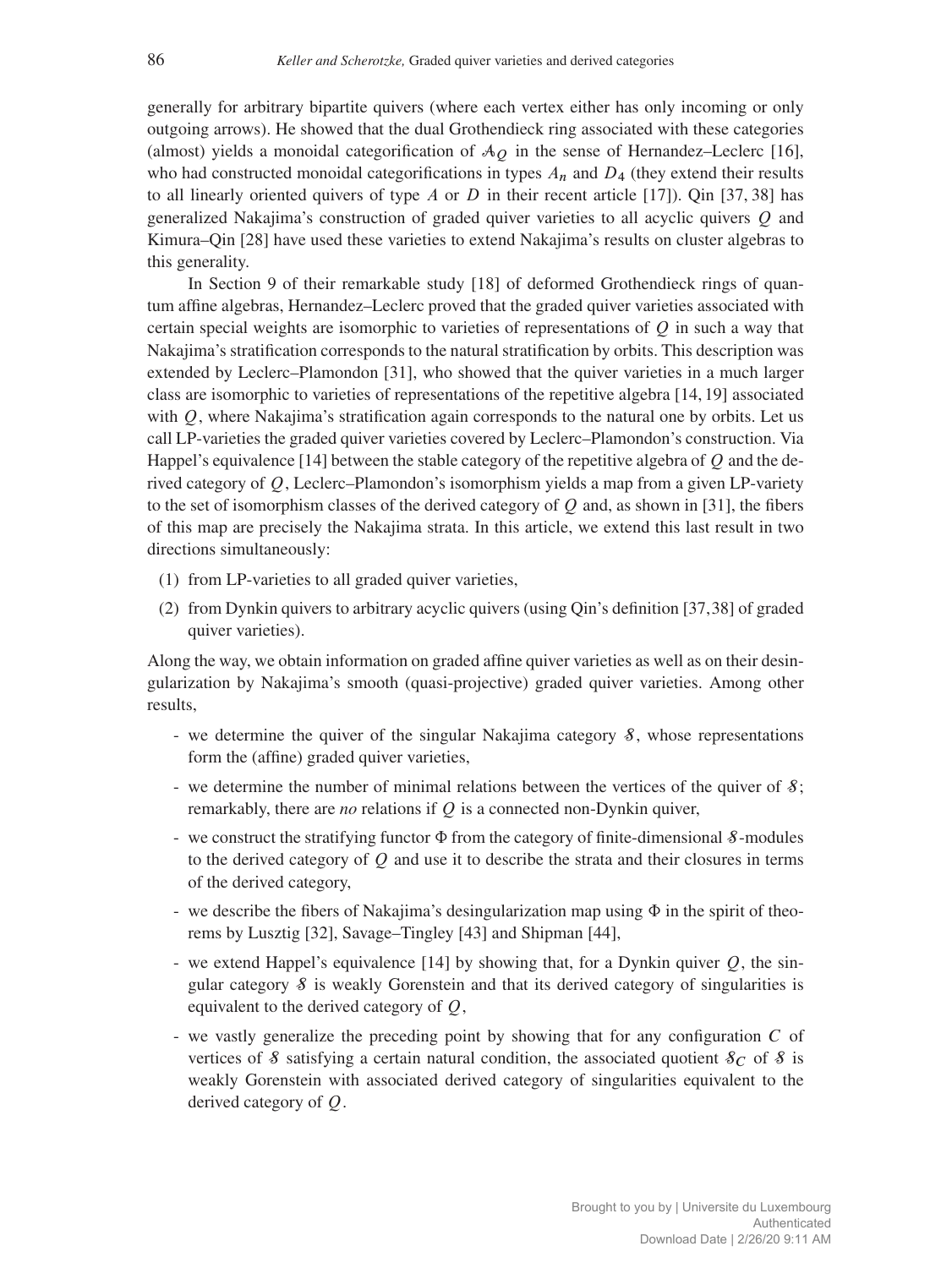We refer to Section [2](#page-2-0) for a more detailed description of our main results. In the companion paper [\[26\]](#page-42-11), we show how to use Nakajima's desingularization map to generalize recent results by Cerulli–Feigin–Reineke [\[4,](#page-41-7) [5\]](#page-41-8) on quiver Grassmannians.

Let us emphasize that throughout, we use framed quiver varieties. As shown by Crawley– Boevey [\[6\]](#page-41-9), from the point of view of the geometry of the individual quiver varieties, the framing may be neglected. However, it is essential in the applications to quantum affine algebras and cluster algebras alluded to above as well as in the homological approach we use. We hope to come back to the relation of this approach with that of Frenkel–Khovanov–Schiffmann [\[9\]](#page-41-10) in future work.

Acknowledgement. A large part of the work on this article was done during the cluster algebra program at the MSRI in fall 2012. The authors are grateful to the MSRI for financial support and ideal working conditions. They are indebted to Bernard Leclerc and Pierre-Guy Plamondon for informing them about the main results of [\[31\]](#page-42-7) prior to its appearance on the archive. They are obliged to Osamu Iyama for pointing out reference [\[20\]](#page-41-11) and to Harold Williams for asking a question that lead to Theorem [2.8.](#page-7-0) They thank Giovanni Cerulli Irelli, David Hernandez, Osamu Iyama, Bernard Leclerc, Pierre-Guy Plamondon, Fan Qin and Markus Reineke for stimulating conversations and for helpful comments on a preliminary version of this article.

## 2. Notation and main results

<span id="page-2-2"></span><span id="page-2-0"></span>**2.1. Repetition quivers and Happel's theorem.** Let O be a quiver. Thus, O is an oriented graph given by a set of vertices  $Q_0$ , a set of arrows  $Q_1$  and two maps  $s: Q_1 \rightarrow Q_0$ and  $t: Q_1 \rightarrow Q_0$  taking an arrow to its source vertex respectively its target vertex. We assume that Q is finite (both  $Q_0$  and  $Q_1$  are finite) and acyclic (there are no oriented cycles in Q).

The *repetition quiver*  $\mathbb{Z}Q$ , cf. [\[41\]](#page-42-12), has the set of vertices  $\mathbb{Z}Q_0$  formed by all pairs  $(i, p)$ , where i belongs to  $Q_0$  and p is an integer. For each arrow  $\alpha : i \rightarrow j$ , it has the arrows  $(\alpha, p) : (i, p) \rightarrow (j, p)$  and  $\sigma(\alpha, p) : (j, p - 1) \rightarrow (i, p)$ , where p runs through the integers. If  $\beta$  is an arbitrary arrow of  $\mathbb{Z}Q$ , we put  $\sigma(\beta) = \sigma(\alpha, p)$  if  $\beta = (\alpha, p)$  and  $\sigma(\beta) = (\alpha, p - 1)$ if  $\beta = \sigma(\alpha, p)$ . We denote by  $\tau : \mathbb{Z}Q \to \mathbb{Z}Q$  the automorphism of  $\mathbb{Z}Q$  given by the left translation by one unit: we have  $\tau(i, p) = (i, p - 1)$  and  $\tau(\beta) = \sigma^2(\beta)$  for all  $i \in Q_0$ ,  $p \in \mathbb{Z}$ , and for all arrows  $\beta$  of  $\mathbb{Z}Q$ . For example, when Q is the quiver  $1 \rightarrow 2 \rightarrow 3$ , the repetition quiver has the form given in Figure [1.](#page-2-1)

<span id="page-2-1"></span>

Figure 1. The repetition quiver  $\mathbb{Z}Q$  for  $Q$  of type  $A_3$ .

Let k be a field. Following [\[11,](#page-41-12) [40\]](#page-42-13), we define the *mesh category*  $k(\mathbb{Z}Q)$  to be the k-category whose objects are the vertices of  $ZQ$  and whose morphism space from a to b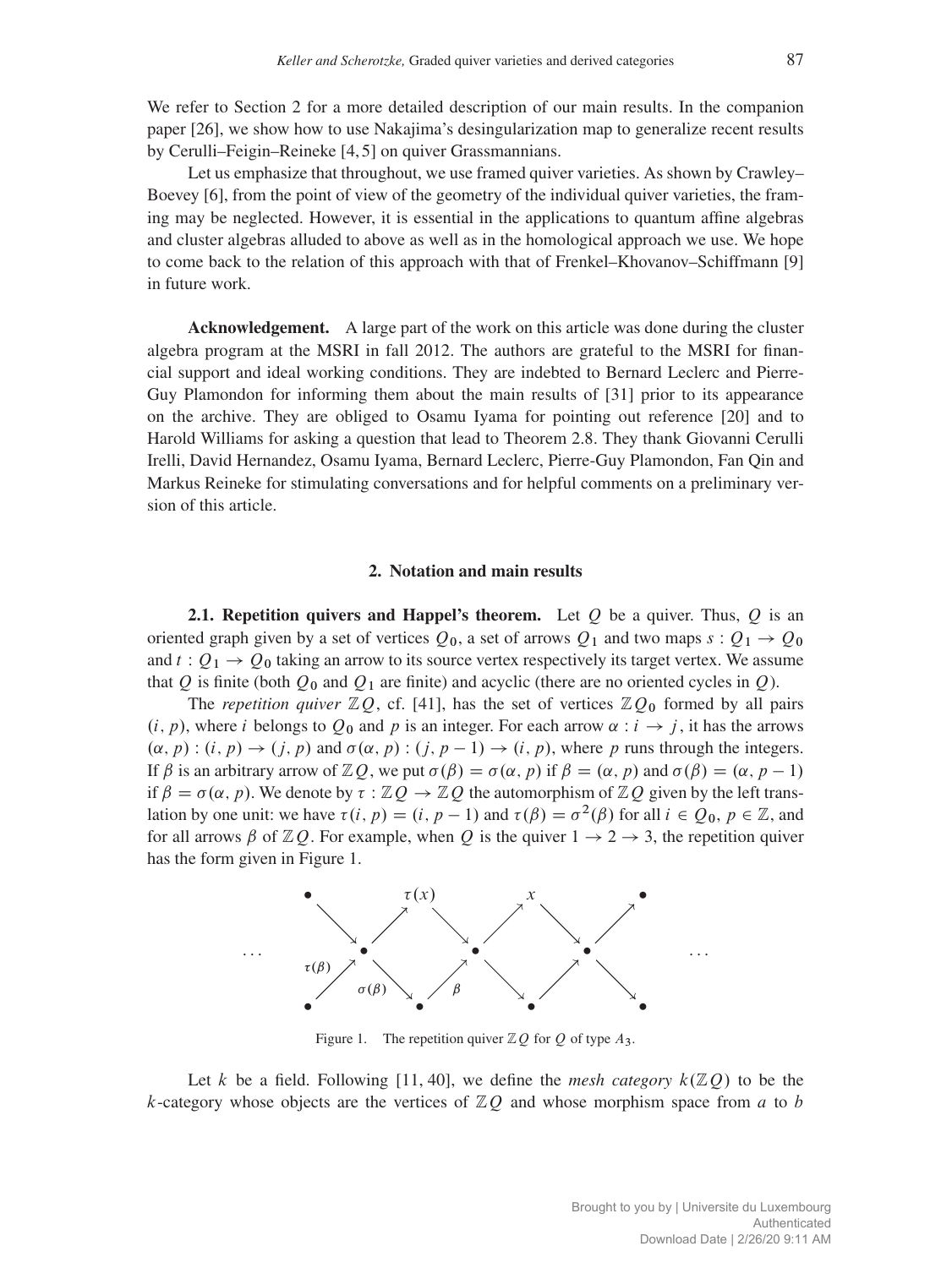is the space of all  $k$ -linear combinations of paths from  $a$  to  $b$  modulo the subspace spanned by all elements  $ur_xv$ , where u and v are paths and



is the *mesh relator* associated with a vertex x of  $\mathbb{Z}Q$ . Here the sum runs over all arrows  $\beta : y \to x$  of  $\mathbb{Z}Q$ . For example, in the mesh category  $k(\mathbb{Z}A_2)$  associated with the quiver  $Q = \vec{A}_2 : 1 \rightarrow 2$ , the composition of any two consecutive arrows vanishes. The computation of the morphism spaces in  $k(\mathbb{Z}Q)$  is easy using additive functions, cf. [\[11,](#page-41-12) Section 6.5].

Let  $kQ$  be the path algebra of Q. It is a finite-dimensional, hereditary k-algebra. For each vertex i of Q, we write  $e_i$  for the associated idempotent of  $kQ$  (the 'lazy path at i') and  $P_i = e_i kQ$  for the indecomposable projective kQ-module whose head is the simple module  $S_i$  concentrated at the vertex i. Let mod  $kQ$  be the category of all k-finite-dimensional right kQ-modules. Let  $\mathcal{D}_Q$  be the bounded derived category  $\mathcal{D}^b(\text{mod }kQ)$ . It is a Krull– Schmidt category [\[14\]](#page-41-5) and a triangulated category. We write  $\Sigma$  for its shift (= suspension) functor. Let ind $(\mathcal{D}_0)$  be a full subcategory of  $\mathcal{D}_0$  whose objects form a set of representatives of the isomorphism classes of indecomposable objects of  $\mathcal{D}_O$ . The following theorem is [\[14,](#page-41-5) Proposition 4.6] and [\[15,](#page-41-13) Theorem 5.6].

<span id="page-3-1"></span>Theorem 2.2 (Happel, 1987). *There is a canonical fully faithful functor*

 $H : k(**Z**,Q) \rightarrow \text{ind}(\mathcal{D}_Q)$ 

taking each vertex  $(i, 0)$  to the indecomposable projective module  $P_i$ ,  $i \in Q_0$ . It is an equiv*alence iff* Q *is a Dynkin quiver (i.e. its underlying graph is a disjoint union of ADE Dynkin diagrams).*

The dichotomy between Dynkin quivers and non-Dynkin quivers which appears in this theorem is responsible for the distinction between these two cases which we have to introduce in many of our proofs. Let  $v : \mathcal{D}_Q \to \mathcal{D}_Q$  be the autoequivalence given by the derived tensor product with the  $k$ -dual of  $kQ$  considered as a bimodule. We have an isomorphism, bifunctorial in  $L, M \in \mathcal{D}_Q$ ,

<span id="page-3-0"></span>(2.2.1) 
$$
D \operatorname{Hom}_{\mathcal{D}_Q}(L, M) = \operatorname{Hom}_{\mathcal{D}_Q}(M, vL),
$$

where D denotes the duality over k. This means that  $\nu$  is the *Serre functor of*  $\mathfrak{D}_O$ . As shown in [\[14\]](#page-41-5), via the embedding H, the autoequivalence  $\tau$  of the mesh category corresponds to the *Auslander–Reiten translation*  $\tau_{\mathcal{D}_O} = \Sigma^{-1} v$ , which we will also denote by  $\tau$ . For Dynkin quivers, the combinatorial descriptions of  $\nu$  (equivalently:  $\Sigma$ ) and of the image of mod kQ in  $\mathcal{D}_O$  are given in [\[11,](#page-41-12) Section 6.5].

For later use, we record the following isomorphism, which follows from Serre dual-ity [\(2.2.1\)](#page-3-0): For L,  $M \in \mathcal{D}_Q$  and  $p \in \mathbb{Z}$ , we have

<span id="page-3-2"></span>(2.2.2) 
$$
D \operatorname{Ext}^p_{\mathcal{D}_Q}(L, M) = \operatorname{Hom}_{\mathcal{D}_Q}(M, \Sigma^{-(p-1)} \tau L),
$$

where, as usual, we write  $\text{Ext}^p_{\mathcal{D}_Q}(L, M)$  for  $\text{Hom}_{\mathcal{D}_Q}(L, \Sigma^p M)$ .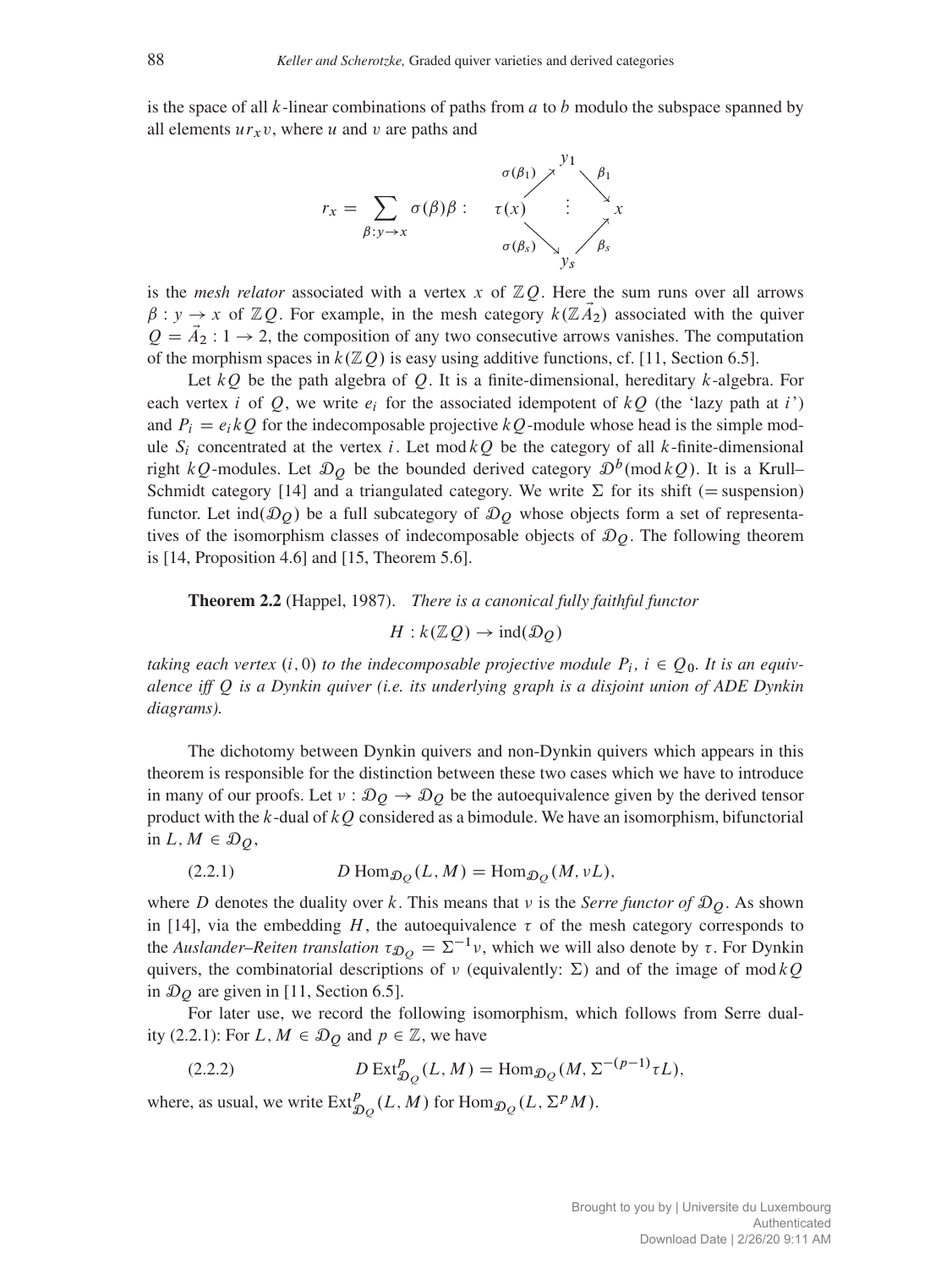<span id="page-4-1"></span>2.3. Graded affine quiver varieties. Let  $Q$  be a finite acyclic quiver as in Section [2.1](#page-2-2) and let k be the field of complex numbers. The *framed quiver*  $\widetilde{O}$  is obtained from O by adding, for each vertex i, a new vertex i' and a new arrow  $i \rightarrow i'$ . For example, if Q is the quiver  $1 \rightarrow 2$ , the framed quiver is



Let  $\mathbb{Z}\widetilde{Q}$  be the repetition quiver of  $\widetilde{Q}$ . We refer to the vertices  $(i', p)$ ,  $i \in Q_0$ ,  $p \in \mathbb{Z}$ , as the *frozen vertices* of  $\mathbb{Z}\widetilde{Q}$  and mark them by squares as in the examples in Figure [2](#page-4-0) associated with quivers whose underlying graphs are  $A_2$  respectively  $D_4$ . For a vertex  $x = (i, p)$ , we put  $\sigma(x) = (i', p - 1)$  and for a vertex  $(i', p)$ , we put  $\sigma(i', p) = (i, p - 1)$ .

<span id="page-4-0"></span>

Figure 2. The quivers  $\mathbb{Z} \widetilde{Q}$  associated with  $A_2$  and  $D_4$ .

The *regular (or smooth) Nakajima category*  $\mathcal R$  is the mesh category  $k(\mathbb{Z}\widetilde{Q})$ , where we take into account the presence of frozen vertices by *only imposing* the mesh relations  $r_x$  associated with *non-frozen vertices* x. The *singular Nakajima category* S is the full subcategory of  $R$  whose objects are the frozen vertices. In the main body of this article, we will work more generally with the quotient  $\mathcal{S}_C$  of  $\mathcal S$  associated with a configuration of vertices C, cf. Section [3.3.](#page-11-0) This generality will in particular ensure that our results do contain those of [\[31\]](#page-42-7) as special cases. For simplicity, in this description of the main results, we restrict ourselves to the case where  $\delta_C = \delta$ . We write  $\mathcal{R}_0$  and  $\delta_0$  for the sets of objects of the categories  $\mathcal{R}$ and S. An S-module is a k-linear functor  $M : S^{op} \to \text{Mod } k$ , where Mod k is the category of k-vector spaces (cf. Section [3.1\)](#page-10-0) Let  $w : \mathcal{S}_0 \to \mathbb{N}$  be a *dimension vector*, i.e. a function with finite support. The *affine graded quiver variety*  $M_0(w)$  is the variety of *S*-modules M such that  $M(u) = k^{w(u)}$  for each vertex u in  $S_0$ . Notice that such a module is given by the images of the morphisms of  $\delta$  and that these have to satisfy all the relations that hold in  $\delta$ . This shows that the set  $\mathcal{M}_0(w)$  canonically identifies with a Zariski closed subset of the finite-dimensional affine space

$$
\prod_{u_1,u_2} \text{Hom}_k(\text{Hom}_{\delta}(u_1,u_2), k^{w(u_2)\times w(u_1)}),
$$

where the product ranges over all objects  $u_1$ ,  $u_2$  of S. Thus, the set  $\mathcal{M}_0(w)$  becomes indeed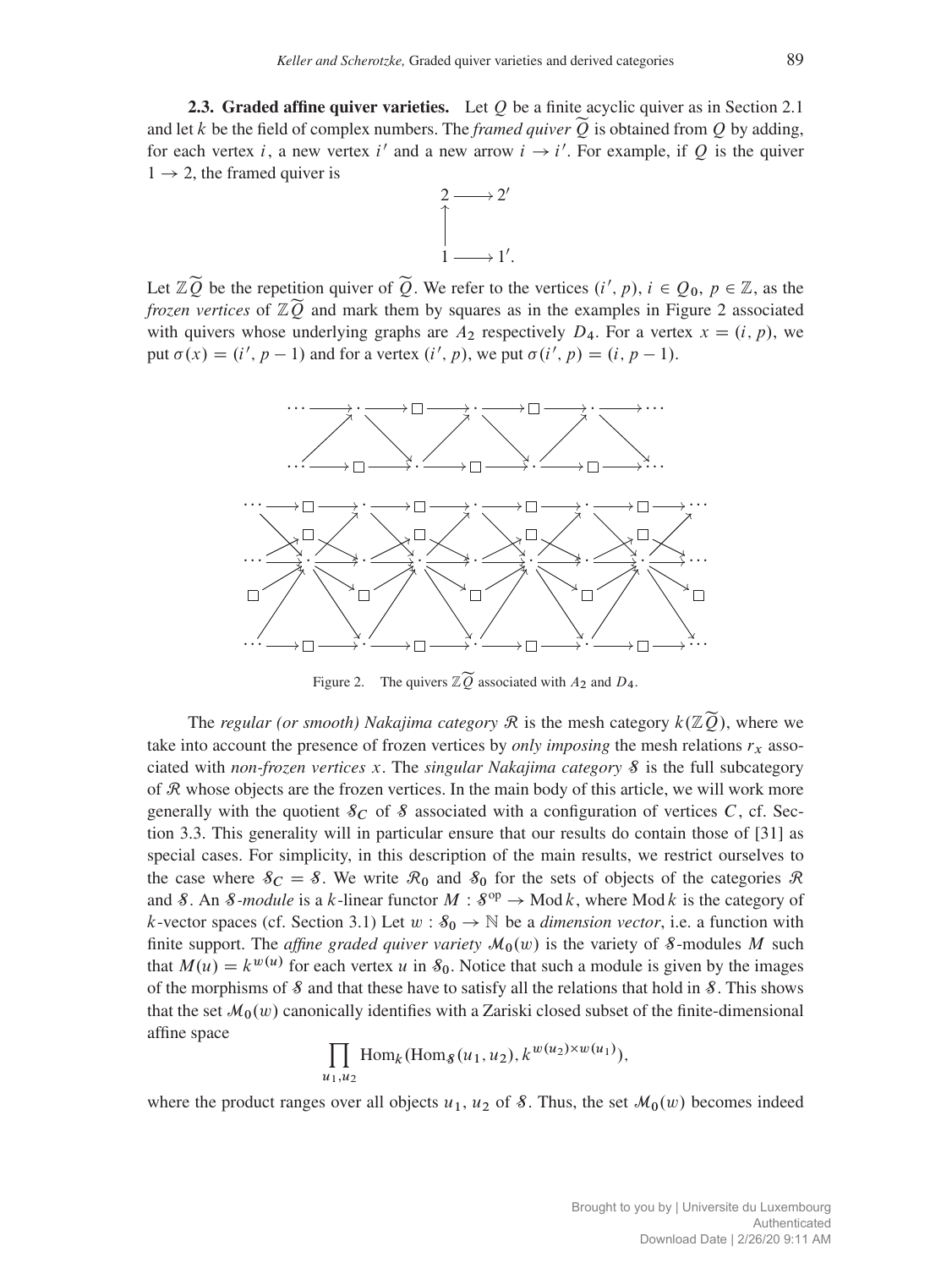canonically an affine variety. By [\[31,](#page-42-7) Theorem 2.4], based on [\[29,](#page-42-14)[32\]](#page-42-8), this definition of  $\mathcal{M}_0(w)$ is equivalent to Nakajima's original definition in [\[35\]](#page-42-0) when  $O$  is a Dynkin quiver. The proof of [\[31\]](#page-42-7) also shows that when  $Q$  is bipartite (each vertex is a source or a sink), our definition of  $\mathcal{M}_0(w)$  agrees with Nakajima's in [\[36\]](#page-42-2) and when Q is an arbitrary acyclic quiver with Kimura–Qin's in [\[28\]](#page-42-6).

Neither the original definition of  $\mathcal{M}_0(w)$  nor the above variant are very explicit. However, we can make the above definition more explicit by describing the category  $\mathcal{S}$  by its quiver  $\mathcal{O}_{\mathcal{S}}$ with an admissible set of relations, cf. [\[12,](#page-41-14) Chapter 8] and [\[1,](#page-41-15) Section II.3]. Since the objects of S are pairwise non-isomorphic, we can identify the set of vertices of  $Q_8$  with  $S_0$  and then the number of arrows from  $\sigma(y)$  to  $\sigma(x)$  in  $Q_s$  equals

$$
\dim \operatorname{Ext}^1_{\mathcal{S}}(S_{\sigma(x)}, S_{\sigma(y)}),
$$

where  $S_{\sigma(x)}$  is the simple module associated with  $\sigma(x)$ . Moreover, the number of relations from  $\sigma(y)$  to  $\sigma(x)$  equals

$$
\dim \operatorname{Ext}_{\mathcal{S}}^2(S_{\sigma(x)}, S_{\sigma(y)}).
$$

**Theorem 2.4** (Corollary [3.10\)](#page-15-0). *For each integer*  $p \ge 1$  *and all vertices* x, y of  $\mathbb{Z}Q$ , *we have a canonical isomorphism*

$$
\operatorname{Ext}^p_{\mathcal{S}}(S_{\sigma(x)}, S_{\sigma(y)}) \xrightarrow{\sim} \operatorname{Hom}_{\mathcal{D}_{\mathcal{Q}}}(H(x), \Sigma^p H(y)),
$$

*where* H *is Happel's embedding (Theorem* [2.2](#page-3-1)*). These spaces vanish if no connected component of Q is a Dynkin quiver and*  $p \geq 2$ .

Thanks to the theorem and to formula [\(2.2.2\)](#page-3-2), we find that the number of arrows, respectively minimal relations, from  $\sigma(x)$  to  $\sigma(y)$  equals

dim Hom $_{\mathcal{D}_Q}(H(x), \tau H(y))$  respectively dim Hom $_{\mathcal{D}_Q}(H(x), \Sigma^{-1} \tau H(y)).$ 

It is not hard to see that this last dimension vanishes if no connected component of  $Q$  is a Dynkin quiver. Thus, we obtain the following corollary.

Corollary 2.5. *If* Q *is connected and not a Dynkin quiver, then for each dimension vector* w, the graded affine quiver variety  $M_0(w)$  is isomorphic to an affine space.

Let us consider two examples of Dynkin quivers: For the quiver  $Q: 1 \rightarrow 2$ , we find that  $Q_{\mathcal{S}}$  is the quiver



and that  $\delta$  is isomorphic to the path category of  $Q_{\delta}$  modulo the ideal generated by all relations of the form  $ab - ba$ ,  $ac - ca$  and  $a^3 - cb$  (we denote all horizontal arrows by a, all rising arrows by  $b$  and all descending arrows by  $c$ ). This example is deceptively simple. The great complexity of the category  $\delta$  becomes visible when we look at the quiver of  $\delta$  in the case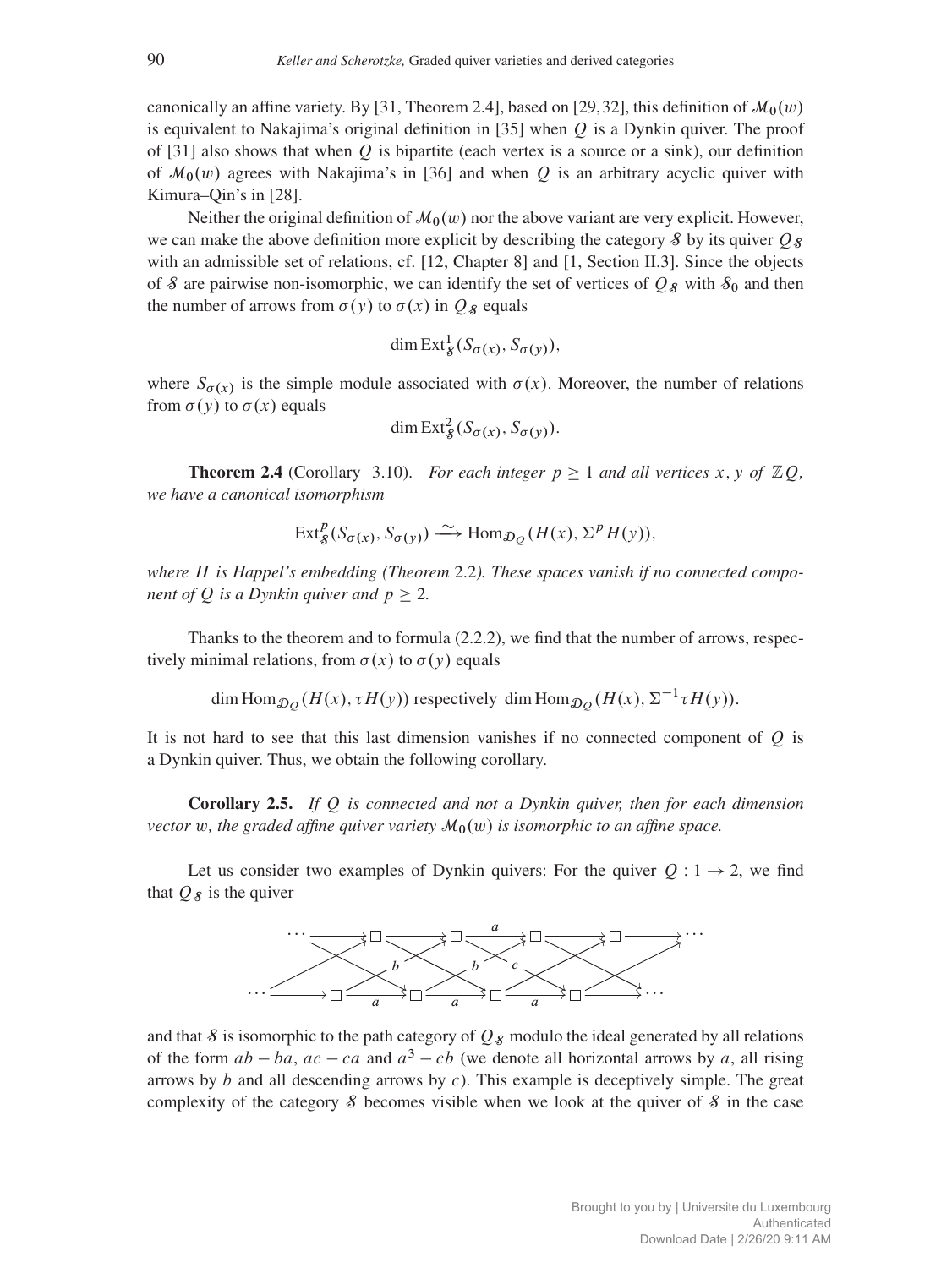of  $D_4$ . In the following drawing, we only depict the arrows which start at the leftmost vertex on each row.



Thus, the complete quiver is obtained from the one displayed by adding all translates of the indicated arrows. Notice that there is a double arrow between the two vertices marked by a dotted box. This implies that the variety of representations with dimension vector  $(d_1, d_2)$ of the Kronecker quiver  $1 \Rightarrow 2$  is isomorphic to the graded affine quiver variety  $\mathcal{M}_0(w)$  of type  $D_4$  with dimension vector w such that  $w(\sigma(x)) = d_1$ ,  $w(\sigma(\tau^{-2}(x)) = d_2$  for  $x = (0, 1)$ and  $w(y) = 0$  for all other frozen vertices y. The stratification of this variety given by the orbits of the base change group  $GL_{d_1} \times GL_{d_2}$  has infinitely many strata already for  $(d_1, d_2) = (1, 1)$ . On the other hand, the Nakajima stratification, which we will recall in the next section, always has finitely many strata.

<span id="page-6-0"></span>**2.6. Stratification.** We keep the assumptions of Section [2.3.](#page-4-1) In particular,  $Q$  is an acyclic quiver and  $\Re$  and  $\delta$  are the associated regular and singular Nakajima categories. Let  $v : \mathcal{R}_0 \setminus \mathcal{S}_0 \to \mathbb{N}$  and  $w : \mathcal{S}_0 \to \mathbb{N}$  be dimension vectors. Let  $\widetilde{\mathcal{M}}(v, w)$  be the set of  $\mathcal{R}$ -modules  $M$  such that

$$
M(x) = k^{v(x)}
$$
,  $M(\sigma(x)) = k^{w(\sigma(x))}$  for all  $x \in \mathbb{Z}Q_0$ 

and that M is *stable*, i.e. we have Hom<sub>R</sub> $(S_x, M) = 0$  for each simple module  $S_x$  associated with a non-frozen vertex  $x \in \mathbb{Z}Q_0$ . Equivalently, M does not contain any non-zero submodule supported only on non-frozen vertices. Let  $G_v$  be the product of the groups  $GL(k^{v(x)})$ , where x runs through the non-frozen vertices. By base change in the spaces  $k^{v(x)}$ , the group  $G_v$  acts freely on the set  $\mathcal{\tilde{M}}(v, w)$ . The *graded quiver variety*  $\mathcal{M}(v, w)$  is the quotient  $\mathcal{\tilde{M}}(v, w)/G_v$ . For this definition and the following facts, we refer to Nakajima's work [\[35,](#page-42-0) [36\]](#page-42-2) for the case where Q is Dynkin or bipartite and to Qin  $[37, 38]$  $[37, 38]$  $[37, 38]$  and Kimura–Qin  $[28]$  for the extension to the case of an arbitrary acyclic quiver Q. The set  $\mathcal{M}(v, w)$  canonically becomes a smooth quasi-projective variety and the projection map

$$
\pi: \mathcal{M}(v, w) \to \mathcal{M}_0(w)
$$

taking an R-module M to its restriction  $M|_{\mathcal{S}}$  is a proper map. Moreover, when v varies, the graded affine quiver variety  $\mathcal{M}_0(w)$  is stratified by the images of the non-empty ones among the open subsets  $\mathcal{M}^{\text{reg}}(v, w) \subset \mathcal{M}(v, w)$  formed by the classes of the modules  $M \in \mathcal{M}(v, w)$ which, in addition, are *co-stable*, i.e. we have  $\text{Hom}_{\mathcal{R}}(M, S_x) = 0$  for each non-frozen vertex  $x$  (by [\[37,](#page-42-4) Proposition 4.1.3.8], this is equivalent to Nakajima's original description). The morphism  $\pi$  induces an isomorphism of each  $\mathcal{M}^{\text{reg}}(v, w)$  onto its image in  $\mathcal{M}_0(w)$ .

Recall that a  $\delta$ -*functor* from an abelian to a triangulated category is (roughly) an additive functor transforming short exact sequences into triangles, cf. e.g. [\[25\]](#page-42-15). If no connected component of Q is a Dynkin quiver, let V denote the additive subcategory of  $\mathcal{D}_{Q}$  whose indecomposable objects are the sums of objects in the image of Happel's embedding. The category V becomes exact when endowed with all the sequences giving rise to triangles in  $\mathcal{D}_Q$ .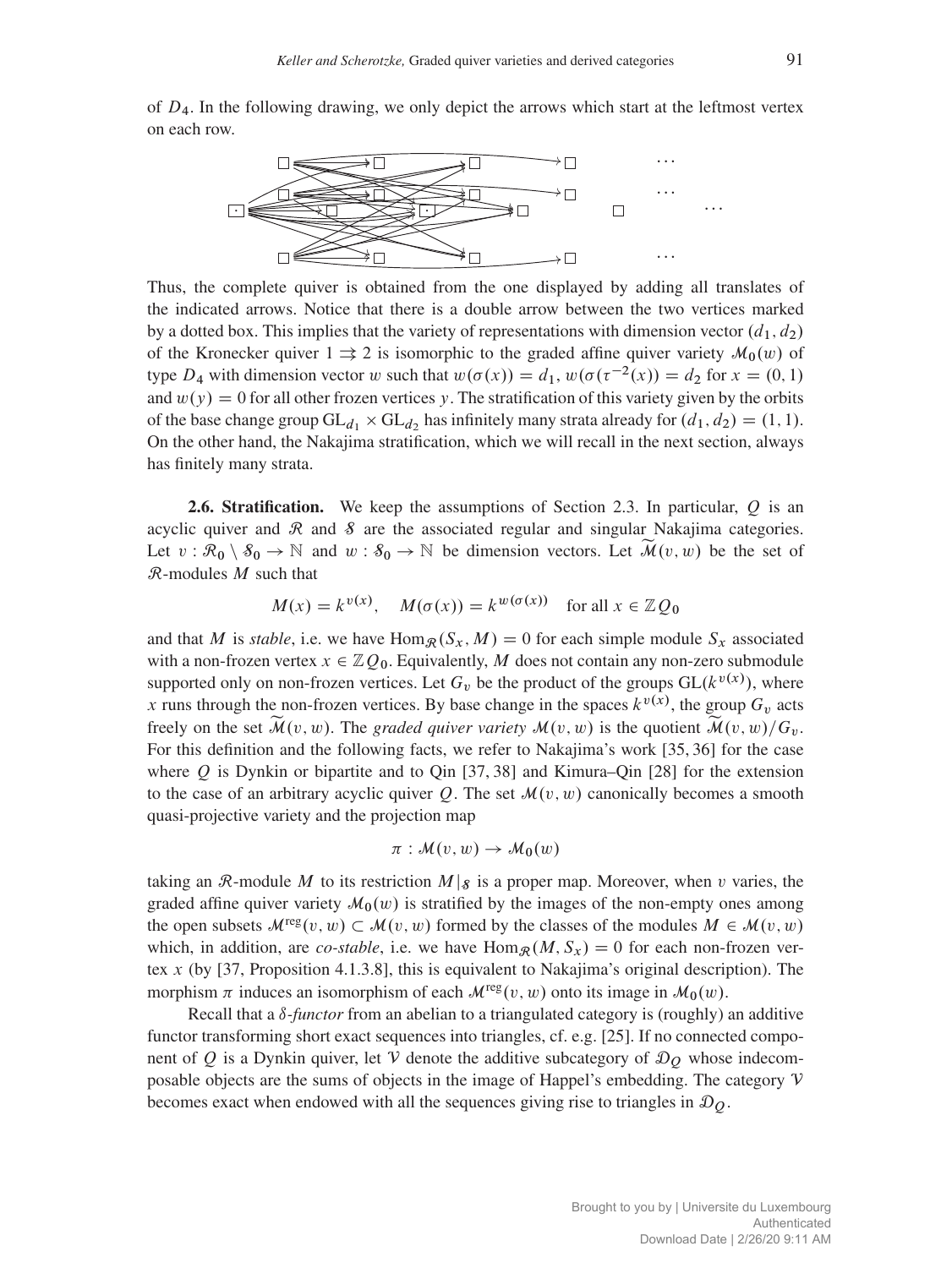<span id="page-7-1"></span>**Theorem 2.7** (Sections [4.1](#page-15-1) and [4.12\)](#page-21-0). *There is a canonical*  $\delta$ *-functor* 

$$
\Phi: \operatorname{mod} \mathcal{S} \to \mathcal{D}_{Q}
$$

*taking the simple module*  $S_{\sigma(x)}$  *associated with*  $x \in \mathbb{Z}Q_0$  *to*  $H(x)$  *(cf. Theorem* [2.2](#page-3-1)*)* and such *that two modules*  $M_1$ ,  $M_2$  *belonging to*  $\mathcal{M}_0(w)$  *lie in the same stratum if and only if*  $\Phi(M_1)$  *is isomorphic to*  $\Phi(M_2)$  *in the derived category*  $\mathcal{D}_O$ *. Moreover, if no connected component of*  $Q$ *is a Dynkin quiver, then*  $\Phi$  *arises from an exact functor* mod  $\mathcal{S} \to \mathcal{V}$ *.* 

The theorem is inspired by results obtained for Dynkin quivers and particular choices of w by Hernandez–Leclerc [\[18\]](#page-41-4) and by Leclerc–Plamondon [\[31\]](#page-42-7). It suggests that the varieties  $\mathcal{M}_0(w)$  should be related to the moduli stack of objects of  $\mathcal{D}_O$  introduced and studied by Toën–Vaquié [\[45\]](#page-42-16). The following theorem further underlines the geometric relevance of the derived category.

<span id="page-7-0"></span>**Theorem 2.8** (Section [4.18\)](#page-23-0). *Under the bijection between strata of*  $M_0(w)$  *and isomorphism classes in its image under*  $\Phi$ *, the degeneration order among strata corresponds to the degeneration order of Jensen–Su–Zimmermann* [\[22\]](#page-42-17) *among isomorphism classes in the derived category* DQ*.*

Note that for Dynkin quivers  $Q$ , the degeneration order on strata of LP-varieties coincides with the degeneration order on orbits in the representation spaces of the repetitive algebra and also with the Hom-order on isomorphism classes of representations of the repetitive algebra, cf. [\[31,](#page-42-7) Remark 3.15].

Now consider the projection  $\pi$  as a morphism  $\prod_{v} M(v, w) \to M_0(w)$ . The following theorem is a consequence of Nakajima's slice theorem (see [\[35,](#page-42-0) Section 3.3] and [\[28,](#page-42-6) Section 2.4]):

<span id="page-7-2"></span>**Theorem 2.9** (Section [4.19\)](#page-25-0). For each module  $M \in \mathcal{M}_0(w)$ , the fiber  $\pi^{-1}(\{M\})$  is *homeomorphic to the Grassmannian of* DQ*-submodules of the right* DQ*-module*

$$
D\operatorname{Hom}_{\mathcal{D}_{Q}}(\Phi(M), ?): \mathcal{D}_{Q}^{\operatorname{op}} \to \operatorname{mod} k.
$$

Notice that each fiber contains a distinguished point: the zero submodule. It corresponds to the pre-image of M under the isomorphism induced by  $\pi$  from a suitable  $\mathcal{M}^{\text{reg}}(v, w)$  onto the unique stratum containing  $M$ .

<span id="page-7-3"></span>**2.10. Description of**  $\Phi$  **via Kan extensions.** Recall that a k-category is a category whose morphism spaces carry  $k$ -vector space structures such that the composition is bilinear. For a k-category  $\mathcal{C}$ , let  $Mod(\mathcal{C})$  denote the category of all *right*  $\mathcal{C}$ *-modules*, i.e. all k-linear functors  $M : \mathcal{C}^{op} \to \text{Mod } k$ , cf. Section [3.1.](#page-10-0)

The inclusion  $\delta \to \mathcal{R}$  yields the restriction functor res :  $Mod(\mathcal{R}) \to Mod(\delta)$ . This functor admits a left adjoint  $K_L$  and a right adjoint  $K_R$ , the *left* and the *right Kan extension*, cf. [\[33\]](#page-42-18):

$$
\text{Mod}(\mathcal{R})
$$
  

$$
K_L \uparrow_{\text{res}}^{\uparrow} \uparrow_{K_R}
$$
  

$$
\text{Mod}(\mathcal{S}).
$$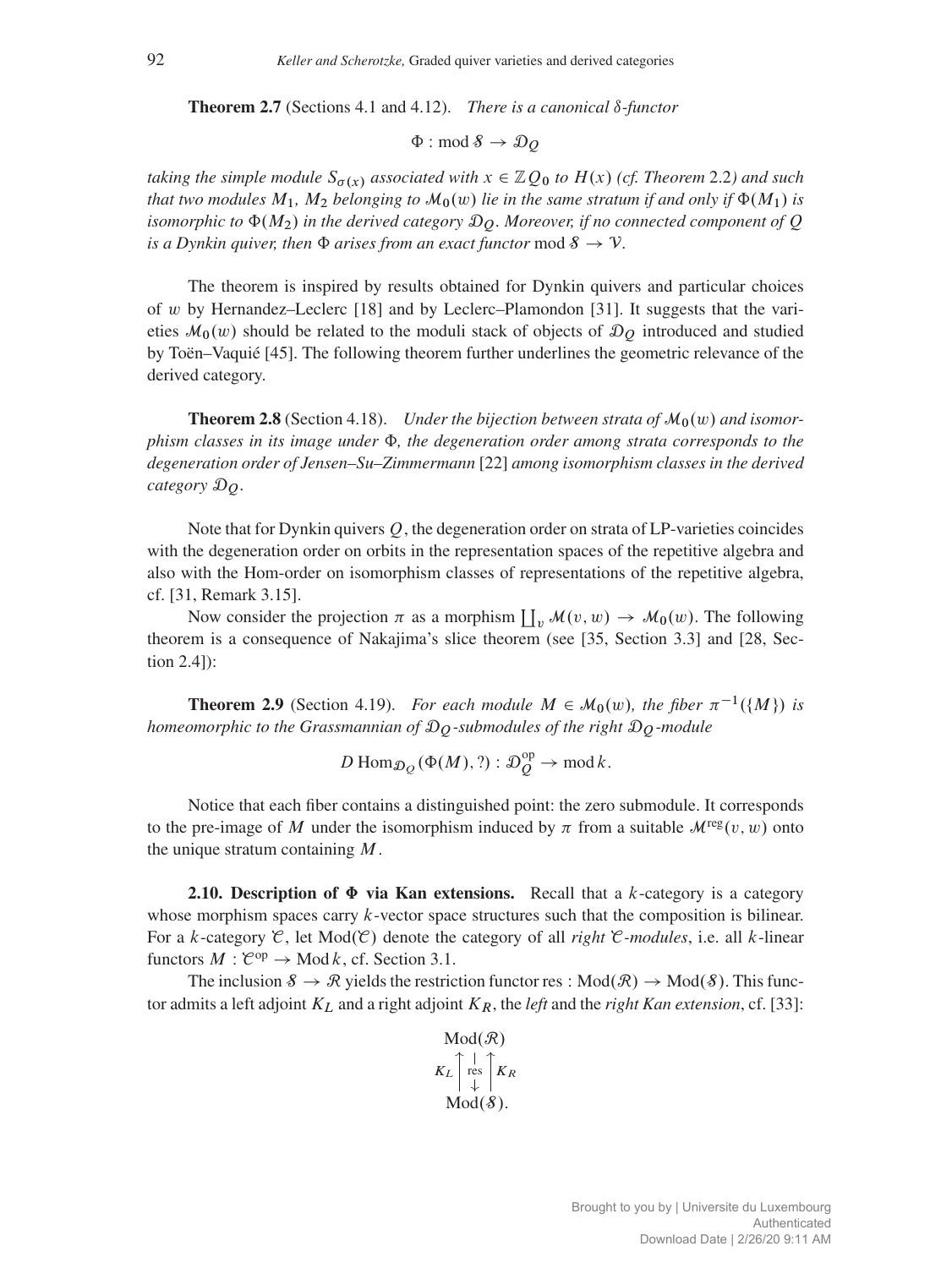As we will see in Section [4.3,](#page-16-0) they have simple and concrete descriptions. Both Kan extensions are fully faithful (and so res is a localization of abelian categories in the sense of [\[10\]](#page-41-16)). They are linked by a canonical morphism

$$
(2.10.1) \t\t can: K_L \to K_R.
$$

By definition, the *intermediate Kan extension*  $K_{LR}$  is its image, so that we have canonical morphisms

$$
(2.10.2) \t\t\t K_L \twoheadrightarrow K_{LR} \rightarrow K_R.
$$

The functor  $K_{LR}$  restricted to certain subcategories plays an important role in [\[4\]](#page-41-7). For special vectors  $w$ , the following proposition follows from [\[31,](#page-42-7) Section 3.3].

<span id="page-8-0"></span>**Proposition 2.11** (Section [4.9\)](#page-19-0). Let  $w : \mathcal{S}_0 \to \mathbb{N}$  be a dimension vector. Further, let  $M \in \mathcal{M}_0(w)$ *. Then the module*  $K_{LR}(M)$  *is both stable and co-stable and thus yields a point* M *in*  $\mathcal{M}^{\text{reg}}(v, w)$  *for a suitable* v. The unique stratum containing M is  $\pi(\mathcal{M}^{\text{reg}}(v, w))$  and M is *the unique pre-image of* M *under*  $\pi$  :  $\mathcal{M}^{\text{reg}}(v, w) \rightarrow \mathcal{M}_0(w)$ *.* 

It is not hard to check that  $K_{LR}$  is in fact an equivalence from  $Mod(8)$  onto the full subcategory of  $Mod(R)$  whose objects are the modules which are both stable and co-stable. The geometric meaning of the functor taking a stable  $\mathcal{R}\text{-module }L$  to  $K_{LR}(\text{res}(L))$  is given by the following proposition, which is essentially implicit in Nakajima's work [\[35\]](#page-42-0).

<span id="page-8-1"></span>**Proposition 2.12** (Section [4.10\)](#page-20-0). If L is a stable R-module belonging to  $\mathcal{M}(v, w)$  and  $K_{LR}$ (res L) is of dimension vector  $(v^0, w)$ , then the unique closed  $G_v$ -orbit in the closure *of*  $G_vL$  *in the affine variety* rep $(\mathcal{R}^{op}, v, w)$  *of representations of*  $\mathcal{R}^{op}$  *of dimension vector*  $(v, w)$ *is that of*  $K_{LR}$ (res L)  $\oplus$  S, where S denotes the semi-simple  $k(\mathbb{Z}Q)$ *-module of dimension vector*  $v - v^0$ .

By applying the above proposition to  $L = K_{LR}(M)$  for an S-module M (notice that res $(K_{LR}(M))$  identifies with M), we see in particular that the  $G_v$ -orbit of  $K_{LR}(M)$  is closed in the variety rep $(\mathcal{R}^{\text{op}}, v, w)$ .

For each S-module M, the morphisms  $K_L(M) \to K_{LR}(M) \to K_R(M)$  become invertible when restricted to  $\mathcal{S}$ . Thus, the modules  $CK(M)$  and  $KK(M)$  defined by

$$
KK(M) = \ker(K_L(M) \to K_{LR}(M)),
$$
  

$$
CK(M) = \operatorname{cok}(K_{LR}(M) \to K_R(M))
$$

vanish on S. Now we have an obvious isomorphism  $\mathcal{R}/\langle \mathcal{S} \rangle \stackrel{\sim}{\longrightarrow} k(\mathbb{Z}Q)$ , where  $\langle \mathcal{S} \rangle$  is the ideal generated by the identical morphisms of  $\mathcal{S}$ . Therefore, we may view  $CK(M)$  and  $KK(M)$  as  $k(\mathbb{Z}Q)$ -modules. The following proposition shows in particular that these modules are injective respectively projective and that  $KK$  and  $CK$  determine  $\Phi$ .

<span id="page-8-2"></span>**Proposition 2.13** (Section [5.20\)](#page-36-0). *For*  $M \in \text{mod}(\mathcal{S})$ *, we have functorial isomorphisms*  $of k(\mathbb{Z}Q)$ *-modules* 

$$
KK(M) = \text{Hom}_{\mathcal{D}_{Q}}(H(?) \, \tau \Phi(M)) \quad \text{and} \quad CK(M) = D \text{ Hom}_{\mathcal{D}_{Q}}(\Phi(M), H(?)),
$$

*where* H *is Happel's embedding (Theorem* [2.2](#page-3-1)*).*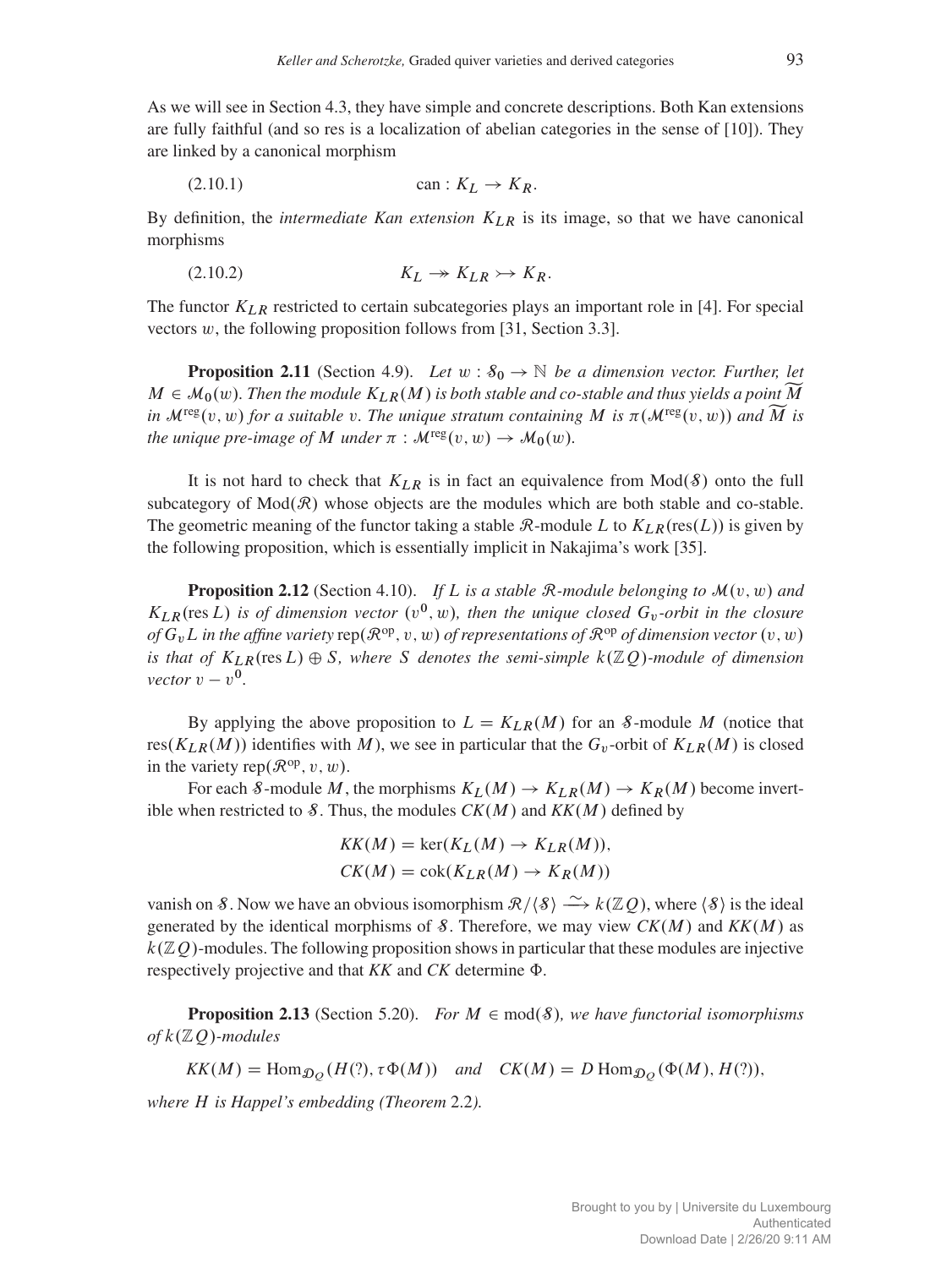<span id="page-9-0"></span>**2.14. Gorenstein homological algebra.** Let us assume that  $Q$  is connected. The construction of the stratifying functor  $\Phi$  of Theorem [2.7](#page-7-1) is given in Section [4.1.](#page-15-1) The proof of its exactness properties is quite different depending on whether  $Q$  is a Dynkin quiver or not: If  $Q$ is not Dynkin, we give a direct argument in Section [4.22.](#page-26-0) In the Dynkin case, we use Goren-stein homological algebra (cf. Section [5\)](#page-28-0): Let us assume that Q is a Dynkin quiver and  $\delta$  the associated singular Nakajima category. Recall that an S-module M is *finitely presented* if there is a projective presentation

$$
P_1 \to P_0 \to M \to 0
$$

with finitely generated projective modules  $P_0$  and  $P_1$ . An *S*-module *M* is *right-bounded* if, for all  $p \gg 0$ , the space  $M(i, p)$  vanishes for all  $i \in Q_0$ ; it is *pointwise finite-dimensional* if all the spaces  $M(u)$ ,  $u \in \mathcal{S}_0$ , are finite-dimensional.

<span id="page-9-1"></span>Proposition 2.15 (Sections [5.6](#page-30-0) and [5.9\)](#page-31-0). *The following hold.*

- (a) *The category* S *is coherent, i.e. its category of finitely presented modules is abelian.*
- (b) *The category* S *is weakly Gorenstein of dimension* 1 *in the sense that, for all* p > 1*, we have*

 $\text{Ext}^p_{\mathcal{S}}(M, P) = 0$ 

*for each right-bounded pointwise finite-dimensional module* M *and each finitely generated projective module* P*.*

An *S*-module *M* is *Gorenstein-projective* if  $\text{Ext}_{\mathcal{S}}^p(M, P) = 0$  for all  $p > 1$  and all finitely generated projective S-modules P. Let  $spr(S)$  (resp.  $gin(S)$ ) be the category of finitely presented Gorenstein-projective (resp. Gorenstein-injective)  $\delta$ -modules. For each finitely generated S-module M, let  $\Omega M$  be the kernel of a surjective morphism  $P \to M$ , where P is finitely generated projective.

**Theorem 2.16** (Sections [5.12](#page-33-0) and [5.16\)](#page-34-0). *The category*  $\text{gpr}(\mathcal{S})$  *is a Frobenius category. There is a canonical equivalence from its stable category*  $gpr(S)$  *to*  $\mathcal{D}_Q$  *sending*  $\Omega S_{\sigma(X)}$ *to*  $H(x)$  *(Theorem [2.2](#page-3-1)) for each*  $x \in \mathbb{Z}Q_0$ *.* 

Now the functor  $\Phi$  is obtained as the composition

$$
\operatorname{mod}(8) \xrightarrow{\Omega} \underline{\operatorname{gpr}}(8) \xrightarrow{\sim} \mathcal{D}_Q,
$$

which shows in particular that it is a  $\delta$ -functor.

Let proj $(\mathcal{R})$  denote the category of the finitely generated projective  $\mathcal{R}$ -modules. The following theorem allows us to view the regular category  $\mathcal R$  as an Auslander category for the Gorenstein projective S-modules.

<span id="page-9-2"></span>Theorem 2.17 (Section [5.21\)](#page-38-0). *The restriction functor induces equivalences*

 $proj(R) \rightarrow spr(S)$  *and*  $inj(R) \rightarrow gin(S).$ 

*It yields isomorphisms from the quiver*  $\mathbb{Z}\widetilde{Q}$  *onto the Auslander–Reiten quivers of* gpr(8) *and*  $\sin(\theta)$  *so that the frozen vertices correspond to the projective-injective vertices.*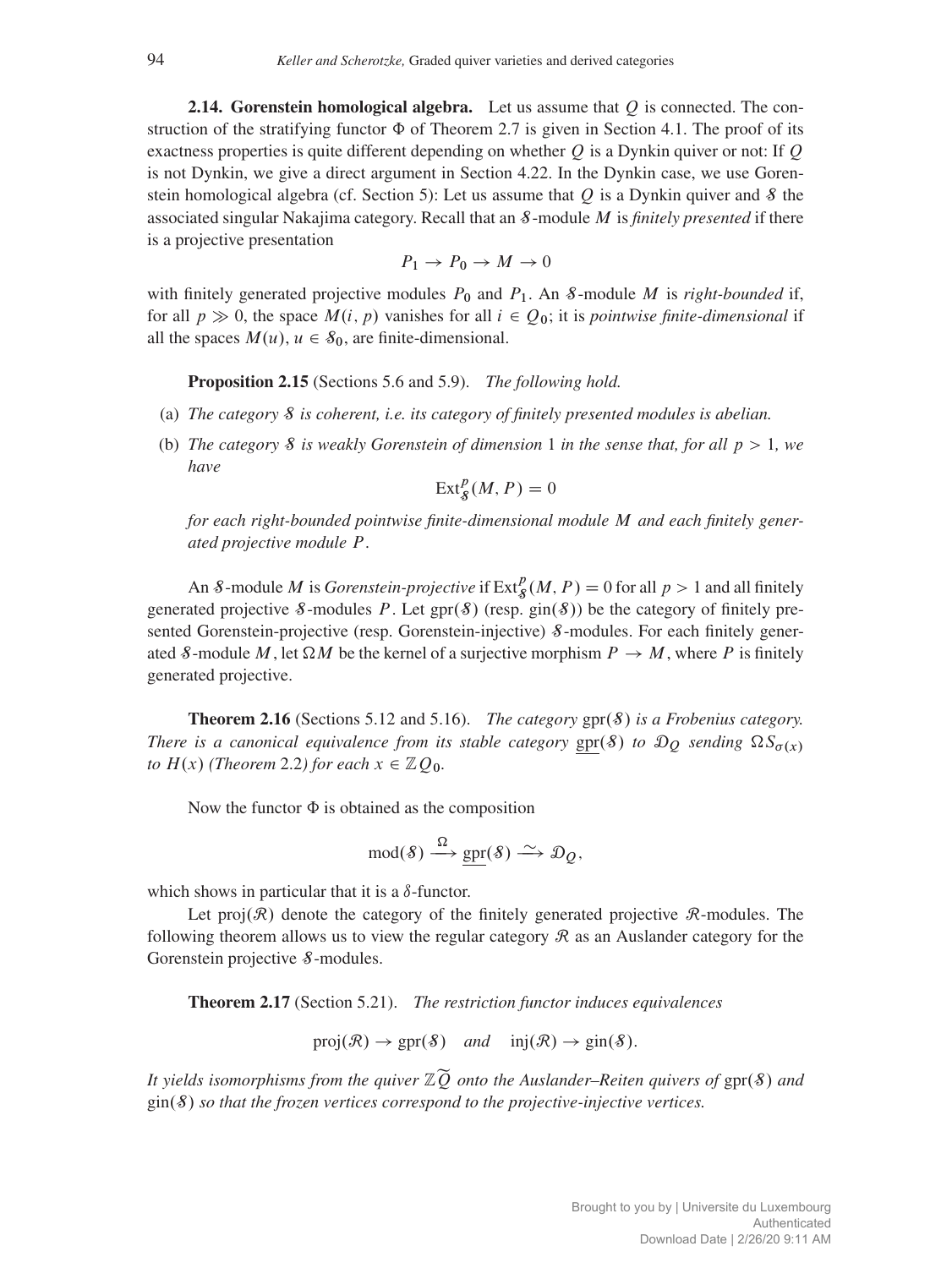In particular, we obtain that  $proj(R)$  admits a natural structure of standard (in the sense of [\[42,](#page-42-19) Section 2.3, p. 63]) Frobenius category whose projectives are the finite direct sums of indecomposable projectives associated with the frozen vertices of  $\mathbb{Z}\widetilde{Q}$  and where each mesh ending in a non-frozen vertex yields an Auslander–Reiten conflation. More generally, in Sec-tion [5,](#page-28-0) we will prove the above results (except coherence) for the quotients  $\mathcal{R} \to \mathcal{R}_C$  and  $\mathcal{S} \to \mathcal{S}_C$  associated with suitable configurations C, cf. Section [3.3.](#page-11-0) In the philosophy of [\[21\]](#page-42-20), the Frobenius category  $\mathcal{E} = \text{proj}(\mathcal{R}_C)$  'admits a resolution', namely itself, and so one expects its category of projectives  $proj(\mathcal{S}_C)$  to be Gorenstein and the category itself to be equivalent to the category Gorenstein-projective modules over  $proj(\mathcal{S}_C)$ . Technically, the categories we consider do not quite fit into the framework of [\[21\]](#page-42-20) but the philosophy of that paper is compatible with our findings.

## 3. Homological properties of the Nakajima categories

<span id="page-10-0"></span>**3.1. Notations and recollections.** Let k be a field and let  $Mod k$  be the category of k-vector spaces. Recall that a k*-category* is a category whose morphism spaces are endowed with k-vector space structures such that the composition is bilinear. Let  $\mathcal C$  be a k-category. We denote by  $Mod(\mathcal{C})$  the category of *right*  $\mathcal{C}$ *-modules*, i.e. k-linear functors  $\mathcal{C}^{op} \to Mod(k)$ . For each object  $x$  of  $\mathcal{C}$ , we have the *free module* 

$$
x^{\wedge} = x_{\mathcal{C}}^{\wedge} = \mathcal{C}(?, x) : \mathcal{C}^{op} \to \text{Mod } k
$$

and the *cofree module*

<span id="page-10-1"></span>
$$
x^{\vee} = x_{\mathcal{C}}^{\vee} = D(\mathcal{C}(x, ?)) : \mathcal{C}^{op} \to \text{Mod } k.
$$

Here, we write  $\mathcal{C}(u, v)$  for the space of morphisms Hom $\mathcal{C}(u, v)$  and D for the duality over the ground field k. For each object x of  $\mathcal C$  and each  $\mathcal C$ -module M, we have canonical isomorphisms

(3.1.1) 
$$
\text{Hom}(x^{\wedge}, M) = M(x) \text{ and } \text{Hom}(M, x^{\vee}) = D(M(x)).
$$

In particular, the module  $x^{\wedge}$  is projective and  $x^{\vee}$  is injective. A module is *finitely generated* if it is a quotient of a finite direct sum of modules  $x^{\wedge}$ ; it is *finitely cogenerated* if it is a submodule of a finite direct sum of modules  $x^{\vee}$ . If x is an object of C whose endomorphism algebra is local, then the free module  $x^{\wedge}$  admits a unique *simple quotient*  $S_x$ , which is also the unique simple submodule of  $x^{\vee}$ . By Kaplansky's theorem [\[23\]](#page-42-21), if the endomorphism ring of each object x of  $\mathcal C$  is local, each projective module over  $\mathcal C$  is a direct sum of free modules  $x^{\wedge}$ .

Let us make the following assumptions on  $\mathcal{C}$ .

# **Assumption 3.2.** (a) The morphism spaces of  $\mathcal{C}$  are finite-dimensional.

(b) The category  $\mathcal C$  is *directed*, i.e. the endomorphism algebra of each object is k and  $\mathcal C$  is endowed with an order relation such that  $\mathcal{C}(x, y) \neq 0$  implies  $x \leq y$ .

A C-module M is *pointwise finite-dimensional* if  $M(x)$  is finite-dimensional for each object x of  $\mathcal C$ . It is *right bounded* if there is a finite set of objects E such that each object x with  $M(x) \neq 0$  is less than or equal to an object of E. For example, the modules  $x^{\wedge}$  are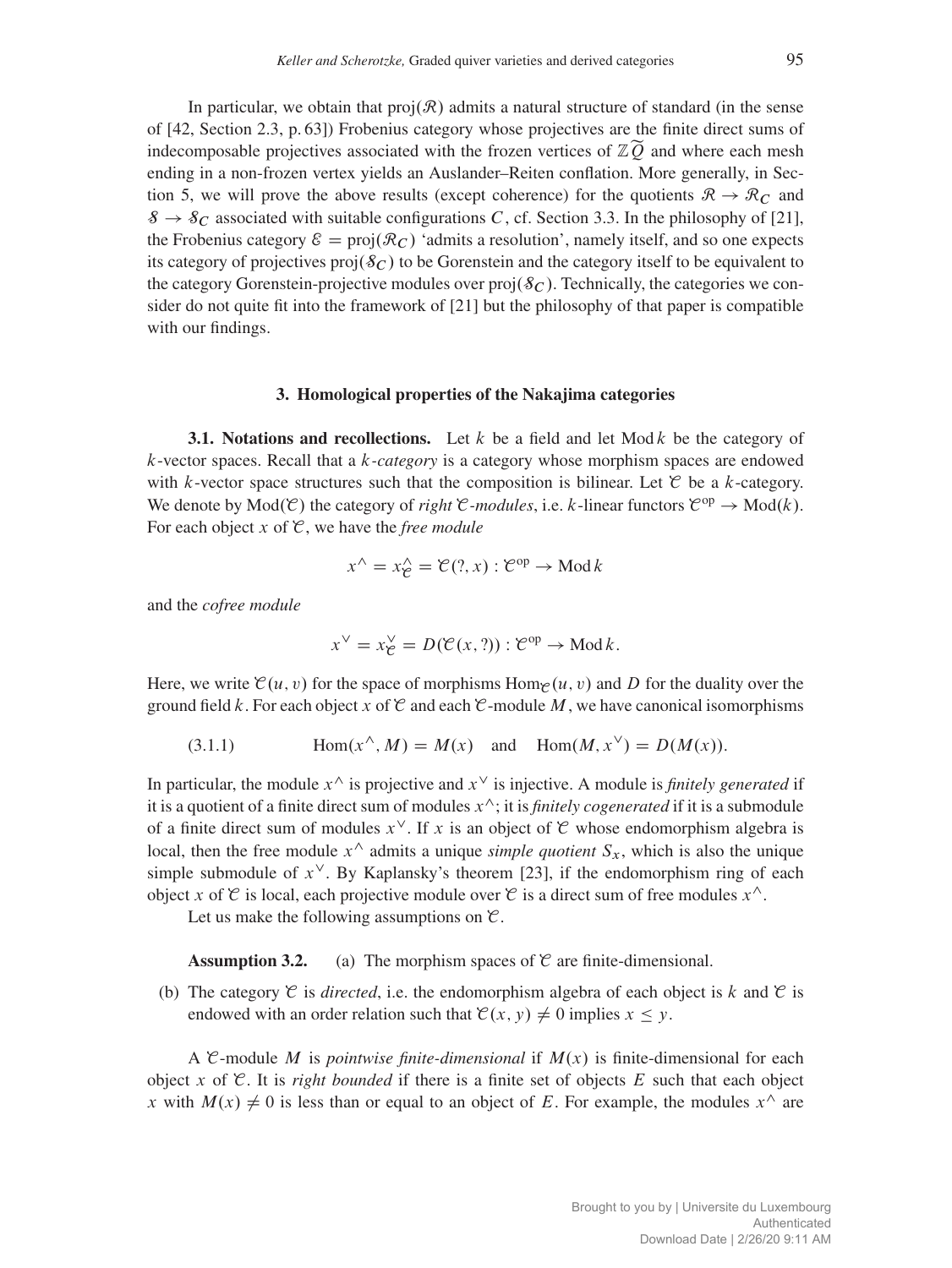pointwise finite-dimensional and right bounded. Let  $M$  be a pointwise finite-dimensional, right bounded module. Then M admits a projective cover  $P \rightarrow M$  by a (usually infinite) coproduct P of free modules  $x^{\wedge}$  and the multiplicity of  $x^{\wedge}$  in P is finite and equals the dimension of Hom $(M, S_x)$ . Moreover, the kernel of  $P \to M$  is again right bounded and pointwise finitedimensional. Thus, the module  $M$  admits a minimal projective resolution

$$
\cdots \to P_1 \to P_0 \to M \to 0,
$$

where each object  $P_i$  is a coproduct of free modules  $x^{\wedge}$  and the multiplicity of  $x^{\wedge}$  in  $P_i$  equals the dimension of  $\text{Ext}^i(M, S_x)$ .

<span id="page-11-0"></span>3.3. Resolutions for the simple  $\mathcal{R}_C$ -modules. Let Q be a connected acyclic quiver and let C be a subset of the set of vertices of the repetition quiver  $\mathbb{Z}Q$ . Let  $\mathcal{R}_C$  be the quotient of R by the ideal generated by the identities of the frozen vertices not belonging to  $\sigma^{-1}(C)$ and let  $\mathcal{S}_C$  be the full subcategory of  $\mathcal{R}_C$  formed by the vertices in  $\sigma^{-1}(C)$ . We make the following assumption on  $C$ .

<span id="page-11-2"></span>**Assumption 3.4.** For each non-frozen vertex x of  $\mathbb{Z}\widetilde{Q}$ , the sequences

<span id="page-11-1"></span>(3.4.1) 
$$
0 \to \mathcal{R}_C(?, x) \to \bigoplus_{x \to y} \mathcal{R}_C(?, y),
$$

$$
0 \to \mathcal{R}_C(x, ?) \to \bigoplus_{y \to x} \mathcal{R}_C(y, ?)
$$

are exact, where the sums range over all arrows of  $\mathbb{Z}\widetilde{Q}$  whose source (respectively, target) is x.

The assumption holds, for example, if C is the set of all vertices of  $\mathbb{Z}Q$ . It also holds in the following situation: Assume that  $\mathcal E$  is a Hom-finite exact Krull–Schmidt category which is standard (in the sense of [\[42,](#page-42-19) Section 2.3, p. 63]) and whose Auslander–Reiten quiver is the full subquiver of  $\mathbb{Z}\widetilde{Q}$  formed by the non-frozen vertices and the vertices  $\sigma^{-1}(c)$ ,  $c \in C$ , where the latter correspond to the projective indecomposables of  $\mathcal{E}$ . Then the sequences [\(3.4.1\)](#page-11-1) are associated with Auslander–Reiten conflations of  $\mathcal E$  and hence are exact. For example, one can take  $\mathcal E$  to be the category of finite-dimensional modules over the repetitive algebra of an iterated tilted algebra B of Dynkin type. The case where B itself is the path algebra of a Dynkin quiver was considered by Leclerc–Plamondon [\[31\]](#page-42-7).

In fact, as we will see in Theorem [5.23,](#page-39-0) when the assumption holds, the given set C always comes from the choice of a Hom-finite exact Krull–Schmidt category which is moreover standard and whose stable Auslander–Reiten quiver is  $ZQ$ .

Another sufficient condition for the assumption to hold is due to Iyama: According to [\[20,](#page-41-11) Section 7.4 (2)], the assumption holds if for each vertex x of  $\mathbb{Z}Q$ , there is a vertex c in C such that there is a non-zero morphism from x to c in the mesh-category  $\mathcal{R}_C$ . Notice that for this it is sufficient that the following condition (R) holds:

(R) for each vertex x of  $\mathbb{Z}Q$ , there is a vertex c in C such that the space of morphisms  $k(\mathbb{Z}Q)(x, c)$  in the mesh category of  $\mathbb{Z}Q$  does not vanish.

This is the first condition which Riedtmann imposed on the 'combinatorial configurations' in her sense, cf. [\[41,](#page-42-12) Definition 2.3] and [\[3\]](#page-41-17).

Returning to the general setup we have the following lemma.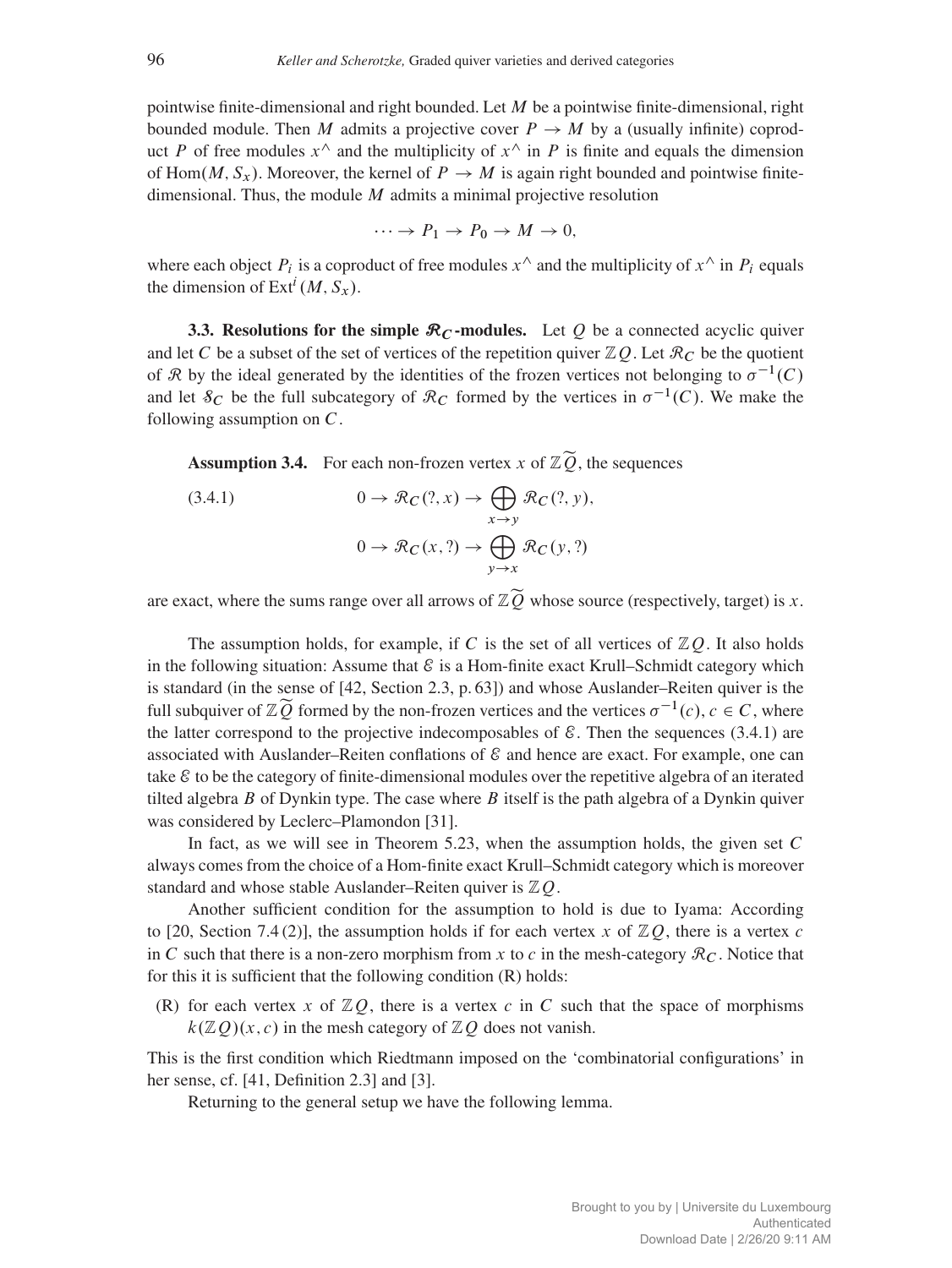<span id="page-12-0"></span>**Lemma 3.5.** For each (non-frozen) vertex x of  $\mathbb{Z}Q$ , we have (co-)resolutions of sim $ple$   $\mathcal{R}_C$ *-modules:* 

- (a)  $0 \to \tau(x)$ <sup>^</sup>  $\to \sigma(x)$ <sup>^</sup>  $\to S_{\sigma(x)} \to 0$ , (b)  $0 \to S_{\sigma(x)} \to \sigma(x)^\vee \to x^\vee \to 0$ ,
- (c)  $0 \to \tau(x)^\wedge \to \bigoplus_{y \to x} y^\wedge \to x^\wedge \to S_x \to 0$ ,

(d) 
$$
0 \to S_x \to x^{\vee} \to \bigoplus_{x \to y} y^{\vee} \to \tau^{-1}(x)^{\vee} \to 0
$$
,

*where in* (c) *and* (d)*, the sum ranges over all arrows*  $y \rightarrow x$  *with target* x *in the quiver*  $\mathbb{Z}[\widetilde{O}]$ *, respectively all arrows*  $x \rightarrow y$  *with source* x.

The proof is an exercise. By the isomorphisms [\(3.1.1\)](#page-10-1), we immediately obtain the following corollary.

<span id="page-12-2"></span>**Corollary 3.6.** *For each*  $\mathcal{R}_C$ *-module* M *and each vertex* x of  $\mathbb{Z}Q_0$ *, we have canonical isomorphisms in the derived category of vector spaces, where the first term on the right is always in degree* 0:

- (a) RHom $(M, S_{\sigma(x)}) = (DM(\sigma(x)) \rightarrow DM(x)),$
- (b) RHom $(S_{\sigma(x)}, M) = (M(\sigma(x))) \rightarrow M(\tau(x))),$
- (c) RHom $(M, S_x) = (DM(x) \rightarrow \bigoplus_{x \rightarrow y} DM(y) \rightarrow DM(\tau^{-1}(x))),$
- (d) RHom $(S_x, M) = (M(x) \rightarrow \bigoplus_{y \rightarrow x} M(y) \rightarrow M(\tau(x))).$
- (e) *In particular, we have a canonical isomorphism*

(3.6.1) 
$$
D \text{ RHom}(S_x, M) = \text{RHom}(M, \Sigma^2 S_{\tau(x)}),
$$

*where*  $\Sigma$  *denotes the suspension functor.* 

Let  $\langle C \rangle$  denote the ideal of  $\mathcal{R}_C$  generated by the identities of the vertices in  $\sigma^{-1}(C)$ . By Happel's theorem [\(2.2\)](#page-3-1), we have a fully faithful embedding

<span id="page-12-3"></span>
$$
H: \mathcal{R}_C/\langle C \rangle \to \mathcal{D}_Q,
$$

which is an equivalence if and only if Q is a Dynkin quiver. If Q is Dynkin, let  $\Sigma$  be the unique bijection of the vertices of  $\mathbb{Z}Q$  such that

$$
H(\Sigma x) = \Sigma H(x).
$$

If Q is arbitrary acyclic, for each non-frozen vertex  $x \in \mathbb{Z}Q_0$ , let

$$
x_{\mathcal{D}}^{\wedge} = (\mathcal{R}_C/\langle C \rangle)(?, x) = \mathcal{D}_Q(?, x),
$$
  
\n
$$
x_{\mathcal{D}}^{\vee} = D(\mathcal{R}_C/\langle C \rangle)(x, ?)) = D\mathcal{D}_Q(x, ?),
$$

<span id="page-12-1"></span>where, for simplicity, we omit the Happel functor  $H$  from the notations. Moreover, put

(3.6.2) 
$$
P_C(x) = \bigoplus_{\sigma(y)\in C} \mathcal{D}_Q(y, x) \otimes \sigma(y)^{\wedge},
$$

$$
I_C(x) = \prod_{\sigma^{-1}(y)\in C} D \mathcal{D}_Q(x, y) \otimes \sigma^{-1}(y)^{\vee}.
$$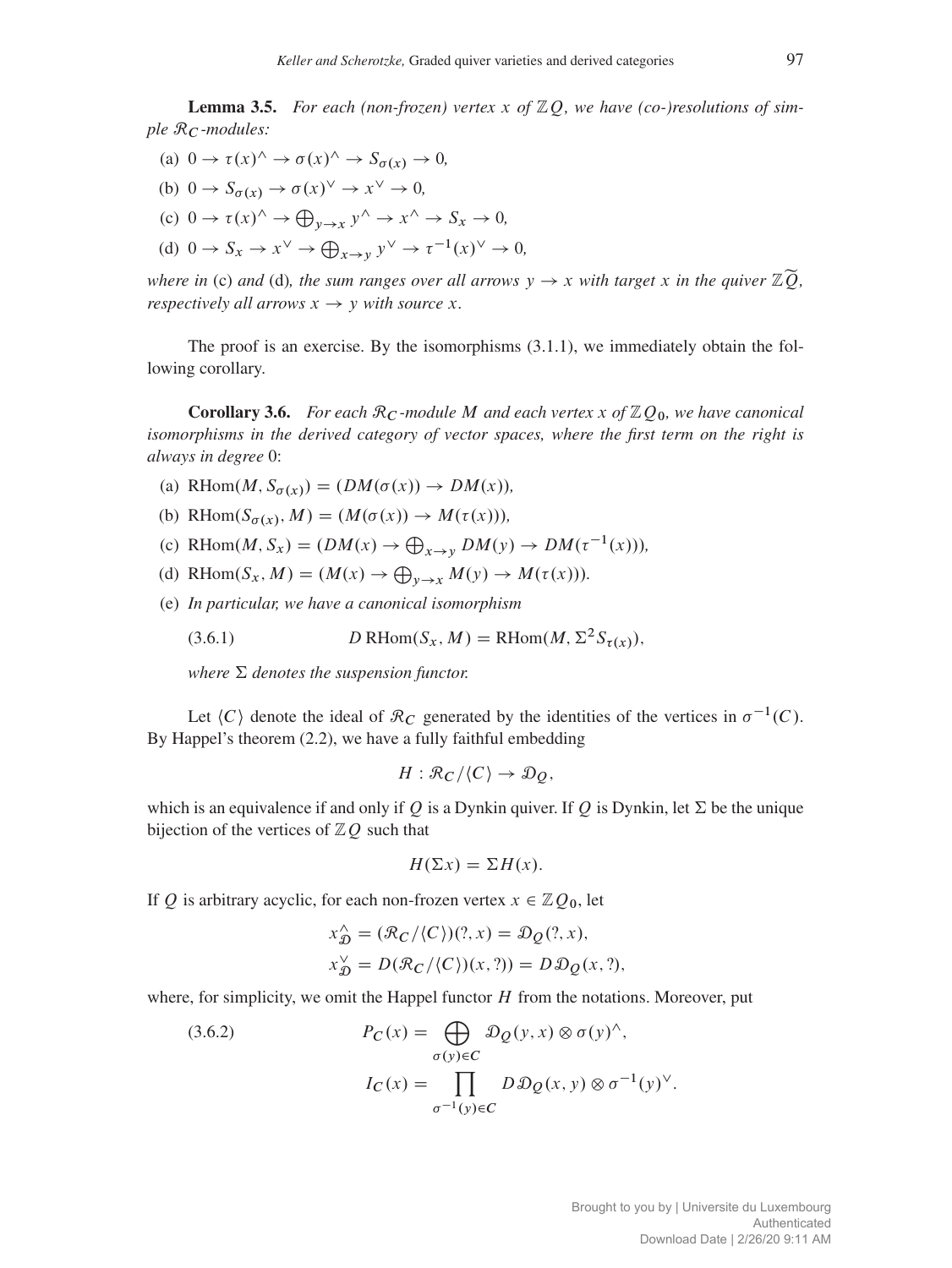Theorem 3.7. *The following hold.*

<span id="page-13-1"></span>(a) *Suppose that Q is a Dynkin quiver. For each non-frozen vertex*  $x \in \mathbb{Z}Q_0$ *, we have a resolution of* R<sup>C</sup> *-modules*

<span id="page-13-0"></span>
$$
(3.7.1) \t\t 0 \to (\Sigma^{-1}x)^{\hat{ }} \to P_C(x) \to x^{\hat{ }} \to x^{\hat{ }}_D \to 0
$$

*and a coresolution*

(3.7.2) 
$$
0 \to x_{\mathcal{D}}^{\vee} \to x^{\vee} \to I_C(x) \to (\Sigma x)^{\vee} \to 0.
$$

(b) *Suppose that* Q *is not a Dynkin quiver. For each non-frozen vertex*  $x \in \mathbb{Z}Q_0$ *, we have a resolution of* R<sup>C</sup> *-modules*

$$
0 \to P_C(x) \to x^{\wedge} \to x^{\wedge}_D \to 0
$$

*and a coresolution*

$$
0 \to x_{\mathfrak{D}}^{\vee} \to x^{\vee} \to I_C(x) \to 0.
$$

*Proof.* Note that the category  $\mathcal{R}_C$  satisfies Assumption [3.2.](#page-0-0) Thus, to check the claims, it suffices to compute the extensions between the simple modules  $S_u$ , where u is any vertex of  $\mathbb{Z}\widetilde{Q}$ , and  $x_{\mathcal{L}}^{\wedge}$  $\hat{D}$  respectively  $x_{\mathcal{L}}^{\vee}$  $\gamma_{\mathcal{D}}^{\vee}$ . For this, we use Lemma [3.5.](#page-12-0) Let y be a non-frozen vertex. We have

RHom
$$
(x_D^{\wedge}, S_{\sigma(y)})
$$
 = RHom $(x_D^{\wedge}, \sigma(y)^{\vee} \rightarrow y^{\vee})$  =  $(0 \rightarrow D \mathcal{D} \mathcal{Q}(y, x)).$ 

This yields the term  $P_C(x)$  in the resolution [\(3.7.1\)](#page-13-0). Similarly, we find

$$
\begin{aligned} \text{RHom}(x^{\wedge}_{\mathcal{D}}, S_{\mathcal{Y}}) &= \text{RHom}(x^{\wedge}, (y^{\vee} \to \bigoplus_{y \to z} z^{\vee} \to \tau^{-1}(y)^{\vee})) \\ &= (D \mathcal{D} \mathcal{Q}(y, x) \to \prod_{y \to z} D \mathcal{D} \mathcal{Q}(z, x) \to D \mathcal{D} \mathcal{Q}(\tau^{-1}(y), x)). \end{aligned}
$$

This complex is also obtained by applying Hom $(x^{\wedge}, ?)$  to the complex of  $\mathcal{D}_{\mathcal{O}}$ -modules

$$
y_{\mathcal{D}}^{\vee} \to \prod_{y \to z} z_{\mathcal{D}}^{\vee} \to \tau^{-1}(y)_{\mathcal{D}}^{\vee}
$$

which is associated with the Auslander–Reiten triangle

$$
y \to \bigoplus_{y \to z} z \to \tau^{-1}(y) \to \Sigma y
$$

of  $\mathcal{D}_Q$ . Thus, we have an exact sequence of  $\mathcal{D}_Q$ -modules

$$
0 \to S_y^{\mathcal{D}} \to y_{\mathcal{D}}^{\vee} \to \prod_{y \to z} z_{\mathcal{D}}^{\vee} \to \tau^{-1}(y)_{\mathcal{D}}^{\vee} \to S_{\Sigma y}^{\mathcal{D}} \to 0,
$$

where  $S_y^{\mathcal{D}}$  is the simple  $\mathcal{D}_Q$ -module associated with the vertex y. It follows that the homology of RHom $(x_0, \delta_y)$  is given by  $S_y^{\mathcal{D}}(x)$  in degree 0 and  $S_{\Sigma y}^{\mathcal{D}}(x) = S_y^{\mathcal{D}}(\Sigma^{-1}(x))$  in degree 2. This yields the projective resolution in (a). In the non-Dynkin case, no object  $H(y)$ ,  $y \in \mathbb{Z}Q_0$ , is isomorphic to  $\Sigma^{-1}H(x)$ . Thus, the homology of RHom $(x^{\wedge}_{\mathcal{D}}, S_y)$  in degree 2 vanishes and we find the projective resolution in (b). A similar argument yields the injective co-resolutions in  $(a)$  and  $(b)$ .  $\Box$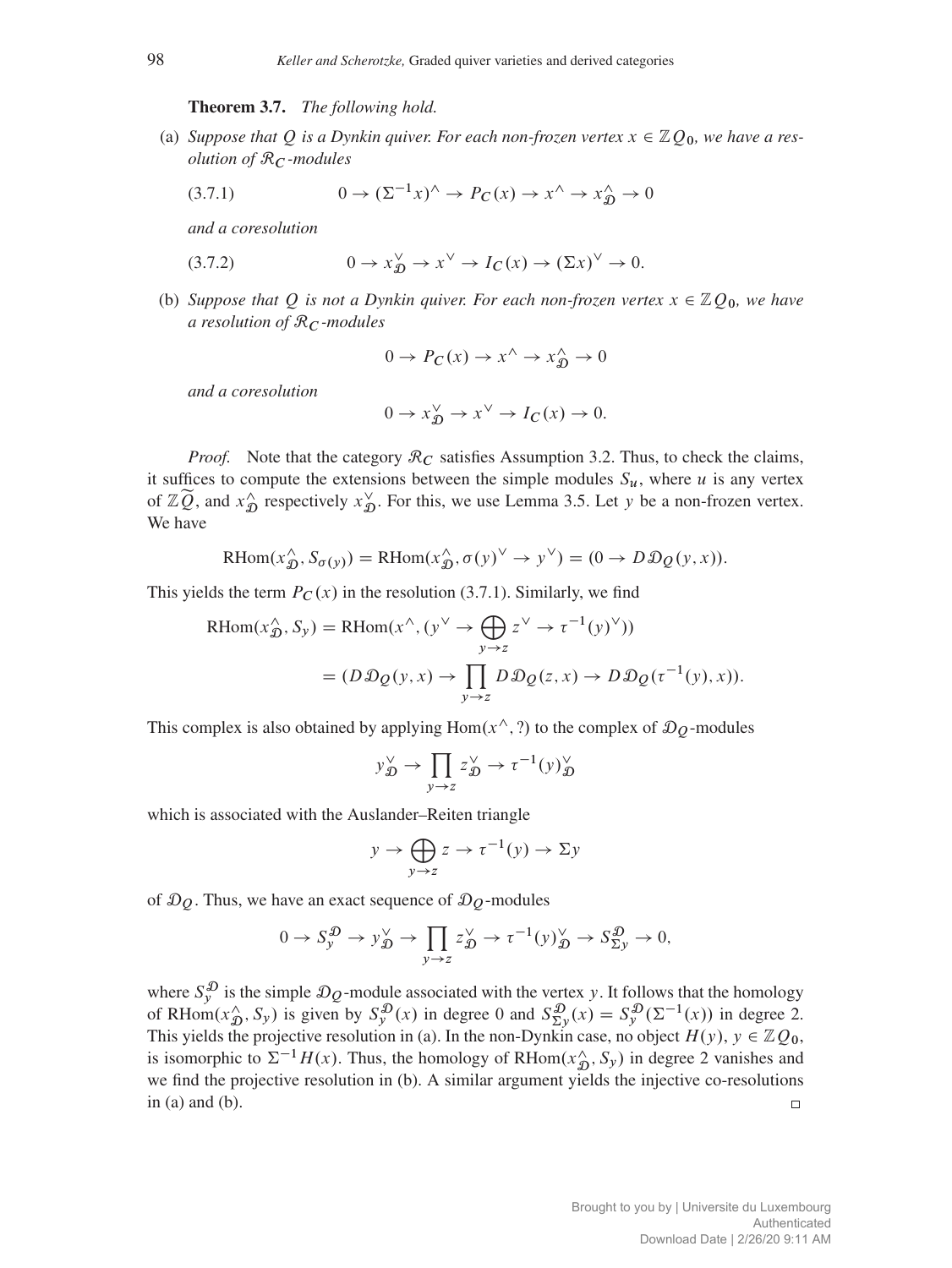**3.8. Resolutions for the simple**  $\mathcal{S}_C$ **-modules.** We keep the notations and assump-tions of Section [3.3.](#page-11-0) Notice that for each frozen vertex  $\sigma(x)$ ,  $x \in \mathbb{Z}Q_0$ , the restriction of the free  $\mathcal{R}_C$ -module  $\sigma(x)_{\mathcal{R}_C}^{\wedge}$  to  $\mathcal{S}_C$  is the free  $\mathcal{S}_C$ -module  $\sigma(x)_{\mathcal{S}_C}^{\wedge}$  and similarly for the co-free modules associated with the frozen vertices. In particular, the restrictions to  $\delta_C$  of the modules  $P_C(x)$  and  $I_C(x)$  defined in [\(3.6.2\)](#page-12-1) are still projective respectively injective. By abuse of notation, we denote the restricted modules by the same symbols  $P_C(x)$  and  $I_C(x)$ .

**Theorem 3.9.** Suppose that  $Q$  is connected. Let  $x$  be a vertex of  $\mathbb{Z}Q$ .

<span id="page-14-0"></span>(a) If Q is a Dynkin quiver, the simple  $\mathcal{S}_C$ -module  $S_{\sigma^{-1}(x)}$  admits a minimal projective *resolution of the form*

$$
\cdots \to P_C(\Sigma^{-2}x) \to P_C(\Sigma^{-1}x) \to P_C(x) \to \sigma^{-1}(x) \to S_{\sigma^{-1}(x)} \to 0
$$

and the simple  $S_C$ -module  $S_{\sigma(x)}$  admits a minimal injective resolution of the form

$$
0 \to S_{\sigma(x)} \to \sigma(x)^{\vee} \to I_C(x) \to I_C(\Sigma x) \to I_C(\Sigma^2 x) \to \cdots
$$

(b) If Q is not a Dynkin quiver, the simple  $S_C$ -module  $S_{\sigma^{-1}(x)}$  admits a minimal projective *resolution of the form*

$$
0 \to P_C(x) \to \sigma^{-1}(x) \land \to S_{\sigma^{-1}(x)} \to 0
$$

*and the simple*  $\mathcal{S}_{C}$ *-module*  $S_{\sigma(x)}$  *admits a minimal injective resolution of the form* 

$$
0 \to S_{\sigma(x)} \to \sigma(x)^{\vee} \to I_C(x) \to 0.
$$

*Proof.* Part (a) of Lemma [3.5](#page-12-0) yields an exact sequence of  $\mathcal{R}_C$ -modules

$$
0 \to x^{\wedge} \to \sigma^{-1}(x)^{\wedge} \to S_{\sigma^{-1}(x)} \to 0.
$$

We restrict it to  $\mathcal{S}_C$  and now have to construct a minimal resolution for res $(x^{\wedge})$ , where res denotes the restriction functor. If  $Q$  is not a Dynkin quiver, part (b) of Theorem [3.7](#page-13-1) yields the exact sequence of  $\mathcal{R}_C$ -modules

$$
0 \to P_C(x) \to x^{\wedge} \to x_{\mathfrak{D}}^{\wedge} \to 0.
$$

Since the restriction of  $x^{\wedge}_f$  $\hat{D}_{\Omega}$  to  $\delta_C$  vanishes, we find that res $(x^{\wedge})$  is isomorphic to the restriction of  $P_C(x)$  to  $\mathcal{S}_C$ , which yields the projective resolution in (b). If Q is a Dynkin quiver, part (a) of Theorem [3.7](#page-13-1) yields the exact sequence of  $\mathcal{R}_C$ -modules

$$
0 \to (\Sigma^{-1}x)^\wedge \to P_C(x) \to x^\wedge \to x_0^\wedge \to 0.
$$

Since the restriction  $res(x_{\mathcal{D}}^{\wedge})$  vanishes, we obtain a short exact sequence

$$
0 \to \text{res}((\Sigma^{-1}x)^{\wedge}) \to P_C(x) \to \text{res}(x^{\wedge}) \to 0
$$

and more generally an exact sequence

$$
0 \to \text{res}((\Sigma^{-(p+1)} x)^\wedge) \to P_C(\Sigma^{-p} x) \to \text{res}((\Sigma^{-p} x)^\wedge) \to 0
$$

for each  $p \ge 0$ . We obtain the desired resolution by splicing these sequences together. The construction of the injective co-resolutions is analogous.  $\Box$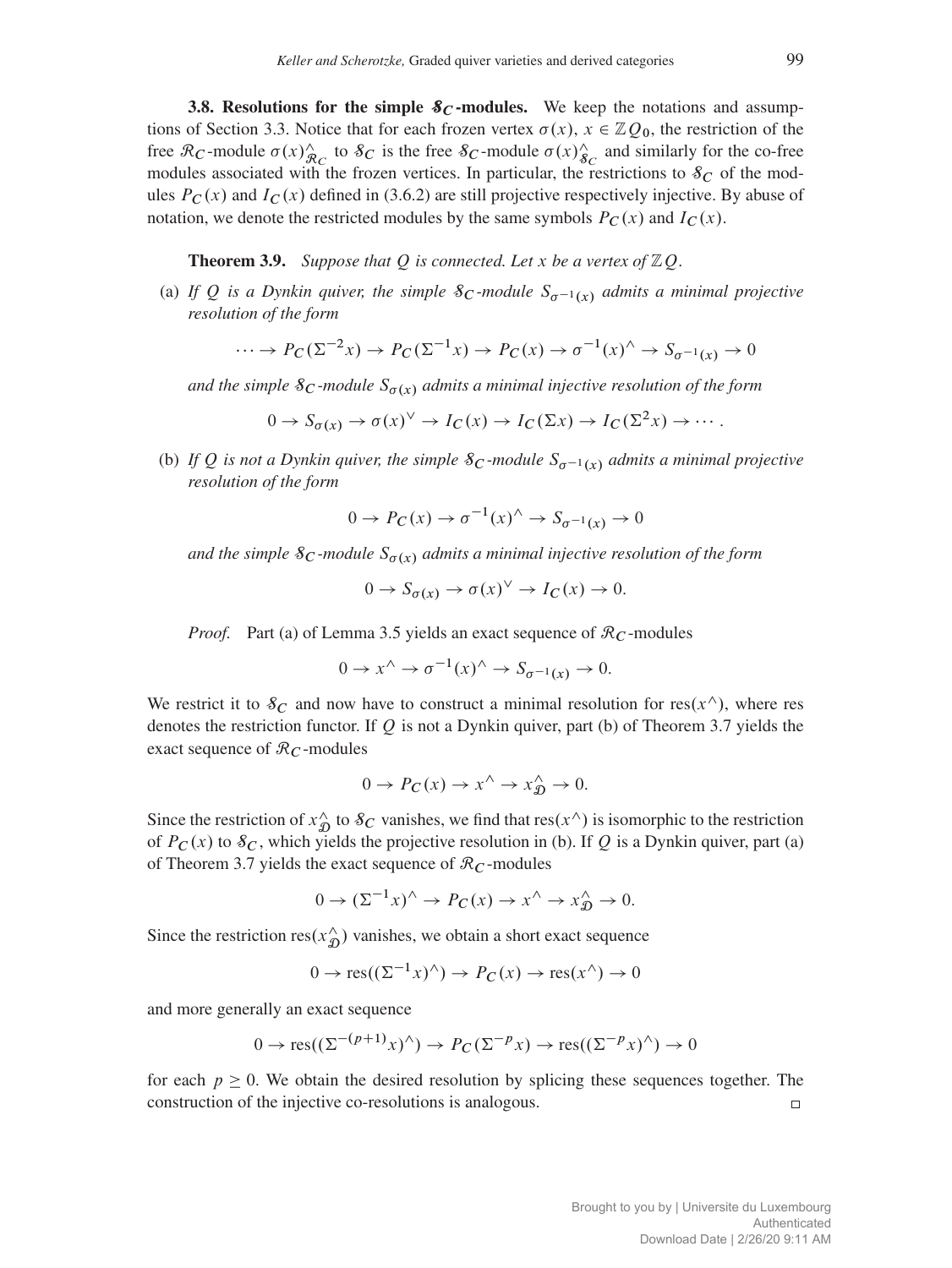<span id="page-15-0"></span>**Corollary 3.10.** Let x and y be vertices of  $\mathbb{Z}Q$ . For each  $p \geq 1$ , we have an isomor*phism*

$$
\operatorname{Ext}^p_{\mathcal{S}_C}(S_{\sigma(x)}, S_{\sigma(y)}) = \mathcal{D}_{\mathcal{Q}}(H(x), \Sigma^p H(y)).
$$

*If Q is not a Dynkin quiver, these spaces vanish for all*  $p \ge 2$ *.* 

*Proof.* We use the minimal injective co-resolutions in Theorem [3.9.](#page-14-0) Suppose that Q is a Dynkin quiver and  $p \geq 1$ . We have

$$
\begin{aligned} \operatorname{Ext}^p_{\mathcal{S}_C}(S_{\sigma(x)}, S_{\sigma(y)}) &= \operatorname{Hom}(S_{\sigma(x)}, I_C(\Sigma^{p-1}y)) \\ &= \operatorname{Hom}(S_{\sigma(x)}, \prod D \mathcal{D}_Q(\Sigma^{p-1}y, z) \otimes \sigma^{-1}(z)^\vee). \end{aligned}
$$

Now the space Hom $(S_{\sigma(x)}, \sigma^{-1}(z)^{\vee})$  vanishes unless  $\sigma(x) = \sigma^{-1}(z)$ , i.e.  $z = \sigma^2(x) = \tau(x)$ . Hence we find

$$
\operatorname{Ext}^{p}_{\mathcal{S}_{C}}(S_{\sigma(x)}, S_{\sigma(y)}) = D \mathcal{D} \mathcal{Q}(\Sigma^{p-1} y, \tau(x))
$$
  
=  $D \mathcal{D} \mathcal{Q}(\Sigma^{p-1} y, \Sigma^{-1} \nu x)$   
=  $\mathcal{D} \mathcal{Q}(x, \Sigma^{p} y).$ 

### 4. The stratifying functor  $\Phi$

<span id="page-15-1"></span>4.1. Construction of  $\Phi$ . Let O be a connected acyclic quiver and let C be a subset of the set of frozen vertices of the repetition quiver  $\mathbb{Z}\widetilde{Q}$  which satisfies Assumption [3.4.](#page-11-2) Notice that  $Mod(R_C)$  is a subcategory of  $Mod(R)$  and similarly  $Mod(\mathcal{S}_C)$  a subcategory of  $Mod(\mathcal{S})$ . Let res<sup>C</sup>: Mod $(\mathcal{R}_C) \to \text{Mod}(\mathcal{S}_C)$  be the restriction functor. Clearly, it is just the restriction of the functor res :  $Mod(R) \rightarrow Mod(S)$  to the subcategories under consideration. The left and right adjoints  $K_L$  and  $K_R$  of res take the subcategory  $Mod(\mathcal{S}_C)$  of  $Mod(\mathcal{S})$  to  $Mod(\mathcal{R}_C)$  and thus induce left and right adjoints  $K_L^C$  and  $K_R^C$  of res<sup> $C$ </sup> so that we have

$$
\text{Mod}(\mathcal{R}_C)
$$
\n
$$
K_L^C \uparrow_{\text{res}^C}^{\uparrow} \uparrow_{K_R^C}
$$
\n
$$
\text{Mod}(\mathcal{S}_C).
$$

The functor res<sup> $C$ </sup> is still a localization of abelian categories in the sense of [\[10\]](#page-41-16). *In the sequel*, we will omit the exponents  $C$  in the notation for the functors  $K_L^C$  and  $K_R^C$  and simply write  $K_L$ *and*  $K_R$ . We have the canonical morphism

$$
(4.1.1) \t\t can: K_L \to K_R.
$$

(which is just the restriction to  $Mod(\mathcal{S}_C)$  of the canonical morphism between the non-restricted functors). By definition, the *intermediate Kan extension*  $K_{LR}$  is its image, the *functor KK* its kernel and the *functor CK* its cokernel so that we have the following diagram of functors from  $Mod(\mathcal{S}_C)$  to  $Mod(\mathcal{R}_C)$ :

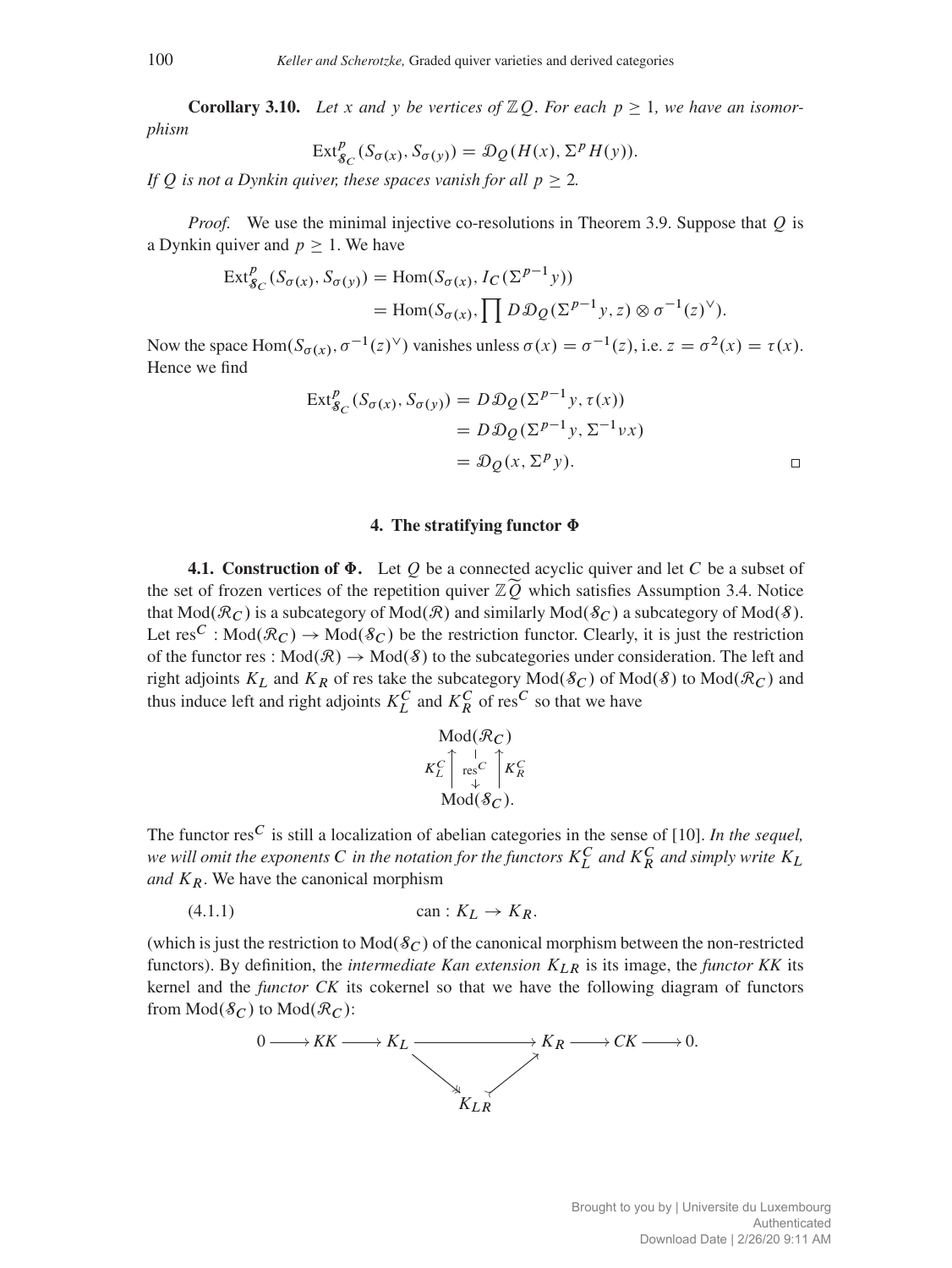The *kernel*  $N$  of the functor res is the abelian subcategory formed by the modules which vanish on the frozen vertices. Clearly, the category  $\mathcal N$  is isomorphic to the category of modules over the quotient  $\mathcal{R}_C/\langle \mathcal{S}_C \rangle$  of  $\mathcal{R}_C$  by the ideal generated by the identities of the objects of  $\mathcal{S}_C$ . Notice that this quotient is isomorphic to the mesh category  $k(\mathbb{Z}Q)$ . We will identify

$$
\mathcal{N} = \text{Mod}(\mathcal{R}_C/\langle \mathcal{S}_C \rangle) = \text{Mod}(k(\mathbb{Z}Q)).
$$

Composition with the functor res sends the morphisms

$$
K_L \to K_{LR} \to K_R
$$

to isomorphisms. Thus, the images of *KK* and *CK* lie in the subcategory

$$
\mathcal{N}=\text{Mod}(k(\mathbb{Z}\mathcal{Q})).
$$

In Theorem [4.8,](#page-19-1) we will see that for each finite-dimensional  $\delta_C$ -module M, the  $k(\mathbb{Z}Q)$ -module  $CK(M)$  is a finitely cogenerated injective module. Thus, there is an object  $\Phi(M)$  in the derived category  $\mathcal{D}_Q$  such that

$$
CK(M)(x) = D \operatorname{Hom}(\Phi(M), H(x))
$$

functorially in  $x \in \mathbb{Z}Q$ . Clearly, the map  $M \mapsto \Phi(M)$  underlies a k-linear functor

$$
\Phi: \mathrm{mod}(\mathcal{S}_C) \to \mathcal{D}_Q.
$$

We call  $\Phi$  the *stratifying functor* because of Theorem [2.7.](#page-7-1) Our construction does not make it clear which exactness properties the stratifying functor has but we will show the following theorem. Recall from Section [2.6](#page-6-0) that if no connected component of  $Q$  is a Dynkin quiver, then V denotes the additive subcategory of  $\mathcal{D}_O$  whose indecomposable objects are the sums of objects in the image of Happel's embedding. The category  $\nabla$  becomes exact when endowed with all the sequences giving rise to triangles in  $\mathcal{D}_0$ .

Theorem 4.2. *The following hold.*

- (a) If no connected component of  $\overline{O}$  is a Dynkin quiver, then the functor  $\Phi$  is exact as a func*tor* mod $(\mathcal{S}_C) \to \mathcal{V}$ *.*
- (b) If Q is a Dynkin quiver, then  $\Phi$  *underlies a*  $\delta$ -functor mod $(\delta_C) \to \mathcal{D}_Q$ .

We will prove part (a) in Section [4.22.](#page-26-0) Part (b) will follow from the alternative construction of  $\Phi$  via Gorenstein homological algebra in Section [5.20.](#page-36-0)

<span id="page-16-0"></span>4.3. Computation of the right Kan extension. Let us show how to compute, in principle, the right Kan extension of a finite-dimensional S-module M. Let  $L = K_R(M)$ . This module is still pointwise finite-dimensional and left bounded (since it is a submodule of a finitely cogenerated injective  $\mathcal{R}$ -module). Thus, the module  $L = K_R(M)$  satisfies

<span id="page-16-1"></span>
$$
(4.3.1) \t\t\t L(u) = 0
$$

for all vertices u sufficiently far to the left in  $\mathbb{Z}\widetilde{Q}$ . Moreover, for all vertices x of  $\mathbb{Z}Q$ , we have

<span id="page-16-2"></span>
$$
(4.3.2) \t\t\t L(\sigma(x)) = M(\sigma(x))
$$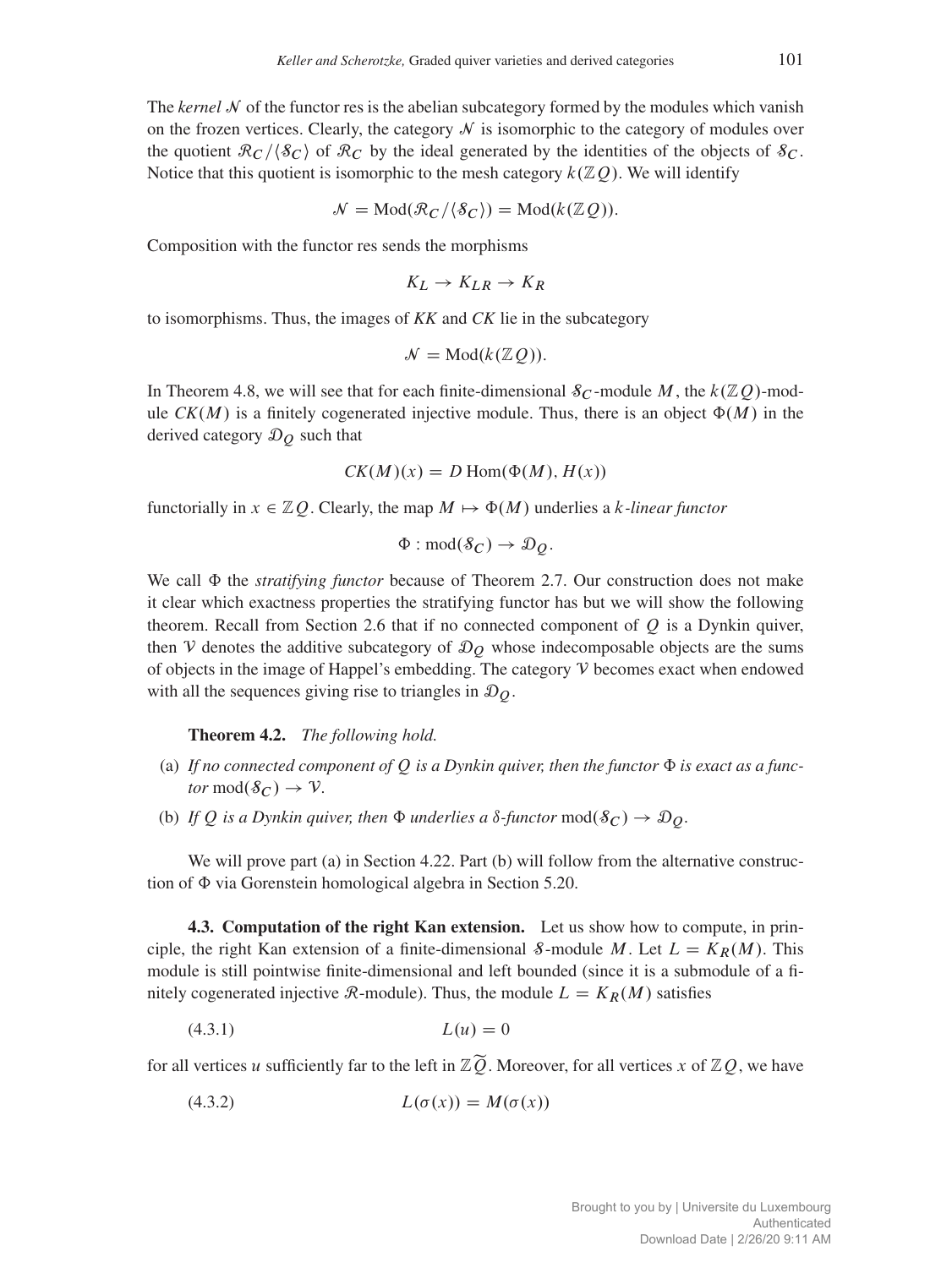and the sequence

<span id="page-17-0"></span>(4.3.3) 
$$
0 \to L(x) \to \bigoplus_{y \to x} L(y) \to L(\tau(x))
$$

is exact because  $Hom(S_x, L) = Ext^1(S_x, L) = 0$ . Thus, we can compute  $L(x)$  once we know  $L(\tau(x))$  and  $L(y)$  for all vertices y of  $\mathbb{Z}\widetilde{Q}$  which are sources of arrows  $y \to x$  of  $\mathbb{Z}\widetilde{Q}$ . Using [\(4.3.1\)](#page-16-1), [\(4.3.2\)](#page-16-2) and [\(4.3.3\)](#page-17-0) we can compute  $K_R(L)$  by 'knitting from left to right' as in the following example: We consider the quiver Q of type  $A_2$  and the vertices x and y of  $\mathbb{Z}\widetilde{Q}$ given by



Let M be the 8-module M such that  $M(u) = 0$  for all elements u distinct from  $\sigma(x)$  and  $\sigma(y)$ ,  $M(\sigma(x)) = M_1$ ,  $M(\sigma(y)) = M_2$  and the only non-trivial value of M on an arrow is given by a linear map  $f : M_2 \to M_1$ . If we apply the above algorithm, we find that  $K_R(M)$  is the following representation of  $\mathcal{R}$ :



If  $P \to M$  is an epimorphism with projective P, then so is  $K_L(P) \to K_L(M)$  and so  $K_{LR}(M)$ is the image of the induced map  $K_L(P) \to K_R(M)$ . This shows that  $K_{LR}(M) \subset K_R(M)$  is the submodule generated by the spaces  $M(\sigma(v))$ , where v runs through the vertices of  $\mathbb{Z}Q$ . By taking the quotient modulo this submodule, we obtain the  $k(\mathbb{Z}Q)$ -module  $CK(M)$ , which in our example is given by



We see that it is the injective  $k(\mathbb{Z}Q)$ -module  $I_x^{d_x} \oplus I_y^{d_z} \oplus I_y^{d_y}$ , where  $d_x = \dim \text{cok}(f)$ ,  $d_z = \text{rk}(f), d_y = \dim \text{ker}(f).$ 

4.4. The representability theorem. In this subsection we shall prove Theorem [4.8.](#page-19-1)

<span id="page-17-1"></span>**Lemma 4.5.** An  $\mathcal{R}_C$ -module M belongs to the image of  $K_R$ , respectively  $K_L$ , if and *only if, for each*  $N \in \mathcal{N}$ *, we have* 

$$
Hom(N, M) = 0 \quad and \quad Ext^1(N, M) = 0,
$$

*respectively*

$$
Hom(M, N) = 0 \quad and \quad Ext^1(M, N) = 0.
$$

*Proof.* This is a general characterization of the image of the adjoint of a localization functor, cf. [\[10,](#page-41-16) Lemme 1, p. 370].  $\Box$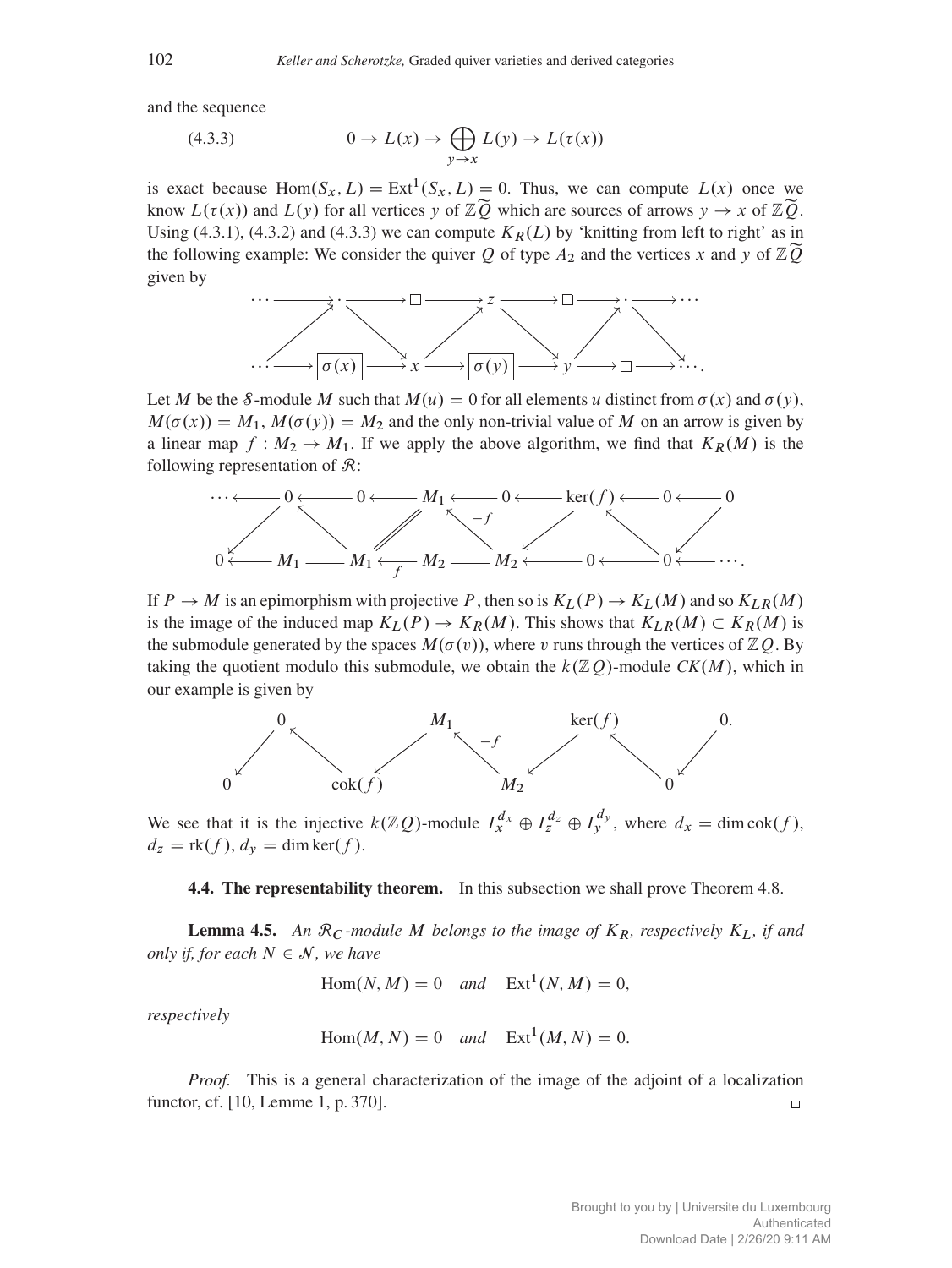<span id="page-18-1"></span>**Lemma 4.6.** Let M be an  $\mathcal{S}_C$ -module and let  $N \in \mathcal{N}$ . We have canonical isomorphisms

$$
\text{Hom}(N, CK(M)) \xrightarrow{\sim} \text{Ext}^1(N, K_{LR}M)
$$

*and*

$$
Hom(KK(M), N) \xrightarrow{\sim} Ext^{1}(K_{LR}M, N).
$$

*Proof.* The first isomorphism is obtained by applying the functor  $Hom(N, ?)$  to the exact sequence

$$
0 \to K_{LR}(M) \to K_R(M) \to CK(M) \to 0
$$

and using Lemma [4.5.](#page-17-1) Dually, one obtains the second isomorphism.

We will see in Theorem [4.8](#page-19-1) below that if M is a finite-dimensional  $\delta_C$ -module, then  $KK(M)$  is projective and  $CK(M)$  is injective. The main step in the proof is the following lemma.

<span id="page-18-2"></span>**Lemma 4.7.** Let M be a finite-dimensional  $\mathcal{S}_C$ -module and let

<span id="page-18-0"></span>
$$
(4.7.1) \t\t 0 \to N' \to N \to N'' \to 0
$$

*be an exact sequence in* N *.*

- (a) If  $N'$  is right bounded and pointwise finite-dimensional, then the left exact functor  $Hom(KK(M), ?)$  *transforms* [\(4.7.1\)](#page-18-0) *into an exact sequence.*
- (b) If  $N''$  is left bounded and pointwise finite-dimensional, then the left exact functor  $Hom(?, CK(M))$  *transforms*  $(4.7.1)$  *into an exact sequence.*

*Proof.* We prove (a), the proof of (b) being dual. By Lemma [4.6,](#page-18-1) on the subcategory  $\mathcal{N}$ , the functor  $Hom(KK(M), ?)$  is isomorphic to  $Ext^1(K_{LR}(M), ?)$ . We have an exact sequence

$$
E^{0}(K_{LR}(M), N'') \to E^{1}(K_{LR}(M), N') \to E^{1}(K_{LR}(M), N) \to E^{1}(K_{LR}, N'')
$$
  

$$
\to E^{2}(K_{LR}(M), N'),
$$

where we abbreviate Hom $(\cdot, \cdot)$  by  $E^0(\cdot, \cdot)$  and  $Ext^p(\cdot, \cdot)$  by  $E^p(\cdot, \cdot)$ ,  $p \ge 1$ . Here the group Hom $(K_{LR}(M), N'')$  vanishes since  $K_{LR}(M)$  is a quotient of  $K_L(M)$ . The claim will follow once we show that  $Ext^2(K_{LR}(M), N')$  vanishes. Since N' is right bounded and pointwise finite-dimensional, it is the inverse limit of a countable system  $N'_p$ ,  $p \in \mathbb{N}$ , of finitedimensional  $\mathcal{R}_C$ -modules. We have an exact sequence

$$
0 \to \lim^{1} E^{1}(K_{LR}(M), N'_{p}) \to E^{2}(K_{LR}(M), N') \to \lim E^{2}(K_{LR}(M), N'_{p}) \to 0,
$$

where  $\lim^1$  is the first right derived functor of the inverse limit functor lim, cf. [\[46,](#page-42-22) Application 3.5.10]. Since  $K_{LR}(M)$  is finite-dimensional, it admits a finite resolution by finitely generated projective  $\mathcal{R}_C$ -modules. Now Hom $(P, N_p')$  is finite-dimensional for each finitely generated projective P and each  $N'_p$ . So the spaces  $Ext^1(K_{LR}(M), N'_p)$  are all finite-dimensional and the  $lim<sup>1</sup>$  term in the above sequence vanishes by the Mittag-Leffler Lemma. It remains to be shown that each  $Ext^2(K_{LR}(M), N'_p)$  vanishes. For this, since  $N'_p$  is of finite length, it suffices to check that  $\text{Ext}^2(K_{LR}(M), S_x)$  vanishes for each vertex x of  $\mathbb{Z}Q$ . Indeed,

 $\Box$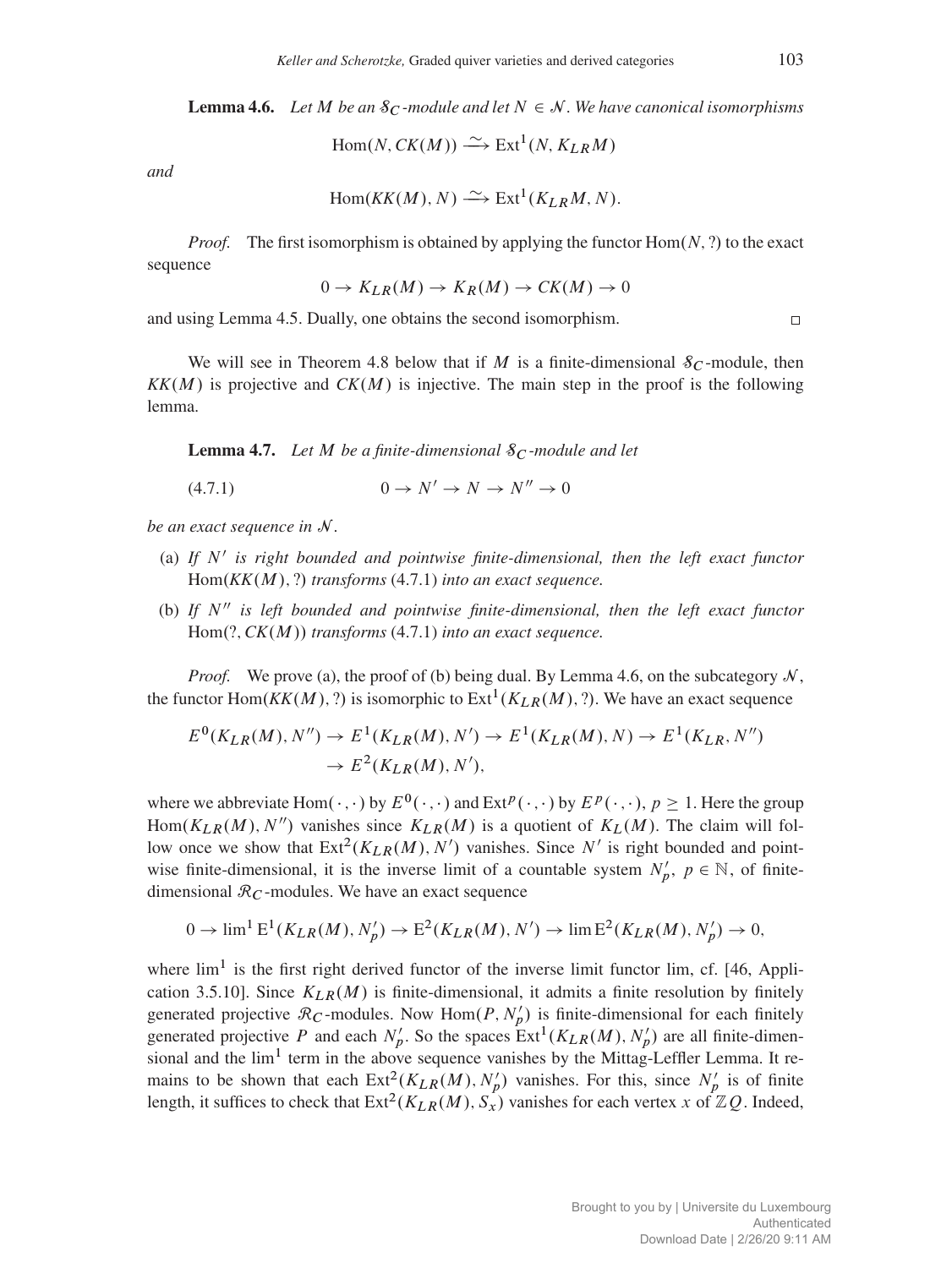by Lemma [3.6,](#page-12-2) we have

$$
Ext2(KLR(M), Sx) = D Hom(Sτ-1(x), KLR(M))
$$

<span id="page-19-1"></span>and this last space vanishes because  $K_{LR}(M)$  is a submodule of  $K_R(M)$ .

**Theorem 4.8.** If M is a finite-dimensional  $\mathcal{S}_C$ -module, then

- $KK(M)$  *is a finitely generated projective*  $\mathcal{R}_C$  / $\{S_C\}$ *-module,*
- $CK(M)$  *is a finitely cogenerated injective*  $\mathcal{R}_C/\langle \mathcal{S}_C \rangle$ *-module.*

*Proof.* Since M is a finite-dimensional  $\delta_C$ -module, it is finitely generated. Thus the module  $K_L(M)$  is also finitely generated and hence right bounded and pointwise finite-dimensional. These properties are inherited by the submodule  $KK(M)$  of  $K_L(M)$ . Moreover, this submodule is supported on the vertices of  $\mathbb{Z}Q$ . Thus, there is a surjection  $P \to KK(M)$  where P is a direct sum of projective  $k(\mathbb{Z}Q)$ -modules  $u_i^{\wedge}$  $i, i \in I$ , such that the family of the vertices  $u_i$  is right bounded and each vertex x of  $\mathbb{Z}Q$  occurs at most finitely many times among the  $u_i$ ,  $i \in I$ . It follows that P is right bounded and pointwise finite-dimensional and so is the kernel M' of  $P \to M$ . Thus, by Lemma [4.7,](#page-18-2) the functor Hom $(KK(M), ?)$  takes the sequence

$$
0 \to M' \to P \to KK(M) \to 0
$$

to an exact sequence. Thus, the morphism  $P \to KK(M)$  splits and  $KK(M)$  is a direct factor of P. Let us show that P is finitely generated. First we notice that  $K_{LR}(M)$  is finite-dimensional since it is pointwise finite-dimensional and both right and left bounded. Therefore, for each vertex x of  $\mathbb{Z}Q$ , by Corollary [3.6,](#page-12-2) the space

$$
Hom(KK(M), S_x) = Ext1(K_{LR}(M), S_x)
$$

is finite-dimensional and vanishes for all but finitely many vertices  $x$ . Hence  $KK(M)$  must be a finite sum of projective  $k(\mathbb{Z}Q)$ -modules  $x^{\wedge}$ . The proof of the second assertion is dual.

<span id="page-19-0"></span>4.9. Description of the strata. Our goal in this subsection is to prove the description of the strata of  $\mathcal{M}_0(w)$  given in Proposition [2.11.](#page-8-0) We use the notations and assumptions of Section [4.1.](#page-15-1) We define an arbitrary (not necessarily finite-dimensional)  $\mathcal{R}_C$ -module U to be *stable* if we have  $Hom(N, U) = 0$  for each module N in the kernel N of the restriction functor res. If U is finite-dimensional, it is stable if and only if  $Hom(S_x, U) = 0$  for each vertex x of  $\mathbb{Z}Q$ . Dually, U is *co-stable* if  $Hom(U, N) = 0$  for each N in N. Clearly submodules of stable modules are stable and quotient modules of co-stable modules are co-stable. Now let us fix an  $\mathcal{S}_C$ -module M. By the adjunctions between  $K_L$ , res and  $K_R$ , for each  $\mathcal{S}_C$ -module M, the module  $K_R(M)$  is stable and  $K_L(M)$  is co-stable. Since  $K_{LR}(M)$  is a submodule of  $K_R(M)$  and a quotient of  $K_L(M)$ , it is both stable and co-stable. This yields the first statement of Proposition [2.11.](#page-8-0) If we apply the functor res to the canonical morphism

$$
\mathrm{can}: K_L(M) \to K_R(M),
$$

we obtain the composition of the adjunction morphisms

res 
$$
K_L(M) \xleftarrow{\sim} M \xrightarrow{\sim}
$$
 res  $K_R(M)$ 

 $\Box$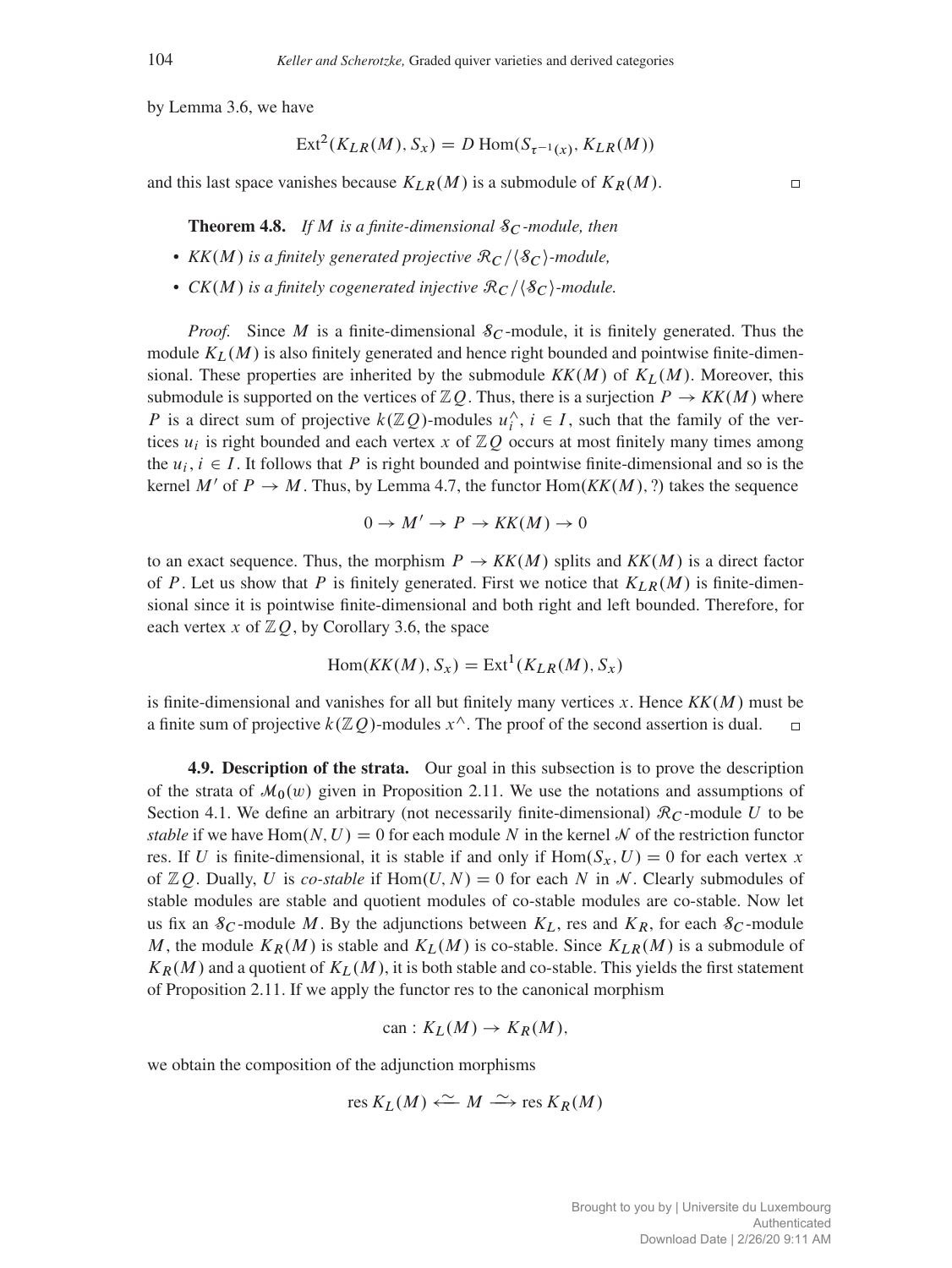and in particular the restriction res $(can)$  is invertible. Since the restriction functor is exact, it also makes the canonical morphisms

$$
K_L(M) \to K_{LR}(M) \to K_R(M)
$$

invertible and so res $(K_{LR}(M))$  is canonically isomorphic to M. Now let us assume that M is finite-dimensional of dimension vector w and belongs to  $\mathcal{M}_0(w)$ . Then  $K_{LR}(M)$  is finitedimensional: Indeed,  $K_L(M)$  is right bounded,  $K_R(M)$  is left bounded and both are pointwise finite-dimensional. Let  $(v, w)$  be the dimension vector of  $K_{LR}(M)$ . Since  $res(K_{LR}(M))$  is isomorphic to M, the second component of the dimension vector of  $K_{LR}(M)$  is indeed the dimension vector w of M. This also shows that the image under  $\pi$  of the point M of  $\mathcal{M}^{\text{reg}}(v, w)$  corresponding to  $K_{LR}(M)$  equals M, which therefore does belong to the stratum  $\pi(\mathcal{M}^{\text{reg}}(v, w))$ . Now the other assertions of Proposition [2.11](#page-8-0) are immediate from the facts recalled in Section [2.6.](#page-6-0)

<span id="page-20-0"></span>4.10. Intermediate extensions and closed orbits. Our goal in this subsection is to prove Proposition [2.12.](#page-8-1) We use the notations and assumptions of Section [4.1](#page-15-1) above. If  $M$  is a finite-dimensional R-module of dimension vector  $(v, w)$ , the  $G_v$ -*orbit of* M is the orbit corresponding to M in the affine variety rep $(\mathcal{R}^{\text{op}}, v, w)$  of representations of  $\mathcal{R}^{\text{op}}$  with dimension vector  $(v, w)$ . By abuse of language, we say that a  $G_v$ -stable subset of rep $(\mathcal{R}^{\text{op}}, v, w)$  *contains* a module if it contains the orbit corresponding to the module.

Lemma 4.11. *Let*

 $0 \to L \to M \to N \to 0$ 

*be an exact sequence of finite-dimensional*  $\mathcal{R}_C$ *-modules. If*  $res(L) = 0$  *(resp.*  $res(N) = 0$ *), then the closure of the*  $G_v$ -orbit of M *contains*  $L_{ss} \oplus N$  *(resp.*  $L \oplus N_{ss}$ *), where*  $L_{ss}$  *is the semi-simple module with the same dimension vector as* L*.*

*Proof.* For each vertex x of  $\mathbb{Z}Q$ , we choose an isomorphism  $M_x = L_x \oplus N_x$  which provides a splitting of the sequence

$$
0 \to L_x \to M_x \to N_x \to 0.
$$

For an invertible scalar t, let  $g(t)$  be the element of  $G_v$  which acts by  $t \oplus 1$  on  $L_x \oplus N_x$ . When t tends to zero, the representation  $g(t)$ .x, where x is a point in the orbit of M, tends to  $L \oplus N$ . Since L is a nilpotent representation of  $k(\mathbb{Z}Q)$ , its  $G_v$ -orbit contains  $L_{ss}$  in its closure. Thus, the  $G_v$  orbit of M contains  $L_{ss} \oplus N$  in its closure. The proof of the second statement is analogous.  $\Box$ 

Let us now prove Proposition [2.12.](#page-8-1) Since  $L$  is stable, we have an exact sequence

$$
0 \to K_{LR}(\text{res } L) \to L \to N \to 0,
$$

where res $(N) = 0$ . By the lemma, the closure of the  $G_v$ -orbit of L contains  $K_{LR}$ (res L)  $\oplus N_{ss}$ . Now let U be a module in the unique closed  $G_v$ -orbit in the closure of the  $G_v$ -orbit of L (the existence of this unique orbit is guaranteed by geometric invariant theory). Let us show that the orbit of U contains  $K_{LR}$ (res L)  $\oplus N_{ss}$ . We have res $(U)$  = res $(L)$  since the restriction to  $\mathcal{S}_C$ of a module is constant on the closure of its  $G_v$ -orbit. Thus, the morphisms

$$
K_L(\text{res}(M)) \to K_R(\text{res}(M))
$$
 and  $K_L(\text{res}(U)) \to K_R(\text{res}(U))$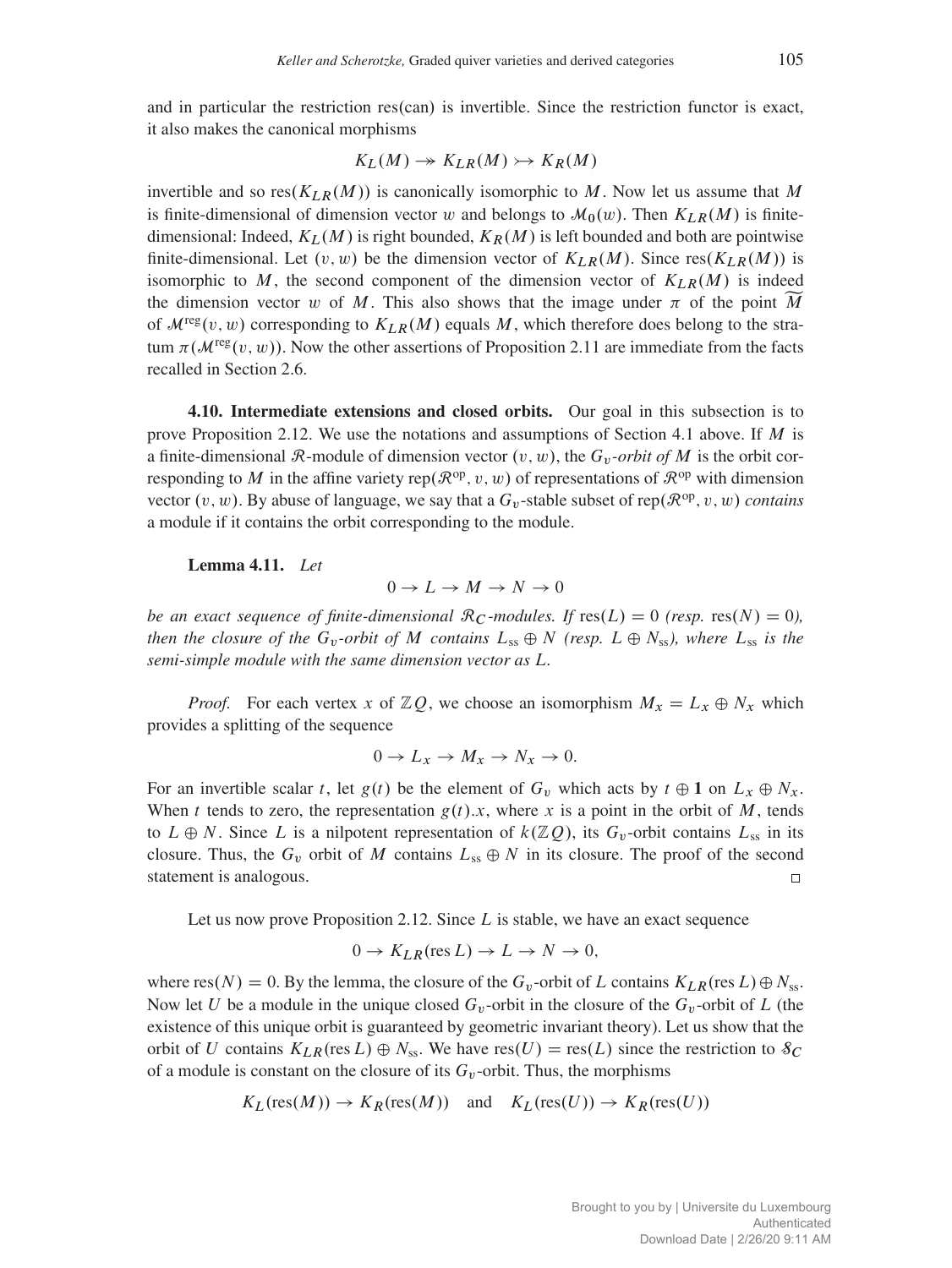are equal and so  $K_L(res(M)) \to K_R(res(M))$  factors through the adjunction morphism

$$
\varepsilon: U \to K_R(\text{res } U).
$$

Therefore, the module  $K_{LR}$ (res M) is contained in im( $\varepsilon$ )  $\subset K_R$ (res U). Let i denote the inclusion  $K_{LR}$ (res  $M$ )  $\subset$  im( $\varepsilon$ ). Now by the lemma, the closure of the orbit of U contains  $\text{im}(\varepsilon) \oplus (\text{ker}(\varepsilon))_{ss}$  and the closure of the orbit of  $\text{im}(\varepsilon)$  contains  $K_{LR}(\text{res }M) \oplus (\text{cok}(i))_{ss}$ . Thus the orbit of  $U$ , which equals its closure, contains the object

$$
K_{LR}(\text{res }M)\oplus(\text{cok}(i))_{ss}\oplus(\text{ker}(\varepsilon))_{ss}.
$$

This shows that U is isomorphic to  $K_{LR}$  (res  $M$ )  $\oplus$   $N_{ss}$ , as claimed.

<span id="page-21-0"></span>4.12. Characterization of the strata. Our goal in this subsection is to prove the characterization of the strata of  $\mathcal{M}_0(w)$  given in Theorem [2.7.](#page-7-1) We use the notations and assump-tions of Section [4.1.](#page-15-1) We need the following lemmas. For a vector  $v : \mathbb{Z}Q_0 \to \mathbb{Z}$ , we define  $C_q v : \mathbb{Z} Q_0 \to \mathbb{Z}$  by

$$
(C_q v)(x) = v(x) - \left(\sum_{y \to x} v(y)\right) + v(\tau(x)), \quad x \in \mathbb{Z}Q_0,
$$

where the sum ranges over all arrows  $y \to x$  of  $\mathbb{Z}Q$ . The index q reminds us that  $C_q$  is a 'quan-tum Cartan matrix', cf. [\[36,](#page-42-2) Section 3.1]. Notice that the linear map  $v \mapsto C_qv$  is injective on the space of finitely-supported vectors.

<span id="page-21-1"></span>**Lemma 4.13.** Let U be a finite-dimensional  $\mathcal{R}_C$ -module of dimension vector  $(v, w)$ . *If* U *is stable and co-stable, the vector*

$$
x \mapsto \dim \operatorname{Ext}^1(S_x, U), \quad x \in \mathbb{Z}Q_0,
$$

*equals*  $w\sigma - C_q v$  *(where wo is the composition*  $w \circ \sigma$ *).* 

*Proof.* By part (d) of Corollary [3.6,](#page-12-2) the space  $Ext^1(S_x, U)$  is the homology in degree 1 of the complex

$$
0 \to U(x) \to \bigoplus_{y \to x} U(y) \to U(\tau(x)) \to 0,
$$

where the sum ranges over all arrows  $y \rightarrow x$  of  $\mathcal{R}_C$ . Since U is stable and co-stable, the homologies in degree 0 and 2 of this complex vanish. Thus, the dimension of the homology in degree 1 equals

$$
-\dim U(x) + \left(\sum_{y \to x} \dim U(y)\right) - \dim U(\tau(x)) = -(C_q v)(x) + w(\sigma(x)). \qquad \Box
$$

<span id="page-21-2"></span>**Lemma 4.14.** Let M be an  $\mathcal{S}_C$ -module. Let  $(v, w)$  be the dimension vector of  $K_{LR}(M)$ . *Then, for each vertex* x of  $\mathbb{Z}Q$ *, the multiplicity of the indecomposable*  $H(x)$  *in*  $\Phi(M)$  *equals* 

$$
\dim \text{Ext}^1(S_x, K_{LR}(M)) = (w\sigma - C_q v)(x).
$$

*Proof.* Recall from Section [4.1](#page-15-1) that  $CK(M)$  isomorphic to the finitely cogenerated injective module D Hom $(\Phi(M), H(?)$ . The multiplicity of an indecomposable  $H(x)$  in  $\Phi(M)$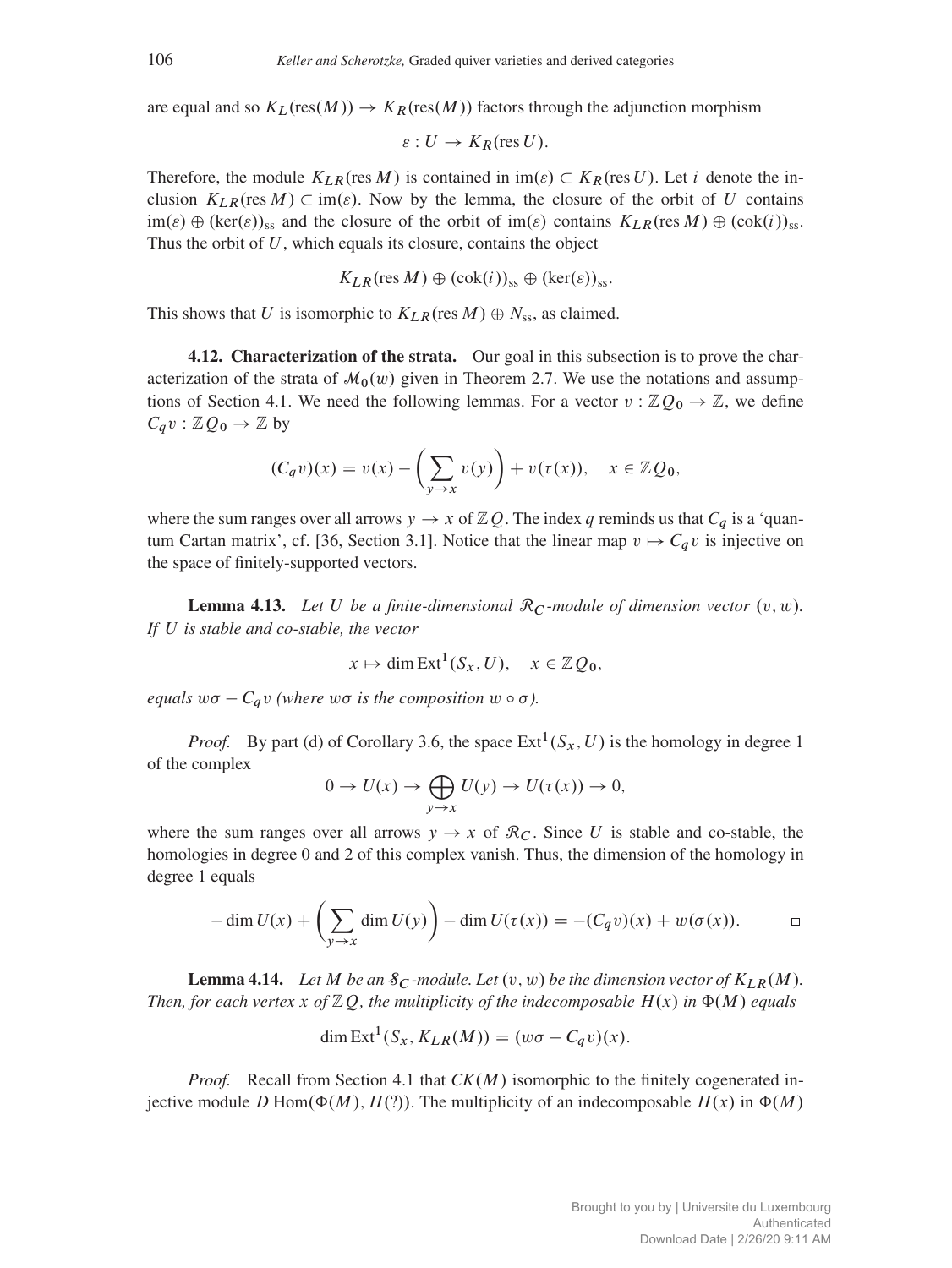equals the multiplicity of the injective indecomposable

$$
D\operatorname{Hom}(H(x), H(?) = Dk(\mathbb{Z}Q)(x, ?)
$$

in  $CK(M)$ . This multiplicity equals the multiplicity of the simple  $S_x$  in the socle of  $CK(M)$ , that is to say the dimension of Hom $(S_x, CK(M))$ . Now by Lemma [4.6,](#page-18-1) we have the isomorphism

$$
Hom(S_x, CK(M)) = Ext1(S_x, K_{LR}(M)).
$$

By Lemma [4.13,](#page-21-1) the dimension of the right hand side equals  $(w\sigma - C_qv)(x)$ .

Theorem [2.7](#page-7-1) is now an easy consequence: Let w be a dimension vector for  $\mathcal{S}_C$  (i.e. w vanishes on the vertices not belonging to C). Proposition [2.11](#page-8-0) shows that two  $\mathcal{S}_C$ -modules  $M_1$ and  $M_2$  belong to the same stratum of  $\mathcal{M}_0(w)$  iff the  $\mathcal{R}_C$ -modules  $K_{LR}(M_1)$  and  $K_{LR}(M_2)$ have the same dimension vector  $(v, w)$  and in this case, the objects  $\Phi(M_1)$  and  $\Phi(M_2)$  are isomorphic, by Lemma [4.14.](#page-21-2) Conversely, if  $\Phi(M_1)$  and  $\Phi(M_2)$  are isomorphic, then by the same lemma, we have

$$
w\sigma - C_q v_1 = w\sigma - C_q v_2,
$$

where  $(w, v_i)$  is the dimension vector of  $K_{LR}(M_i)$ ,  $i = 1, 2$ . Since  $C_q$  is injective on the space of dimension vectors, we find that  $K_{LR}(M_1)$  and  $K_{LR}(M_2)$  have the same dimension vector, which implies that  $M_1$  and  $M_2$  lie in the same stratum, by Proposition [2.11.](#page-8-0)

4.15. Resolution of the intermediate extension. For future reference, we record the following lemma:

**Lemma 4.16.** *Let*  $M$  *be a finite-dimensional*  $\mathcal{S}_C$ *-module.* 

(a) *The*  $\mathcal{R}_C$ *-module*  $K_{LR}(M)$  *has a minimal injective resolution with finitely cogenerated terms*

 $0 \to K_{LR}(M) \to I^0 \to I^1 \to 0,$ 

where  $I^0$  is the direct sum of the modules  $\sigma(x)^\vee$  with multiplicity equal to the dimension of  $\text{Hom}(S_{\sigma(x)}, M)$ ,  $x \in \mathbb{Z}Q_0$ , and  $I^1$  contains the summand  $x^{\vee}$  with multiplicity equal *to the multiplicity of*  $H(x)$  *as a direct factor of*  $\Phi(M)$ *,*  $x \in \mathbb{Z}Q_0$ *.* 

(b) *The*  $\mathcal{R}_C$ *-module*  $K_{LR}(M)$  *has a minimal projective resolution with finitely generated terms*

$$
0 \to P_1 \to P_0 \to K_{LR}(M) \to 0,
$$

*where*  $P_0$  *is the direct sum of the modules*  $\sigma(x)^\wedge$  *with multiplicity equal to the dimension* of  $\text{Hom}(M, S_{\sigma(x)})$ ,  $x \in \mathbb{Z}Q_0$ , and  $P_1$  contains the summand  $x^{\wedge}$  with multiplicity equal to the multiplicity of  $H(\tau^{-1}(x))$  as a direct factor of  $\Phi(x)$ *.* 

**Remark 4.17.** One can show that if the projective  $\mathcal{S}_C$ -modules coincide with the injective ones, then  $I^1$  contains no direct factor  $\sigma(x)^\vee$  and  $P_1$  no direct factor  $\sigma(x)^\wedge$ .

*Proof.* (a) The module  $K_{LR}(M)$  is finite-dimensional (cf. Section [4.9\)](#page-19-0) and thus admits an injective resolution with finitely cogenerated terms  $I<sup>p</sup>$  and the multiplicity of the indecomposable injective  $u^{\vee}$  associated with a vertex u of  $\mathbb{Z}\widetilde{Q}$  equals dim  $\text{Ext}^p_{\mathcal{R}_C}(S_u, K_{LR}(M))$ . Let x

 $\Box$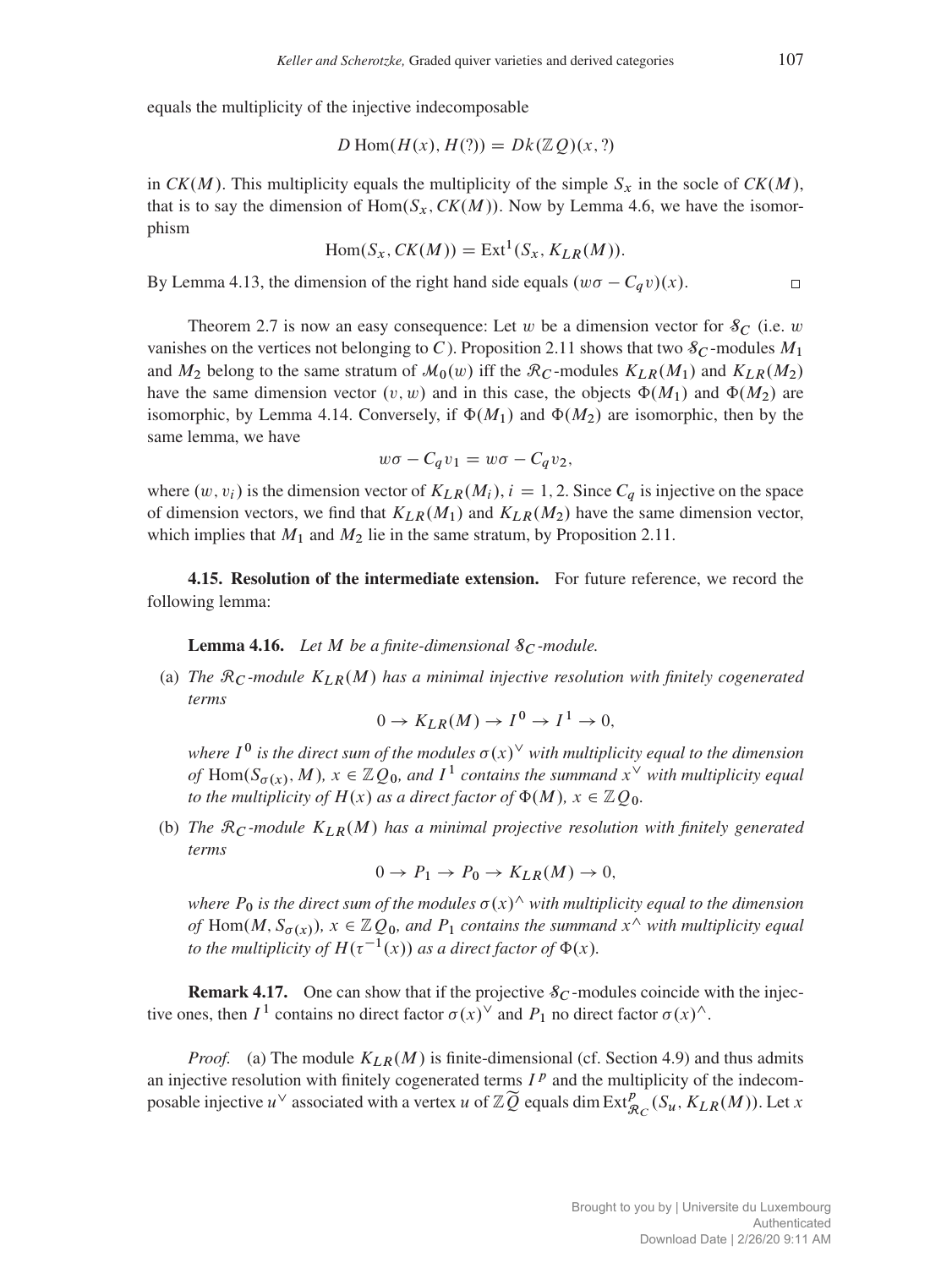be a vertex of  $\mathbb{Z}Q$ . We have  $\text{Hom}(S_x, K_{LR}(M)) = 0$  since  $K_{LR}(M)$  is stable. Since we have  $Hom(S_{\sigma(x)}, CK(M)) = 0$ , we find

$$
\text{Hom}(S_{\sigma(x)}, K_{LR}(M)) = \text{Hom}(S_{\sigma(x)}, K_R(M)) = \text{Hom}_{\mathcal{S}_C}(S_{\sigma(x)}, M).
$$

The multiplicity of  $x^{\vee}$  in  $I^1$  equals  $\text{Ext}^1_{\mathcal{R}_C}(S_x, K_{LR}(M))$  and this equals the multiplicity of  $H(x)$  in  $\Phi(M)$  by Lemma [4.14.](#page-21-2) The proof of (b) is similar but uses the duality isomorphism [\(3.6.1\)](#page-12-3) in addition.  $\Box$ 

<span id="page-23-0"></span>4.18. On the degeneration order. Our goal in this subsection is to prove Theorem [2.8.](#page-7-0) We may and will assume that Q is connected. Let  $(v, w)$  and  $(v', w)$  be dimension vectors of  $\mathcal{R}_C$  associated with non-empty subsets  $\mathcal{M}^{\text{reg}}(v,w)$  and  $\mathcal{M}^{\text{reg}}(v',w)$  of the corresponding smooth quiver varieties. Let M and M' be  $\mathcal{S}_C$ -modules belonging to the corresponding strata. Let us assume that  $\Phi(M) \leq \Phi(M')$  in the degeneration order of [\[22\]](#page-42-17) and show that the stratum  $\pi(\mathcal{M}^{\text{reg}}(v', w))$  is contained in the closure of  $\pi(\mathcal{M}^{\text{reg}}(v, w))$ . Recall from [\[37,](#page-42-4) Corollary 4.1.3.14] that this is the case iff we have  $v'(x) \le v(x)$  for all vertices x of  $\mathbb{Z}Q_0$ . Now by Proposition [2.11,](#page-8-0) if we denote by dim U the dimension vector of a module U, we have

$$
(v, w) = \underline{\dim} K_{LR}(M)
$$

and

$$
(v', w) = \underline{\dim} K_{LR}(M').
$$

So we need to show the inequality

<span id="page-23-1"></span>
$$
\underline{\dim} K_{LR}(M') \le \underline{\dim} K_{LR}(M).
$$

Indeed, by definition [\[22\]](#page-42-17), the relation  $\Phi(M) \leq \Phi(M')$  means that there is an object Z of  $\mathcal{D}_{Q}$ and a triangle

(4.18.1) 
$$
\Phi(M') \to \Phi(M) \oplus Z \to Z \to \Sigma \Phi(M').
$$

If  $Q$  is a Dynkin quiver, then thanks to the triangle equivalence of Theorem [5.18,](#page-35-0) we can find a finite-dimensional  $\mathcal{S}_C$ -module U such that  $\Phi(U)$  is isomorphic to Z. If Q is not a Dynkin quiver, then a priori, the object  $Z$  may not belong to the image of  $\Phi$  but we claim that we can always replace it with an object in the image. For this, let  $H^i_{\mathcal{A}}$  denote the homology functors for the heart A of  $\mathcal{D}_Q$  whose indecomposable objects are the indecomposable regular  $kQ$ -modules and all the objects  $\tau^p P$ , where  $p \in \mathbb{Z}$  and P is an indecomposable projective  $kQ$ -module. Then  $\Phi(M)$  and  $\Phi(M')$  lie in A but Z may have non-vanishing homologies in several degrees. However, if we apply  $H_{\mathcal{A}}^{-1}$  to the triangle [\(4.18.1\)](#page-23-1), we find the exact sequence

<span id="page-23-2"></span>
$$
0 \to H^{-1}_{\mathcal{A}}(Z) \to H^{-1}_{\mathcal{A}}(Z) \to \Phi(M') \to \Phi(M) \oplus H^0_{\mathcal{A}}(Z).
$$

Since  $H_A^{-1}(Z)$  is finite-dimensional, the second morphism of the sequence must be invertible and so the map  $\Phi(M') \to \Phi(M) \oplus H^0_{\mathcal{A}}(Z)$  is injective. Thus, the following sequence is left exact

$$
(4.18.2) \qquad \qquad 0 \to \Phi(M') \to \Phi(M) \oplus H^0_{\mathcal{A}}(Z) \to H^0_{\mathcal{A}}(Z) \to 0.
$$

It is also right exact because  $H^1_{\mathcal{A}}(\Phi(M'))$  vanishes. The category A contains the subcategory of all regular  $kQ$ -modules as a torsion subcategory and the corresponding category of torsion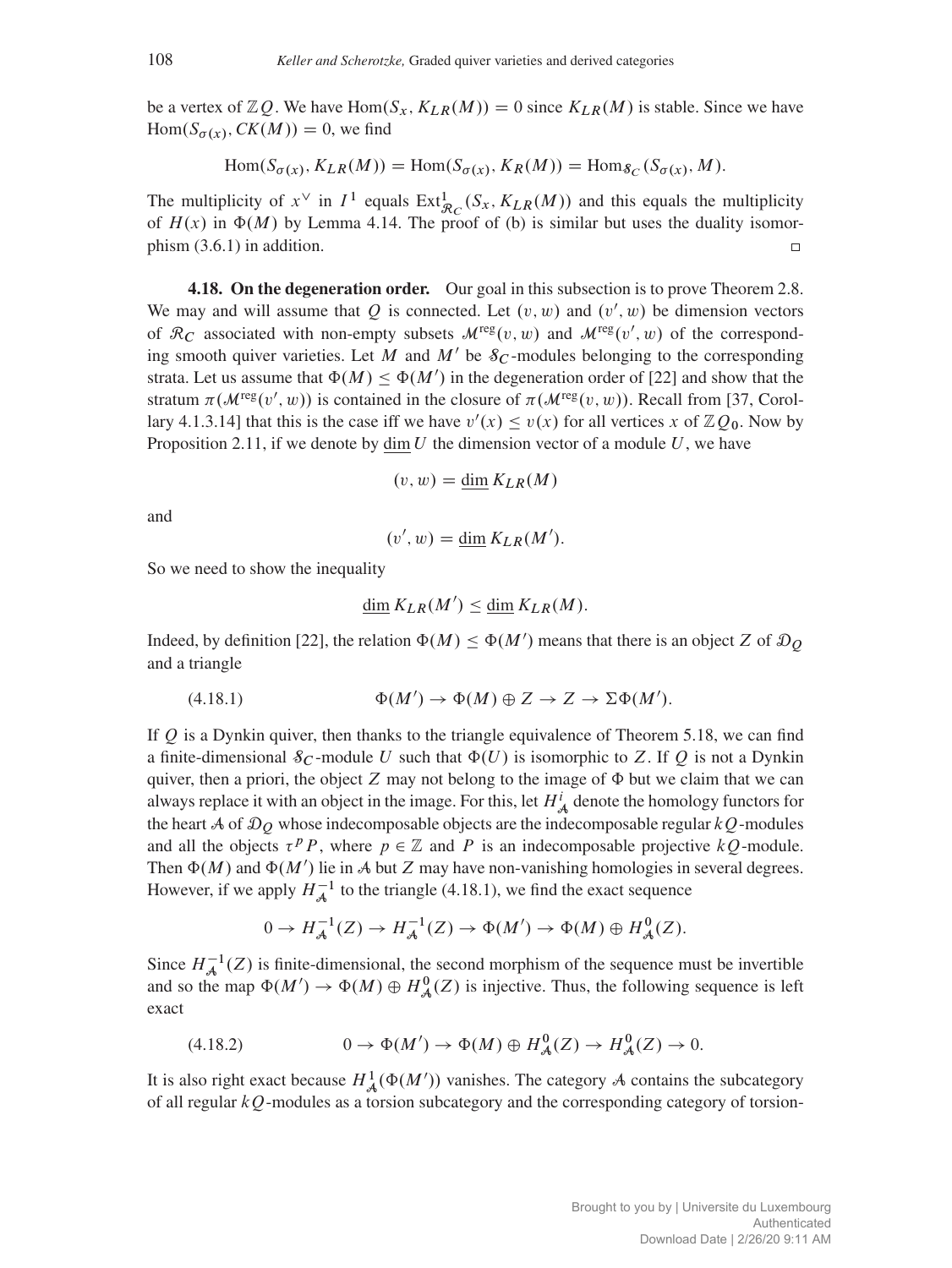free objects is the category V formed by the direct sums of the objects  $\tau^p(P)$ , where  $p \in \mathbb{Z}$ and P is an indecomposable projective  $kQ$ -module. Since  $\Phi(M')$  is torsion-free, the map

$$
\Phi(M) \oplus H^0_{\mathcal{A}}(Z) \to H^0_{\mathcal{A}}(Z)
$$

induces an isomorphism in the torsion parts. Thus, if we apply the functor  $A \rightarrow A_{tf}$  (which takes an object to its torsion-free quotient) to the exact sequence [\(4.18.2\)](#page-23-2), we obtain an exact sequence

<span id="page-24-0"></span>
$$
0 \to \Phi(M') \to \Phi(M) \oplus H^0_{\mathcal{A}}(Z)_{tf} \to H^0_{\mathcal{A}}(Z)_{tf} \to 0.
$$

So after replacing Z with  $H^0_{\mathcal{A}}(Z)_{tf}$ , we have a short exact sequence of objects in V:

$$
(4.18.3) \t 0 \to \Phi(M') \to \Phi(M) \oplus Z \to Z \to 0.
$$

By the first part of Theorem [2.7,](#page-7-1) each object of  $V$  is isomorphic to the image under  $\Phi$  of a finite-dimensional semi-simple  $\delta_C$ -module. So we can find a finite-dimensional semi-simple  $\mathcal{S}_C$ -module U such that  $\Phi(U)$  is isomorphic to Z.

From now on,  $Q$  may be Dynkin or non-Dynkin. By the surjectivity at the level of extensions stated in Lemma [5.15,](#page-34-1) respectively in Corollary [4.25,](#page-27-0) we can lift the triangle [\(4.18.1\)](#page-23-1), respectively the short exact sequence [\(4.18.3\)](#page-24-0), to a short exact sequence of  $\mathcal{S}_C$ -modules

$$
0 \to M' \to E \to U \to 0.
$$

Since  $K_L$  is right exact and  $K_R$  is left exact, the image

$$
0 \to K_{LR}(M') \to K_{LR}(E) \to K_{LR}(U) \to 0
$$

of this sequence is exact at the terms  $K_{LR}(M')$  and  $K_{LR}(U)$  but cannot be expected to be exact at  $K_{LR}(E)$ . Thus, we find the inequality

$$
\underline{\dim}(K_{LR}(M')) + \underline{\dim}(K_{LR}(U)) \le \underline{\dim}(K_{LR}(E)).
$$

Now we also know that we have

$$
\frac{\dim E = \dim M' + \dim U}{\dim M + \dim U}
$$

$$
= \frac{\dim M + \dim U}{\dim (M \oplus U)}
$$

and that  $\Phi(E)$  is isomorphic to  $\Phi(M) \oplus Z = \Phi(M) \oplus \Phi(U) = \Phi(M \oplus U)$ . By Lemma [4.14](#page-21-2) and the injectivity of the map  $v \mapsto C_qv$ , we conclude that we have

$$
\underline{\dim}(K_{LR}(E)) = \underline{\dim}(K_{LR}(M \oplus U)).
$$

Thus, we obtain the inequality

<span id="page-24-1"></span>
$$
\underline{\dim}\, K_{LR}(M) \ge \underline{\dim}\, K_{LR}(M')
$$

as claimed.

Conversely, suppose that we have  $v'(x) \le v(x)$  for all vertices  $x \in \mathbb{Z}Q_0$ . Then the class of  $\Phi(M')$  in the split Grothendieck group  $K_0^{\text{split}}$  $\mathcal{O}_0^{\text{spm}}(\mathcal{D}_Q)$  is obtained from that of  $\Phi(M)$  by adding a positive integer linear combination of elements of the form

$$
(4.18.4) \t\t [U] - [E] + [\tau^{-1}(U)]
$$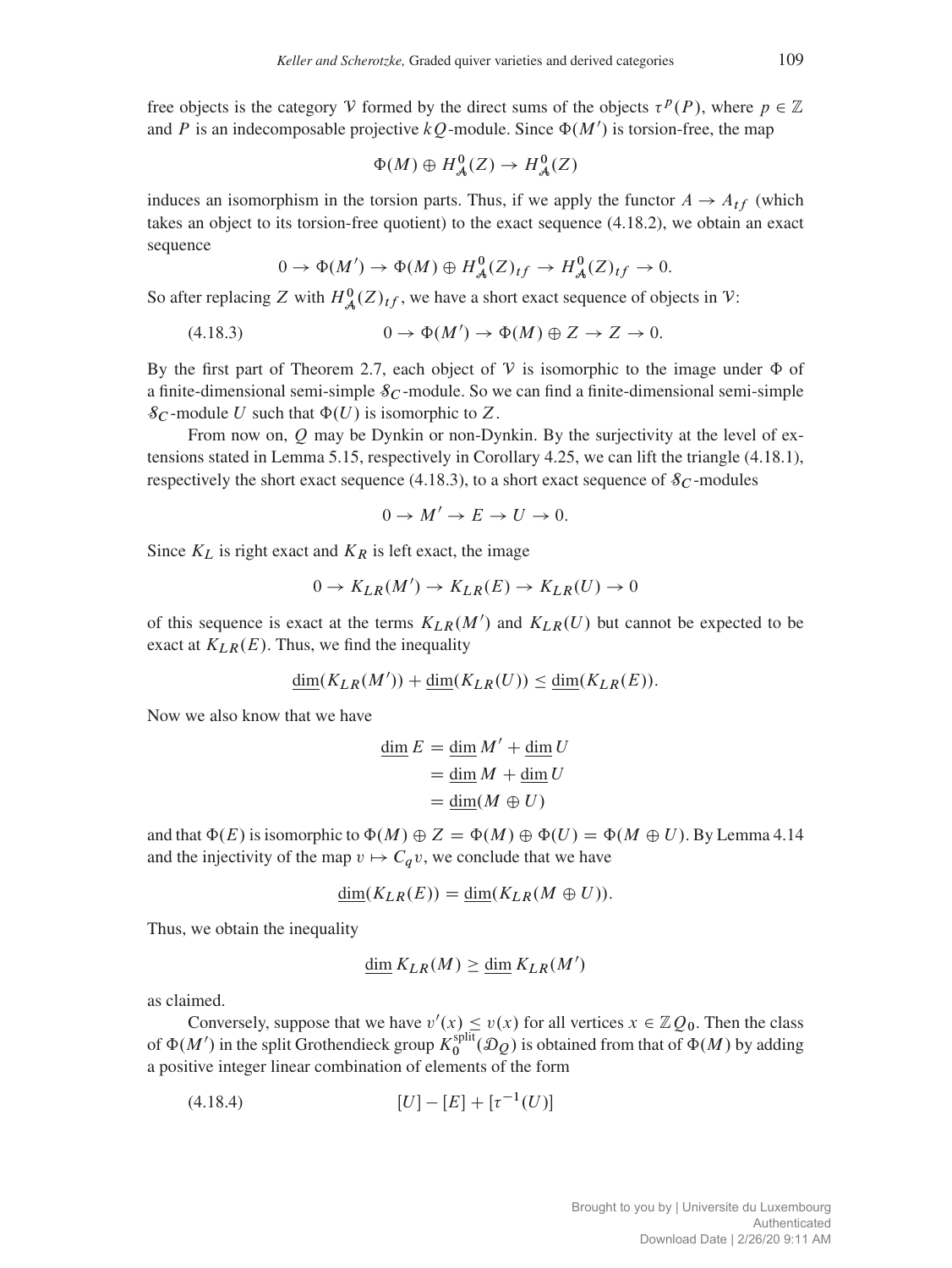associated with Auslander–Reiten triangles

$$
(4.18.5) \t\t\t U \to E \to \tau^{-1}(U) \to \Sigma U
$$

for indecomposables U of  $\mathcal{D}_0$ . By the transitivity of the degeneration relation, we may assume that the class of  $\Phi(M')$  is obtained from that of  $\Phi(M)$  by adding a single element [\(4.18.4\)](#page-24-1). This means that we have decompositions

<span id="page-25-1"></span>
$$
\Phi(M) \xrightarrow{\sim} V \oplus E
$$
 and  $\Phi(M') \xrightarrow{\sim} V \oplus U \oplus \tau^{-1}(U)$ 

for some V in  $\mathcal{D}_Q$ . Now if we add a split triangle over the identity of  $V \oplus \tau^{-1}(U)$  to the triangle [\(4.18.5\)](#page-25-1), we obtain a triangle

$$
V \oplus \tau^{-1}(U) \oplus U \to V \oplus \tau^{-1}(U) \oplus E \to \tau^{-1}(U) \to \Sigma(V \oplus \tau^{-1}(U) \oplus U),
$$

and this is of the form

$$
\Phi(M') \to \Phi(M) \oplus Z \to Z \to \Phi(M').
$$

Thus, we have  $\Phi(M) \leq \Phi(M')$  as claimed.

<span id="page-25-0"></span>4.19. Description of the fibers. Our goal in this subsection is to prove Theorem [2.9.](#page-7-2) We first determine which fibres are non-empty. Let w be a dimension vector of  $\mathcal{S}_C$  (i.e. a dimension vector of S whose support is contained in C). Let M be a point of  $\mathcal{M}_0(w)$ . Let  $L_0 = K_{LR}(M)$  and  $(v_0, w) = \underline{\dim} L_0$ . Recall from Section [4.1](#page-15-1) that

$$
CK(M) = K_R(M)/K_{LR}(M)
$$

is an injective module over  $k(\mathbb{Z}Q)$  isomorphic to  $D\mathcal{D}_O(\Phi(M), ?)$ . For a dimension vector u of  $k(\mathbb{Z}Q)$ , let  $Gr_u(CK(M))$  denote the quiver Grassmannian of  $k(\mathbb{Z}Q)$ -submodules  $N \subset CK(M)$  such that dim  $N = u$ .

<span id="page-25-2"></span>**Lemma 4.20.** Let v be a dimension vector of the mesh category  $k(\mathbb{Z}Q)$ . The fiber of  $\pi : \mathcal{M}(v, w) \to \mathcal{M}_0(w)$  over M is non-empty iff the quiver Grassmannian  $\text{Gr}_{v-v_0}(CK(M))$ *is non-empty.*

*Proof.* Suppose the fiber is non-empty. Then there is a stable  $\mathcal{R}_C$ -module L with the properties that dim  $L = (v, w)$  and res $(L) = M$ . The adjunction morphisms yield a commutative diagram



Here the map  $\eta L$  is injective since L is stable. Since the canonical morphism  $K_L(L) \to K_R(L)$ equals  $(\eta L)(\varepsilon L)$ , it follows that its image is contained in that of  $\eta L$  and we obtain a canonical injection  $K_{LR}(M) \to L$ . The quotient  $L/K_{LR}(M)$  is isomorphic to the image  $\overline{L}$  of  $L$ in  $CK(M) = K_R(M)/K_{LR}(M)$ , which is a submodule of dimension  $v - v_0$ . Conversely, if  $U \subset CK(M)$  is a submodule of dimension  $v - v_0$ , its inverse image  $L \subset K_R(M)$  is a stable  $\mathcal{R}_C$ -module of dimension vector  $(v, w)$  such that res $(L) = M$ .  $\Box$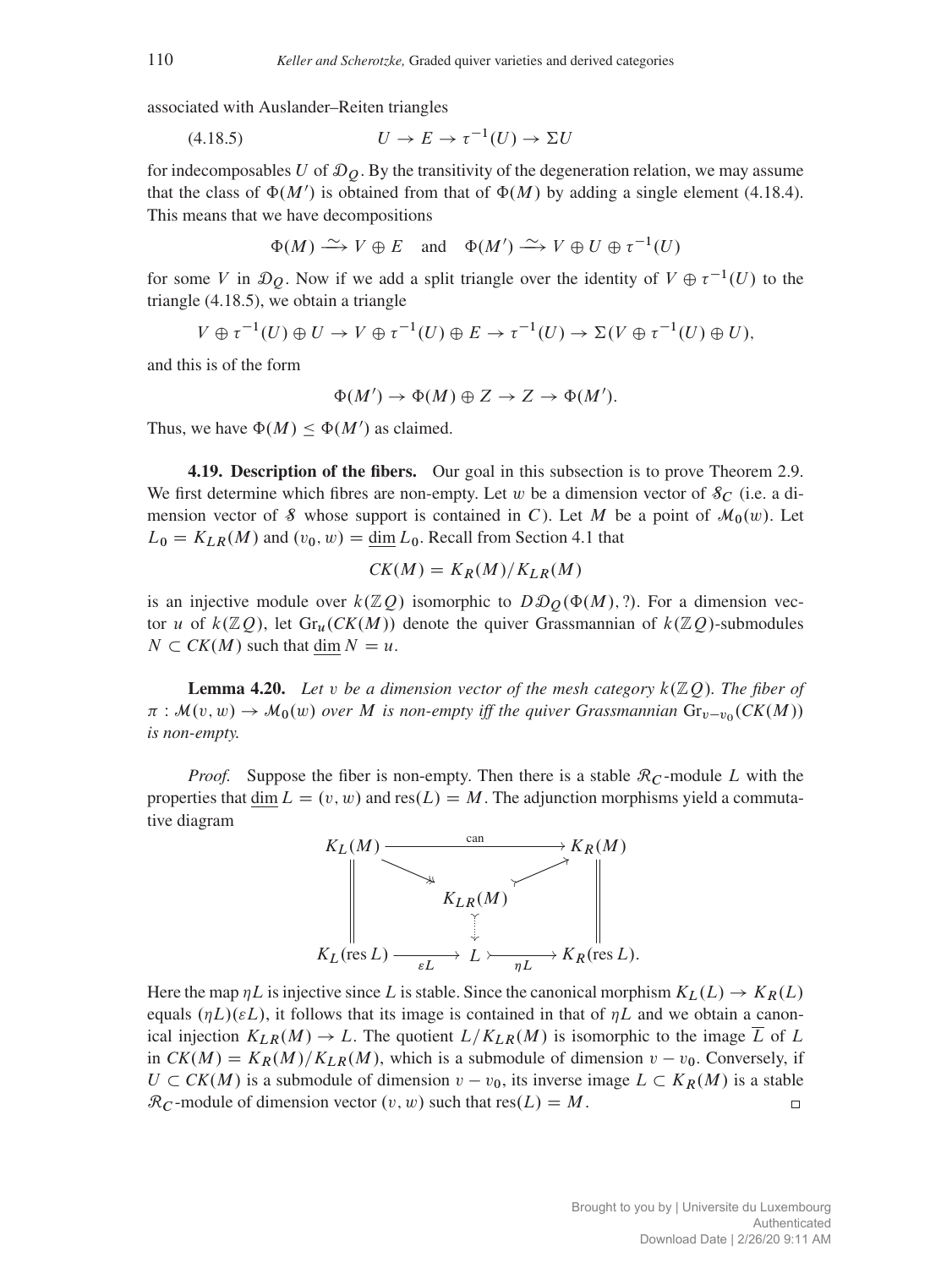**Lemma 4.21.** Let v be a dimension vector of the mesh category  $k(\mathbb{Z}Q)$ . The fibre of  $\pi : \mathcal{M}(v, w) \to \mathcal{M}_0(w)$  over M is homeomorphic, in the complex-analytic topology, to the quiver Grassmannian  $\text{Gr}_{v-v_0}(CK(M))$  of  $CK(M) = D \mathcal{D}_Q(\Phi(M), ?)$ .

*Proof.* By Lemma [4.20,](#page-25-2) we can assume that the fiber is non-empty. Hence  $w\sigma - C_qv_0$ has non-negative components: these components indicate the multiplicities of the indecomposable factors of  $\Phi(M)$  by Lemma [4.14.](#page-21-2) Consider the following dimension vector of  $\mathcal{S}_C$ :

$$
w_0 = w - (C_q v_0) \sigma^{-1}.
$$

Let S be the semi-simple  $\delta_C$ -module of dimension vector  $w_0$ . By Nakajima's slice theorem (cf. [\[28,](#page-42-6) Theorem 2.4.9] based on [\[36,](#page-42-2) Theorem 3.14] based on [\[35,](#page-42-0) Section 3.3]), the fibre of  $\pi : \mathcal{M}(v, w) \to \mathcal{M}_0(w)$  over M is homeomorphic, in the complex-analytic topology, to the fibre of

$$
\pi: \mathcal{M}(v-v_0,w_0) \to \mathcal{M}_0(w_0)
$$

over S. Moreover, it follows from Lemma [4.14](#page-21-2) that  $CK(M)$  is isomorphic to  $CK(S)$ . So it remains to prove the assertion for  $M = S$ . In this case, it was shown by Savage–Tingley in [\[43,](#page-42-9) Theorem 5.4], who used input from Shipman's [\[44\]](#page-42-10) to improve on a bijection constructed in the non-graded case by Lusztig in [\[32,](#page-42-8) Theorem 2.26].  $\Box$ 

<span id="page-26-0"></span>4.22. Exactness of  $\Phi$  in the non-Dynkin case. Let Q be a connected non-Dynkin quiver. Our goal in this subsection is to show that the stratifying functor  $\Phi$  constructed in Section [4.1](#page-15-1) is exact in a suitable sense. Let  $H : k(\mathbb{Z}Q) \to \mathcal{D}_Q$  be Happel's embedding (cf. Theorem [2.2\)](#page-3-1). Its image consists of the  $\tau$ -orbits in  $\mathcal{D}_O$  of the indecomposable projective  $kQ$ -modules. Recall that V denotes the category of all finite direct sums of objects in the image. The category  $V$  is the category of 'vector bundles' on the 'non-commutative curve' whose category of coherent sheaves is the heart of the *t*-structure on  $\mathcal{D}_Q$  whose left aisle consists of the objects X such that  $H^1(X)$  is a preinjective  $kQ$ -module and  $H^p(X)$  vanishes for all  $p \ge 2$ . In particular, V is an exact category, whose conflations are the sequences which give rise to triangles in  $\mathcal{D}_Q$ .

<span id="page-26-2"></span>**Theorem 4.23.** *The functor*  $\Phi$  :  $\text{mod}(\mathcal{S}_C) \rightarrow \mathcal{V}$  *is exact.* 

<span id="page-26-1"></span>**Lemma 4.24.** *The functors*  $K_L$  *and*  $K_R$  :  $Mod(\mathcal{S}_C) \rightarrow Mod(\mathcal{R}_C)$  *are exact.* 

*Proof of Lemma* [4.24](#page-26-1). By applying the restriction functor to the sequences of part (b) of Theorem [3.9,](#page-14-0) we see that  $res(x^{\wedge}) = res(P_C(x))$  is projective and  $res(x^{\vee}) = res(I_C(x))$  is injective for each non-frozen vertex x. Moreover, the restriction of  $\sigma(x)$  is clearly projective and that of  $\sigma(x)$ <sup>V</sup> injective. It follows that the restriction functor preserves projectivity and thus its right adjoint  $K_R$  is exact. Moreover, we see that res takes finitely cogenerated injective modules to injective modules. Now in order to check whether a sequence is exact, it suffices to check whether its image under  $Hom(?, I)$  is exact for each finitely cogenerated injective module  $I$ . Thus, the left adjoint  $K_L$  of res is also exact.  $\Box$ 

*Proof of Theorem* [4.23](#page-26-2)*.* Let

<span id="page-26-3"></span>(4.24.1)  $0 \rightarrow M' \rightarrow M \rightarrow M'' \rightarrow 0$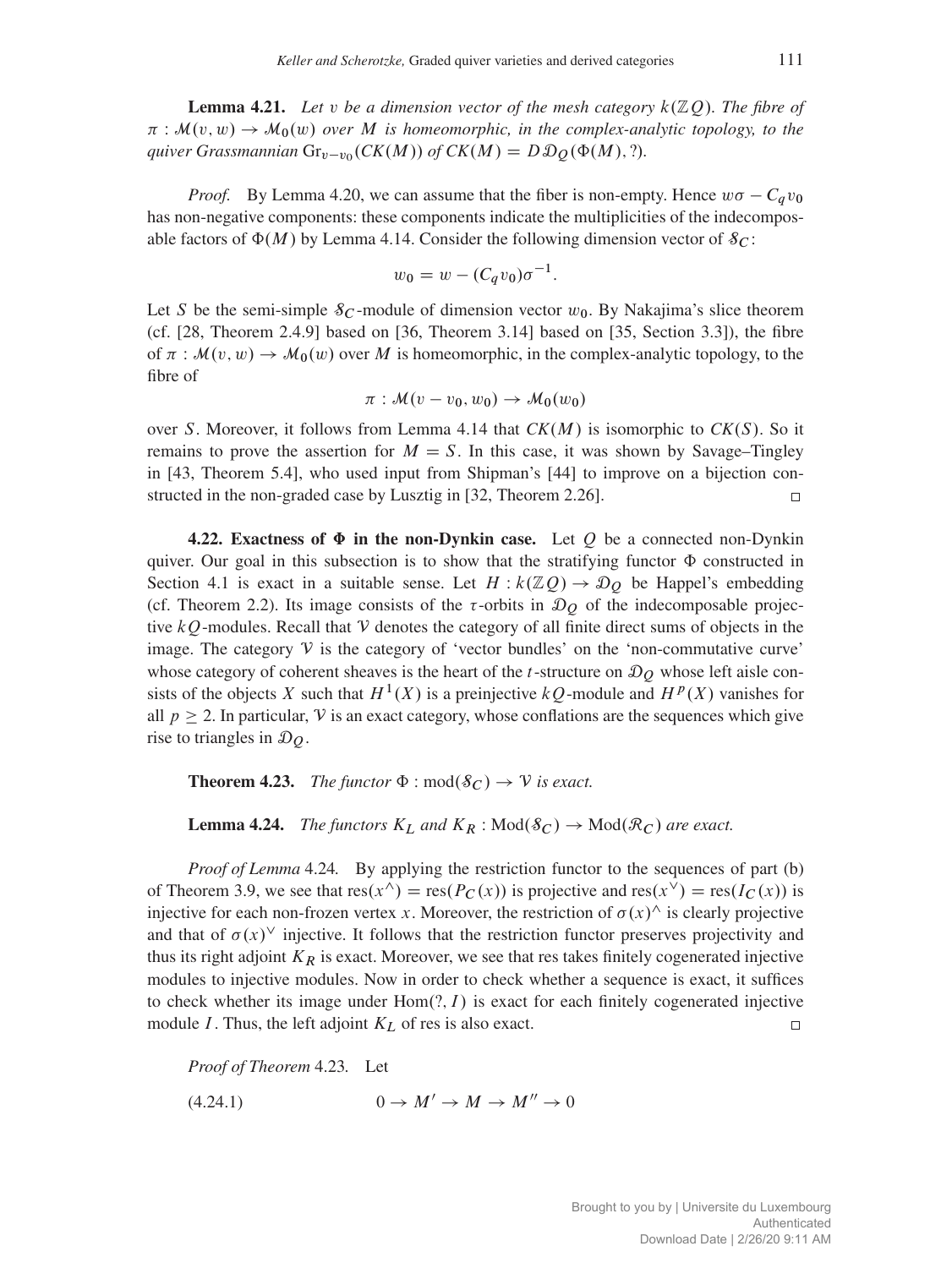be an exact sequence of mod $(\mathcal{S}_C)$ . We know (for example from the appendix of [\[24\]](#page-42-23)) that in order to show that the sequence

$$
0 \to \Phi(M') \to \Phi(M) \to \Phi(M'') \to 0
$$

is a conflation of the exact category  $V$ , it suffices to show that the sequence

$$
0 \to \text{Hom}(\Phi(M''), ?) \to \text{Hom}(\Phi(M), ?) \to \text{Hom}(\Phi(M'), ?) \to 0
$$

is exact in the abelian category of left exact functors  $Lex(V^{op}) \subset Mod(V^{op})$ . By Lemma [4.24,](#page-26-1) the images of the sequence [\(4.24.1\)](#page-26-3) under  $K_L$  and  $K_R$  are exact. By the Snake Lemma, we thus have an exact sequence

$$
0 \to KK(M') \to KK(M) \to KK(M'') \to CK(M') \to CK(M) \to CK(M'') \to 0.
$$

Since we have

$$
CK(M)(x) = D \operatorname{Hom}(\Phi(M), H(x)),
$$

we deduce that the sequence

$$
0 \to \text{Hom}(\Phi(M''), ?) \to \text{Hom}(\Phi(M), ?) \to \text{Hom}(\Phi(M'), ?)
$$

is exact in the category  $Mod(V^{op})$  and thus in  $Lex(V^{op})$ . In order to show that the morphism

$$
Hom(\Phi(M), ?) \to Hom(\Phi(M'), ?)
$$

is epimorphic in Lex( $V^{op}$ ) it suffices to show that its cokernel U in Mod( $V^{op}$ ) is effaceable, i.e. that for each element f of  $U(V)$ ,  $V \in V$ , there is an inflation  $V \to V'$  such that the map  $U(V) \rightarrow U(V')$  takes f to zero. Now the cokernel U is a subfunctor of the k-dual of  $KK(M'')$ , and  $KK(M'')$  is right bounded. Now all the Auslander–Reiten sequences

$$
0 \to H(x) \to \bigoplus_{x \to y} H(y) \to H(\tau^{-1}(x)) \to 0,
$$

where x is a vertex of  $\mathbb{Z}Q_0$  and the sum ranges over all arrows of  $\mathbb{Z}Q$  with source x, are conflations of  $V$ . In particular, the maps

$$
0 \to H(x) \to \bigoplus_{x \to y} H(y)
$$

are inflations. This shows that each right bounded left  $V$ -module is effaceable. Thus, the  $k$ -dual of  $KK(M'')$  and its submodule U are effaceable, as claimed.

<span id="page-27-0"></span>**Corollary 4.25.** Let U be a finite-dimensional semi-simple  $\mathcal{S}_C$ -module and let M be *a finite-dimensional*  $\mathcal{S}_C$ *-module. Then*  $\Phi$  *induces a surjection* 

$$
\operatorname{Ext}^1_{\mathcal{S}_C}(U, M) \to \operatorname{Ext}^1_{\mathcal{D}_Q}(\Phi(U), \Phi(M)).
$$

*Proof.* We may assume that U is a simple  $S_C$ -module  $S_{\sigma^{-1}(x)}$ . If M is also a simple  $\delta_C$ -module  $S_{\sigma^{-1}(v)}$ , the claim is easy to check using part (b) of Theorem [3.9.](#page-14-0) For the general case, we use induction on the length of M and the fact that both functors  $\text{Ext}^1_{\mathcal{S}_C}(U, ?)$  and  $\mathrm{Ext}^1_{\mathcal{D}_Q}(\Phi(U), \Phi(?) )$  are right exact. For  $\mathrm{Ext}^1_{\mathcal{S}_C}(U, ?)$ , this is again a consequence of part (b) of Theorem [3.9,](#page-14-0) which yields a resolution of length 1.  $\Box$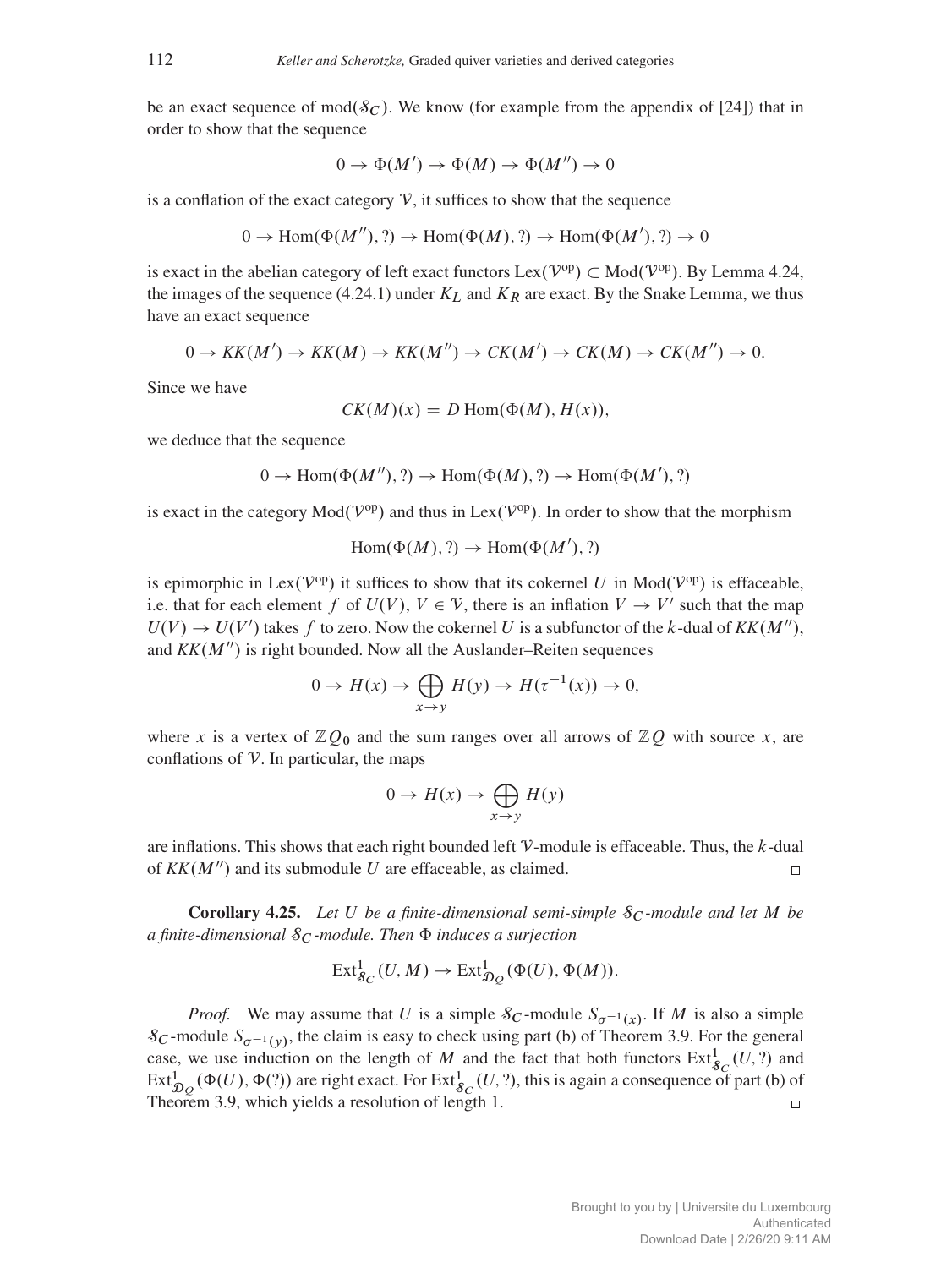#### 5. The Dynkin case

<span id="page-28-0"></span>5.1. The singularity category of  $\mathcal{S}_C$ . Suppose that Q is a connected acyclic quiver. By part (b) of Theorem [3.9,](#page-14-0) if Q is not a Dynkin quiver, the category  $\mathcal{S}_C$  is the path category of an (infinite) quiver and thus is of global dimension one. On the other hand, if  $Q$  is a Dynkin quiver, by part (a) of Theorem [3.9,](#page-14-0) the category  $\delta_C$  is of infinite global dimension. We will show that its singularity category (defined via Gorenstein projective/injective modules) is equivalent to the derived category of  $Q$ . We will then use this equivalence to construct the stratifying functor  $\Phi$  : mod  $\delta_C \rightarrow \mathcal{D}_O$  as outlined in Section [2.14.](#page-9-0)

**5.2. Construction of resolutions.** From now on, we suppose that  $Q$  is a Dynkin quiver and C is a configuration in  $\mathbb{Z}Q$  satisfying Assumption [3.4.](#page-11-2) We have the restriction functor and its right and left adjoints, which we denote by the same symbols as in the case where  $C = \mathbb{Z}Q_0$ considered in Section [2.10:](#page-7-3)

$$
\operatorname{Mod}(\mathcal{R}_C)
$$
  

$$
K_L \uparrow_{\text{res}}^{\downarrow} \uparrow_{K_R}
$$
  

$$
\operatorname{Mod}(\mathcal{S}_C).
$$

The Kan extensions  $K_L$  and  $K_R$  are fully faithful so that res is a localization of abelian categories in the sense of  $[10]$ . Recall from Lemma [4.5](#page-17-1) that an object  $M$  belongs to the image of  $K_R$  if and only if, for each  $\mathcal{R}_C$ -module N with res $(N) = 0$ , we have Hom $(N, M) = 0$ and  $\text{Ext}^1(N, M) = 0$ .

<span id="page-28-1"></span>Lemma 5.3. *The following hold.*

- (a) *Each*  $\mathcal{R}_C$ *-module* N with  $res(N) = 0$  *is the union of its submodules of finite length.*
- (b) *An* R<sup>C</sup> *-module* M *belongs to the image of* K<sup>R</sup> *if and only if we have*

 $\text{Hom}(S_x, M) = 0$  *and*  $\text{Ext}^1(S_x, M) = 0$ 

*for each non-frozen vertex* x*.*

*Proof.* (a) Let N be an  $\mathcal{R}_C$ -module such that  $res(N) = 0$ . Then N is a module over the quotient of  $\mathcal{R}_C$  by the ideal generated by the identities of the objects  $\sigma(x)$ ,  $x \in \mathbb{Z}Q_0$ . Now this quotient is equivalent to the category of indecomposable objects of the derived category  $\mathcal{D}_0$ . Since Q is a Dynkin quiver, the projective  $\mathcal{D}_0$ -modules  $\mathcal{D}_0(?,u)$ ,  $u \in \mathcal{D}_0$ , are of finite length. Thus, each  $\mathcal{D}_O$ -module is the union of its submodules of finite length and the same holds for the  $\mathcal{R}_C$ -modules whose restriction to  $\mathcal{S}_C$  vanishes. Thus, the claim holds for N.

(b) Of course, the condition is necessary. Suppose conversely that it holds for some  $\mathcal{R}_C$ -module M. By part (a), it follows that we have Hom $(N, M) = 0$  for each  $\mathcal{R}_C$ -module N with res $(N) = 0$ . Thus, the adjunction morphism  $M \to K_R \text{res}(M)$  is injective and we have an exact sequence

$$
0 \to M \to K_R \operatorname{res}(M) \to M' \to 0,
$$

where  $res(M') = 0$ . We have the exact sequence

$$
Hom(S_x, K_R \text{res}(M)) \to Hom(S_x, M') \to Ext^1(S_x, M),
$$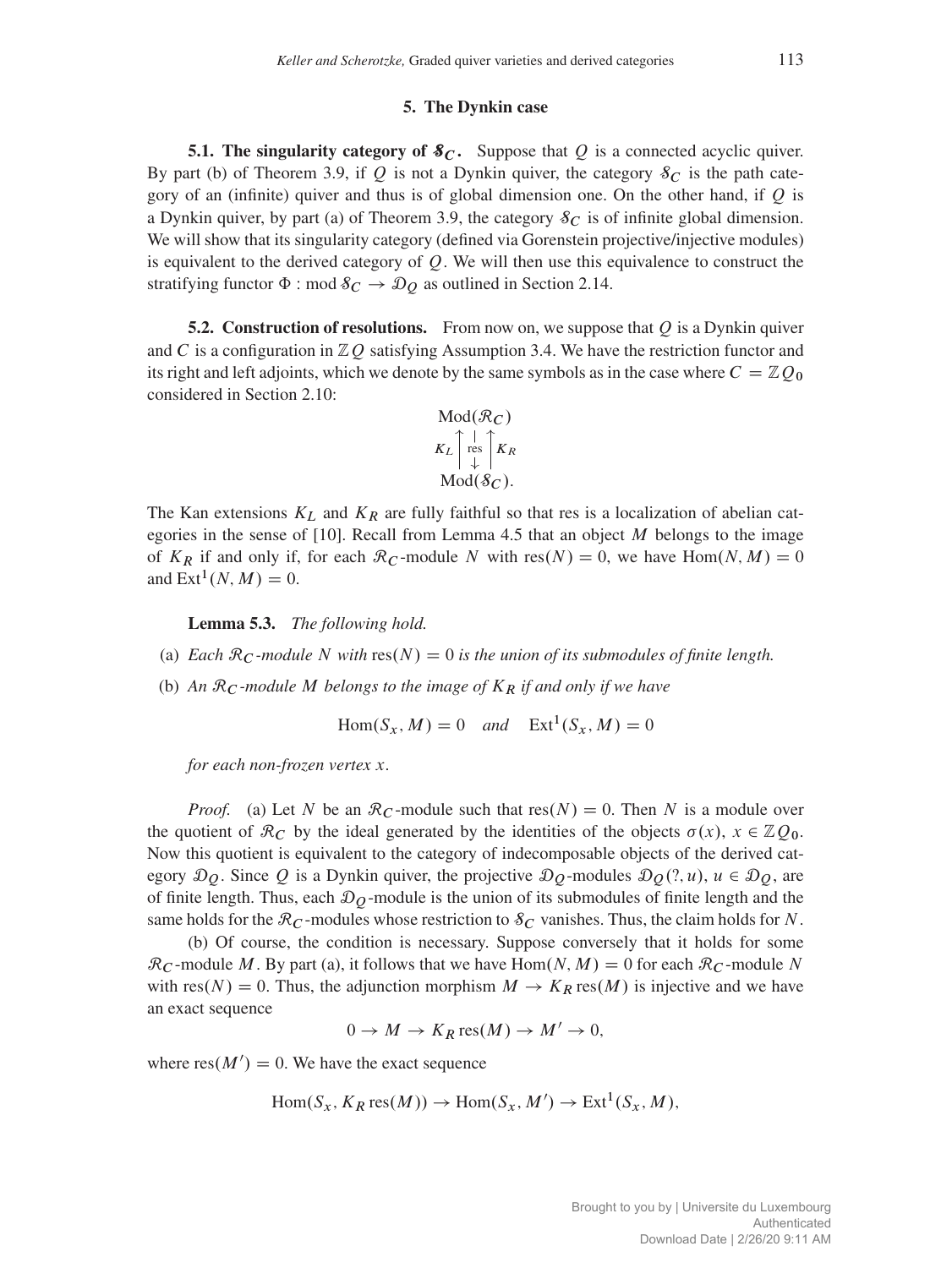where the first and the last term vanish. Thus, the module  $M'$  has no submodules of finite length. By part (a), we must have  $M' = 0$ .  $\Box$ 

<span id="page-29-0"></span>Lemma 5.4. *The following hold.*

(a) *For each finitely generated projective*  $\mathcal{S}_C$ *-module* P, the canonical morphism

$$
K_L P \to K_R P
$$

*is invertible.*

(b) *For each finitely generated projective* R<sup>C</sup> *-module* P*, the canonical morphism*

$$
P \to K_R(\text{res } P)
$$

*is invertible.*

(c) For each finitely generated projective  $\mathcal{R}_C$ -module P, the module  $K_{LR}(\text{res}(P))$  is iso*morphic to the submodule of* P *generated by the images of all morphisms*  $\sigma(x)$ <sup> $\land \rightarrow P$ </sup>,  $x \in \mathbb{C}$ .

*Proof.* (a) It suffices to show that  $K_L P$  belongs to the image of  $K_R$ . We check the condition of part (b) of Lemma [5.3.](#page-28-1) Let z be a non-frozen vertex. By part (e) of Corollary [3.6,](#page-12-2) we have

$$
D\operatorname{RHom}(S_z, K_L P) = \operatorname{RHom}(K_L P, \Sigma^2 S_{\tau^{-1}(z)}).
$$

This last object vanishes since  $K_L P$  is a direct sum of projectives  $\sigma(y)$ <sup>^</sup>,  $y \in \mathbb{Z}Q_0$ , and  $\tau^{-1}(z)$  is a non-frozen vertex.

(b) By part (a), it suffices to prove the assertion for  $P = \tau(x)^\wedge$  for any vertex x of ZQ. If we apply  $K_R \circ \text{res}$  to the exact sequence

$$
0 \to \tau(x)^{\wedge} \to \sigma(x)^{\wedge} \to S_{\sigma(x)} \to 0,
$$

we obtain the exact sequence

$$
0 \to K_R(\text{res}(\tau(x)^{\wedge})) \to K_R(\sigma(x)^{\wedge}) \to K_R(S_{\sigma(x)}).
$$

By part (a), we have an isomorphism  $\sigma(x)$ <sup>^</sup>  $\longrightarrow$   $K_R(\sigma(x)$ <sup>^</sup>) and we have a monomorphism  $K_R(S_{\sigma(x)}) \to \sigma(x)^\vee$ . Thus, we have an exact sequence

$$
0 \to K_R(\operatorname{res}(\tau(x)^{\wedge})) \to \sigma(x)^{\wedge} \to \sigma(x)^{\vee}
$$

and one checks that the morphism  $\sigma(x)$ <sup> $\land \rightarrow \sigma(x)$ <sup> $\lor$ </sup> is non-zero. Thus, its image is  $S_{\sigma(x)}$  and</sup> we find that  $K_R(\text{res}(\tau(x) \wedge))$  is the kernel of  $\sigma(x) \wedge \rightarrow S_{\sigma(x)}$ . But this is  $\tau(x) \wedge$ .

(c) By definition,  $K_{LR}(res(P))$  is the sum of the images in  $K_R(res(P))$  of all the morphisms

$$
K_L(\text{res}(\sigma(x)^{\wedge})) \to K_R(\text{res}(P))
$$

induced by morphisms  $\sigma(x)$ <sup>^</sup>  $\rightarrow$  *P*. Now trivially, we have  $K_L(\text{res}(\sigma(x)$ <sup>^</sup>))  $\rightarrow \sigma(x)$ <sup>^</sup> and by part a), we have  $P \xrightarrow{\sim} K_R(\text{res}(P))$ . This implies the claim.  $\Box$ 

The following lemma will be of great use.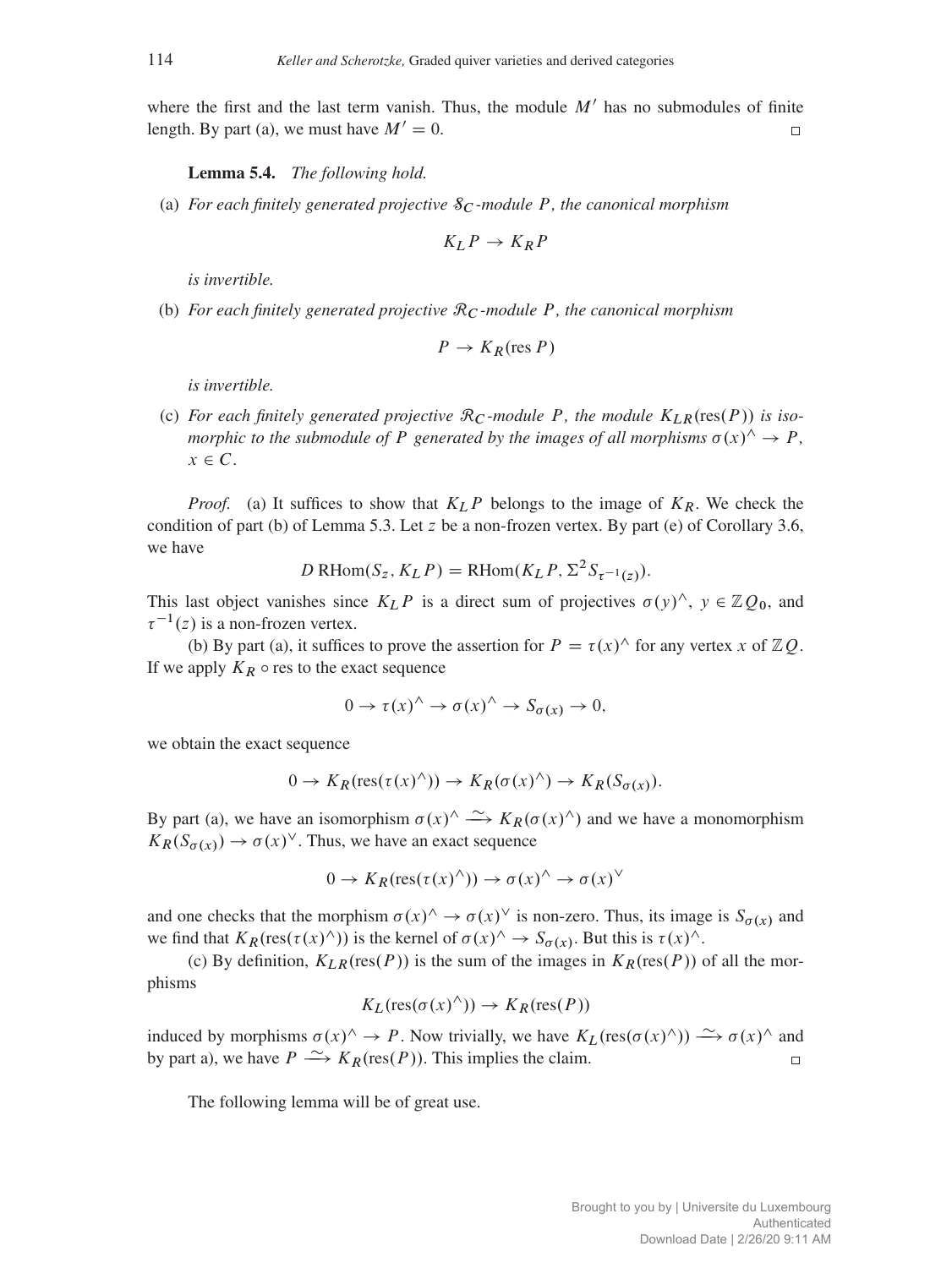<span id="page-30-1"></span>**Lemma 5.5.** Let x be a vertex of  $\mathbb{Z}$ O. Let P be a finitely generated projective  $\mathcal{S}_C$ -mod*ule and let* I *be a finitely cogenerated injective*  $S_C$ *-module.* 

(a) *The image under*  $Hom(res(?)$ *, P of the resolution* 

$$
(5.5.1) \t\t 0 \to (\Sigma^{-1}x)^{\wedge} \to P_C(x) \to x^{\wedge} \to 0
$$

 $\int f(x) \, dx$  $\hat{D}$  constructed in Theorem [3.7](#page-13-1) is acyclic.

(b) *The image under*  $Hom(I, res(?)$  *of the coresolution* 

$$
(5.5.2) \t\t 0 \to x^{\vee} \to I_C(x) \to (\Sigma x)^{\vee} \to 0
$$

 $\int f(x) \, dx$  $_{\mathfrak{D}}^{\vee}$  constructed in Theorem [3.7](#page-13-1) is acyclic.

*Proof.* (a) We have Hom(res(?), P) = Hom(?,  $K_R(P)$ ) and by Lemma [5.4,](#page-29-0) we know that  $K_R(P)$  is isomorphic to  $K_L(P)$ , which is a finite direct sum of projective  $\mathcal{R}_C$ -modules  $\sigma(y)$ <sup>^</sup> associated with the vertices y of ZQ. So the claim is that RHom $(x_0^{\lambda}, \sigma(y)^{\lambda})$  vanishes. Since  $x_{\mathcal{T}}^{\wedge}$  $\hat{D}$  is a finite-dimensional module concentrated on non-frozen vertices, it suffices to show that RHom $(S_z, \sigma(y)$ <sup> $\land$ </sup>) vanishes for each non-frozen vertex z. Now by part (e) of Corollary [3.6,](#page-12-2) we have

$$
D \text{ RHom}(S_z, \sigma(y)^\wedge) = \text{RHom}(\sigma(y)^\wedge, \Sigma^2 S_{\tau(z)})
$$

and the last object is isomorphic to a shift of  $DS_{\tau(z)}(\sigma(y)) = 0$ . The proof of (b) is dual.  $\Box$ 

<span id="page-30-0"></span>**5.6. The weak Gorenstein property.** The next lemma implies that the category  $\mathcal{S}_C$  is *weakly Gorenstein of dimension* 1 in the sense that we have

$$
\operatorname{Ext}^{p}_{\mathcal{S}_C}(M, P) = 0 = \operatorname{Ext}^{p}_{\mathcal{S}_C}(I, M)
$$

for all  $p > 2$  and each finite-dimensional module M, each finitely generated projective module  $P$  and each finitely cogenerated injective module  $I$ .

Lemma 5.7. *The following hold.*

- <span id="page-30-2"></span>(a) We have  $\text{Ext}^p_{\mathcal{S}_C}(I, M) = 0$  for all  $p \geq 2$ , for each finitely cogenerated injective  $\mathcal{S}_C$ -mod*ule* I and each pointwise finite-dimensional right bounded  $\delta_C$ -module M.
- (b) We have  $\text{Ext}_{g}^{p}(M, P) = 0$  for all  $p \geq 2$ , for each finitely generated projective  $g_{\mathcal{C}}$ -mod*ule* P *and each pointwise finite-dimensional left bounded* S<sup>C</sup> *-module* M*.*

*Proof.* (a) We may and will assume that  $I = \sigma(x)^\vee$  for some vertex x in C.

First step: If  $M$  is finite-dimensional, then  $\operatorname{Ext}^p_{\mathcal{S}_C}(\sigma(x)^\vee, M)$  is finite-dimensional for all *integers* p *and vanishes for all*  $p \ge 2$ . It suffices to prove the statement for a simple module  $M = S_{\sigma(y)}$ . Now the injective resolution of  $S_{\sigma(y)}$  in part (a) of Theorem [3.9](#page-14-0) is the complex of  $\mathcal{S}_C$ -modules

$$
0 \to \sigma(y)^{\vee} \to I_C(y) \to I_C(\Sigma y) \to I_C(\Sigma^2 y) \to \cdots,
$$

which is spliced together from  $\sigma(y)^\vee \to y^\vee$  and the sequences

$$
(\Sigma^{p-1}y)^\vee \to I_C(\Sigma^{p-1}y) \to (\Sigma^p y)^\vee, \quad p \ge 1,
$$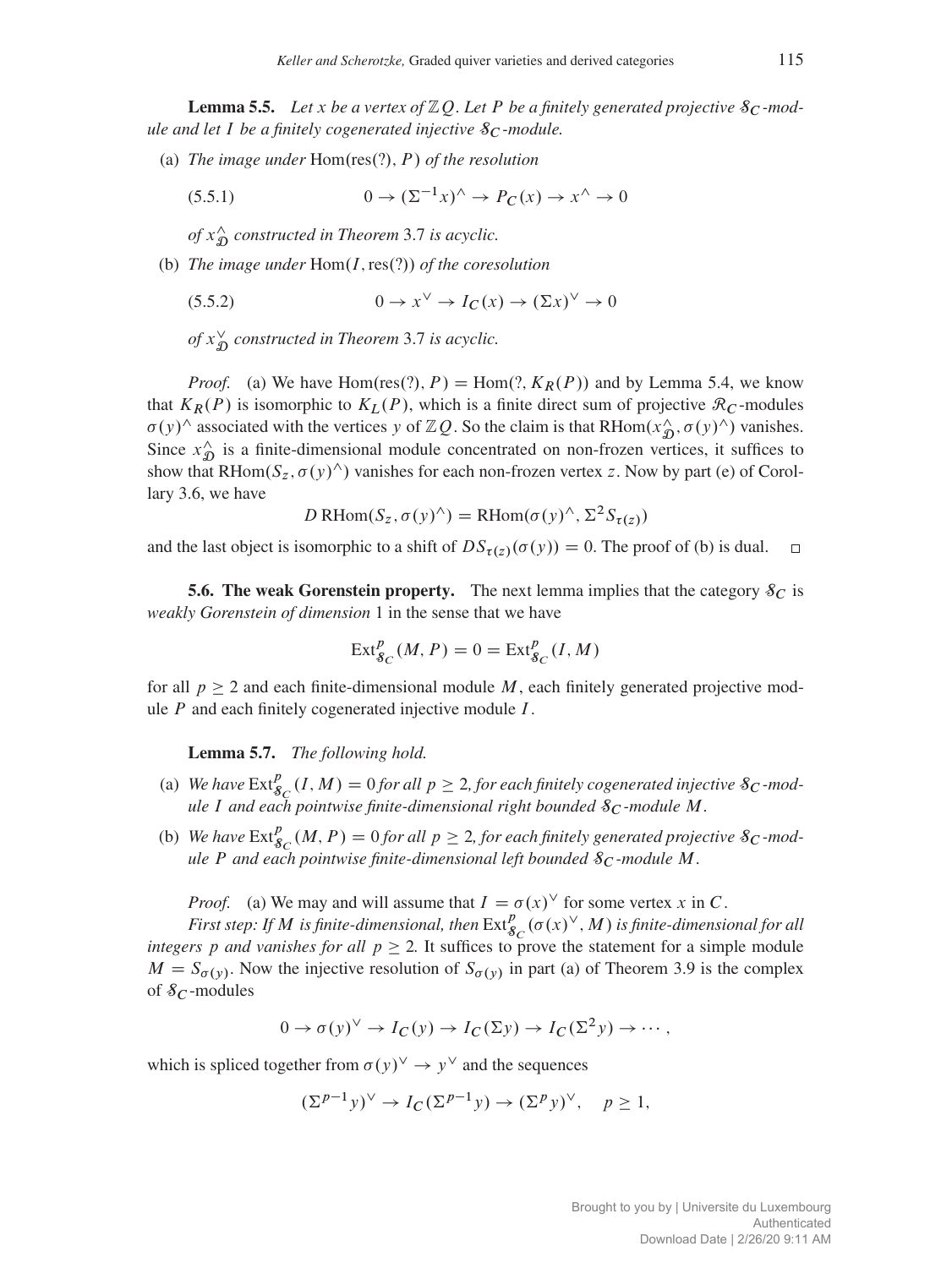which are extracted from the co-resolutions

$$
0 \to (\Sigma^{p-1} y)_{\mathfrak{D}}^{\vee} \to (\Sigma^{p-1} y)^{\vee} \to I_C(\Sigma^{p-1} y) \to (\Sigma^p y)^{\vee} \to 0
$$

constructed in part (a) of Theorem [3.7.](#page-13-1) Now the fact that  $Ext^p_{\mathcal{S}_C}(\sigma(x)^{\vee}, S_{\sigma}(y))$  vanishes for  $p \geq 2$  follows from Lemma [5.5.](#page-30-1)

*Second step: The claim.* Since M is right-bounded and pointwise finite-dimensional, it is the inverse limit of a countable system

$$
\cdots \to M_i \to M_{i-1} \to \cdots \to M_1 \to M_0
$$

of finite-dimensional modules. We have

$$
RHom(\sigma(x)^{\vee}, M) = Rlim RHom(\sigma(x)^{\vee}, M_i).
$$

Since the homology of each complex RHom $(\sigma(x)^{\vee}, M_i)$  is finite-dimensional (by the first step), we obtain that

$$
Ext^{p}(\sigma(x)^{\vee}, M) = \lim Ext^{p}(\sigma(x)^{\vee}, M_{i})
$$

for each integer  $p$ . By the first step, this implies the claim.

The proof of (b) is dual.

 $\Box$ 

**Question 5.8.** Are the injective  $\delta_C$ -modules of projective dimension at most 1 and the projective  $\mathcal{S}_C$ -modules of injective dimension at most 1?

We do not know the answer if C is the set of all vertices of  $\mathbb{Z}Q$ . On the other hand, in certain cases, the classes of projective and injective  $\mathcal{S}_C$ -modules coincide, for example when C is chosen so that  $\delta_C$  is the category of projective modules over the repetitive algebra of an algebra B derived equivalent to the Dynkin quiver Q (in particular if  $B = kQ$  as in Leclerc– Plamondon's [\[31\]](#page-42-7)), cf. also Section [5.24.](#page-39-1)

<span id="page-31-0"></span>**5.9. Coherence.** We consider the category  $\delta C = \delta$  associated with the set C of all vertices of  $\mathbb{Z}Q$ . Let  $\mathcal T$  be the full subcategory of  $\mathcal R$  whose objects are all the vertices of  $\mathbb{Z}Q$ . The following proposition implies in particular part (a) of Proposition [2.15.](#page-9-1)

<span id="page-31-1"></span>Proposition 5.10. *The following hold.*

- (a) *The category* T *is hereditary and thus coherent.*
- (b) *The category* R *is coherent.*
- (c) *The category* S *is coherent.*

**Remark 5.11.** We do not know under what conditions on C the category  $\delta_C$  is coherent. Clearly, this holds if  $\mathcal{S}_C$  happens to be locally bounded, i.e. if, for each object x of  $\mathcal{S}_C$ , there are at most finitely many objects y such that  $\delta_C(x, y) \neq 0$  or  $\delta_C(y, x) \neq 0$ . By the proposition, it also holds for  $C = \mathbb{Z}Q_0$ .

*Proof of Proposition* [5.10](#page-31-1). (a) Let  $\widetilde{R}$  be the path category of  $\mathbb{Z}\widetilde{Q}$  and let  $\widetilde{T}$  be the path category of  $\mathbb{Z}Q$ . The projection  $\widetilde{\mathcal{R}} \to \mathcal{R}$  induces a functor  $P : \widetilde{\mathcal{T}} \to \mathcal{T}$ . It is not hard to see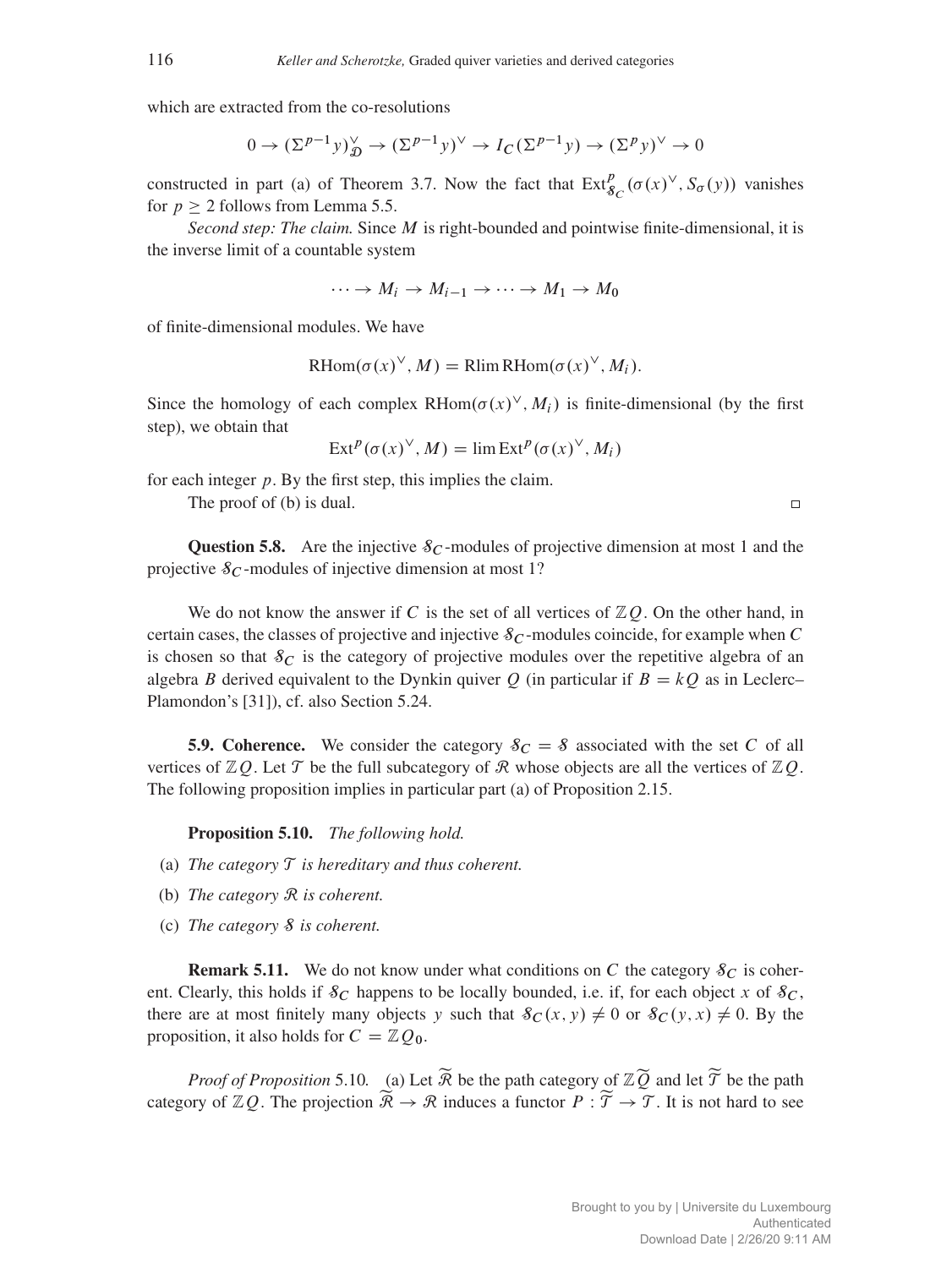that there is a well-defined inverse functor  $S : \mathcal{T} \to \widetilde{\mathcal{T}}$  such that

$$
S(\alpha_x \beta_x) = -\sum_{i=1}^s \alpha_i \sigma(\alpha_i)
$$

whenever we have a mesh of  $\mathbb{Z}\widetilde{Q}$  with arrows

$$
\tau(x) \xrightarrow{\beta_x} \sigma(x) \xrightarrow{\alpha_x} x
$$

and arrows

$$
\tau(x) \xrightarrow{\sigma(\alpha_i)} y_i \xrightarrow{\alpha_i} x, \quad 1 \le i \le s.
$$

Thus, the category  $\mathcal T$  is isomorphic to  $\widetilde{\mathcal T}$ , which is hereditary since it is the path category of a quiver.

(b) Let  $f : P_1 \to P_0$  be a morphism in proj $(\mathcal{R})$ . We need to show that its kernel is finitely generated. Since it is a submodule of  $P_1$ , it is pointwise finite-dimensional and right bounded. Thus, it has a projective cover and it suffices to show that Hom(ker(f),  $S_u$ ) vanishes for all but finitely many vertices u of  $\mathbb{Z}\widetilde{Q}$ . We first consider vertices u of the form  $\sigma(x)$  for some vertex x of  $ZO$ . We have the exact sequence

$$
0 \to \ker(f) \to P_1 \xrightarrow{f} \operatorname{im}(f) \to 0
$$

and deduce the exactness of the sequence

$$
Hom(P_1, S_u) \to Hom(ker(f), S_u) \to Ext^1(im(f), S_u) \to 0.
$$

Thus, it suffices to show that  $Ext^1(im(f), S_u)$  vanishes for all but finitely many u. We have

$$
0 \to \text{im}(f) \to P_0 \to \text{cok}(f) \to 0
$$

and so we have

$$
Ext1(im(f), Su) \xrightarrow{\sim} Ext2(cok(f), Su).
$$

Now for  $u = \sigma(x)$ , the module  $S_u$  is of injective dimension at most 1 and so both terms vanish. We deduce that  $\text{Hom}(P_1, S_u) \to \text{Hom}(\text{ker}(f), S_u)$  is surjective. Thus, there are at most finitely many vertices  $u = \sigma(x)$  such that Hom(ker(f),  $S_u$ ) is non-zero. It remains to study the case where  $u = x$  for some vertex x of  $\mathbb{Z}Q$ . Now since  $S_x$  is a T-module, we have an injection

$$
\operatorname{Hom}_{\mathcal{R}}(\ker(f), S_x) \subset \operatorname{Hom}_{\mathcal{T}}(\operatorname{res}_{\mathcal{T}}(\ker(f)), S_x).
$$

So it suffices to show that the right hand term vanishes for almost all vertices x of  $\mathbb{Z}Q$ . Now res<sub>T</sub> (ker(f)) identifies with the kernel of the restriction res<sub>T</sub> (f):  $res_T(P_1) \rightarrow res_T(P_0)$ . The restriction of a module  $\sigma(x)$ <sup>^</sup> to  $\mathcal T$  is isomorphic to  $\tau(x)$ <sup>^</sup> and the restriction of a module  $x_{\mathcal{R}}^{\wedge}$  $\hat{x}$  to  $x_{\hat{\mathcal{T}}}$  $\hat{\tau}$ . Thus the restrictions of  $P_0$  and  $P_1$  to  $\tau$  are finitely generated projective and by part (a), the kernel ker(res<sub>T</sub> (f)) is finitely generated. This shows that  $Hom(res_{\mathcal{T}}(ker(f)), S_x)$ vanishes for almost all vertices x of  $\mathbb{Z}Q$ .

(c) Let  $f : P_0 \to P_1$  be a morphism of proj $(\mathcal{S})$ . Then

$$
f \otimes_{\mathcal{S}} \mathcal{R} : P_1 \otimes_{\mathcal{S}} \mathcal{R} \to P_0 \otimes_{\mathcal{S}} \mathcal{R}
$$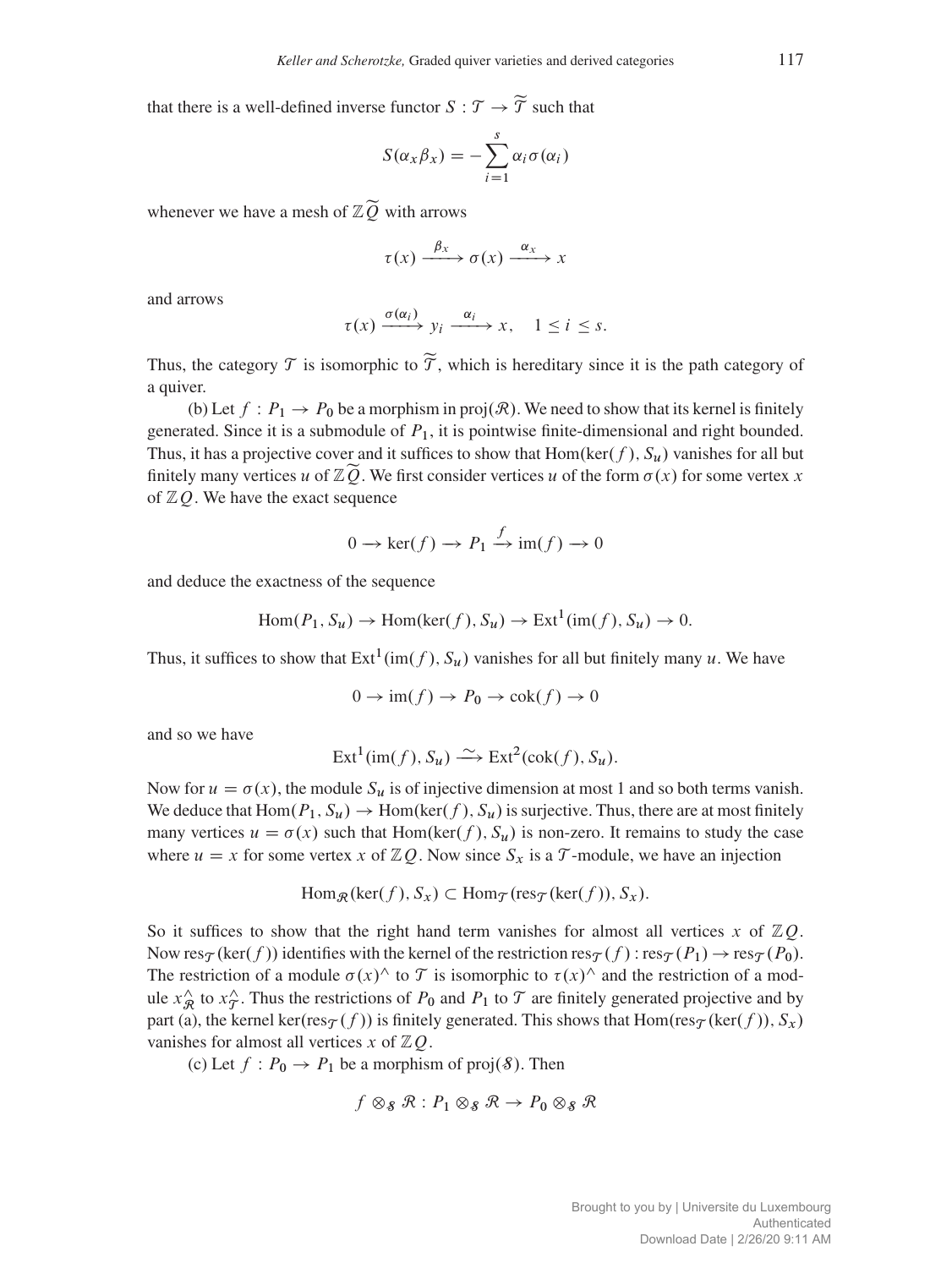is a morphism of  $proj(R)$  and its restriction to S identifies with f. We have

$$
\ker(f) \xrightarrow{\sim} \operatorname{res}_{\mathcal{S}}(\ker(f \otimes_{\mathcal{S}} \mathcal{R})).
$$

By part (b), the module ker( $f \otimes_{\mathcal{S}} \mathcal{R}$ ) is finitely generated. Now the claim follows because for each vertex u of  $\mathbb{Z}(\widetilde{Q})$ , the module res<sub> $\mathcal{S}(u^{\wedge}_{\mathcal{R}})$ </sub> is finitely generated: This is clear for the vertices  $u = \sigma(x), x \in \mathbb{Z}Q_0$ ; for the vertices  $u = x, x \in \mathbb{Z}Q$ , it follows from part (a) of Theorem [3.7.](#page-13-1)  $\Box$ 

<span id="page-33-0"></span>**5.12. Two Frobenius categories.** Recall that, for a k-category  $\mathcal{C}$ , a  $\mathcal{C}$ -module M is *Gorenstein projective* [\[7\]](#page-41-18) if there is an acyclic complex

$$
P : \cdots \to P_1 \to P_0 \to P_{-1} \to \cdots
$$

of finitely generated projective modules such that M is isomorphic to the cokernel of  $P_1 \rightarrow P_0$ and that the complex  $\text{Hom}(P, P')$  is still acyclic for each finitely generated projective  $\mathcal{C}$ -module  $P'$ . Dually, a  $\mathcal C$ -module M is *Gorenstein injective* if there is an ayclic complex of finitely cogenerated injective  $C$ -modules

$$
I:\cdots\to I^{-1}\to I^0\to I^1\to\cdots
$$

such that M is isomorphic to the kernel of  $I^0 \to I^1$  and the complex Hom $(I', I)$  is still acyclic for each finitely cogenerated injective  $\mathcal{S}_C$ -module I'. By [\[2,](#page-41-19) Proposition 5.1], the full subcategories  $gr(\mathcal{C})$  and  $gin(\mathcal{C})$  formed by the Gorenstein projective, respectively injective, modules are closed under extensions in  $Mod(\mathcal{C})$ . It then follows easily that they are Frobenius exact categories and that their subcategories of projective-injective objects are the subcategory of finitely generated projective  $\mathcal C$ -modules, respectively finitely cogenerated injective  $\mathcal C$ -modules.

For each  $\mathcal{S}_C$ -module  $M$ , choose exact sequences

$$
0 \to \Omega M \to P_M \to M \to 0 \quad \text{and} \quad 0 \to M \to I^M \to \Sigma M \to 0,
$$

where  $P_M$  is projective and  $I^M$  injective. For example, if x is a vertex of  $\mathbb{Z}Q$ , we can use the restrictions to  $\delta_C$  of the sequences of  $\mathcal{R}_C$ -modules

$$
0 \to x^{\wedge} \to \sigma^{-1}(x)^{\wedge} \to S_{\sigma^{-1}(x)} \to 0 \quad \text{and} \quad 0 \to S_{\sigma(x)} \to \sigma(x)^{\vee} \to x^{\vee} \to 0
$$

so that  $\Omega S_{\sigma^{-1}(x)} = \text{res}(x^{\wedge})$  and  $\Sigma S_{\sigma(x)} = \text{res}(x^{\vee}).$ 

**Lemma 5.13.** If M is a finite-dimensional  $\mathcal{S}_C$ -module, then the module  $\Omega M$  is Goren*stein projective and the module*  $\Sigma M$  *is Gorenstein injective.* 

*Proof.* Since the category  $spr(\mathcal{S}_C)$  is closed under extensions in Mod $(\mathcal{S}_C)$ , it suffices to prove the claim when  $M$  is a simple module associated with a vertex in  $C$ . Let  $P$  be the complex obtained by splicing together the restrictions to  $\delta_C$  of the sequences

$$
0 \to (\Sigma^{p-1} x)^{\wedge} \to P(\Sigma^p x) \to (\Sigma^p x)^{\wedge} \to 0
$$

extracted from the resolution of  $(\Sigma^p x)_{\mathfrak{D}}^{\wedge}$  from Theorem [3.7,](#page-13-1) where  $p \in \mathbb{Z}$ . By Lemma [5.5,](#page-30-1) the complex Hom $(P, P')$  is still acyclic for each finitely generated  $\mathcal{S}_C$ -module P'. Hence  $\Omega S_{\sigma^{-1}(x)} = \text{res}(x^{\wedge})$  is Gorenstein projective. The proof for  $\Sigma S_{\sigma(x)}$  is dual.  $\Box$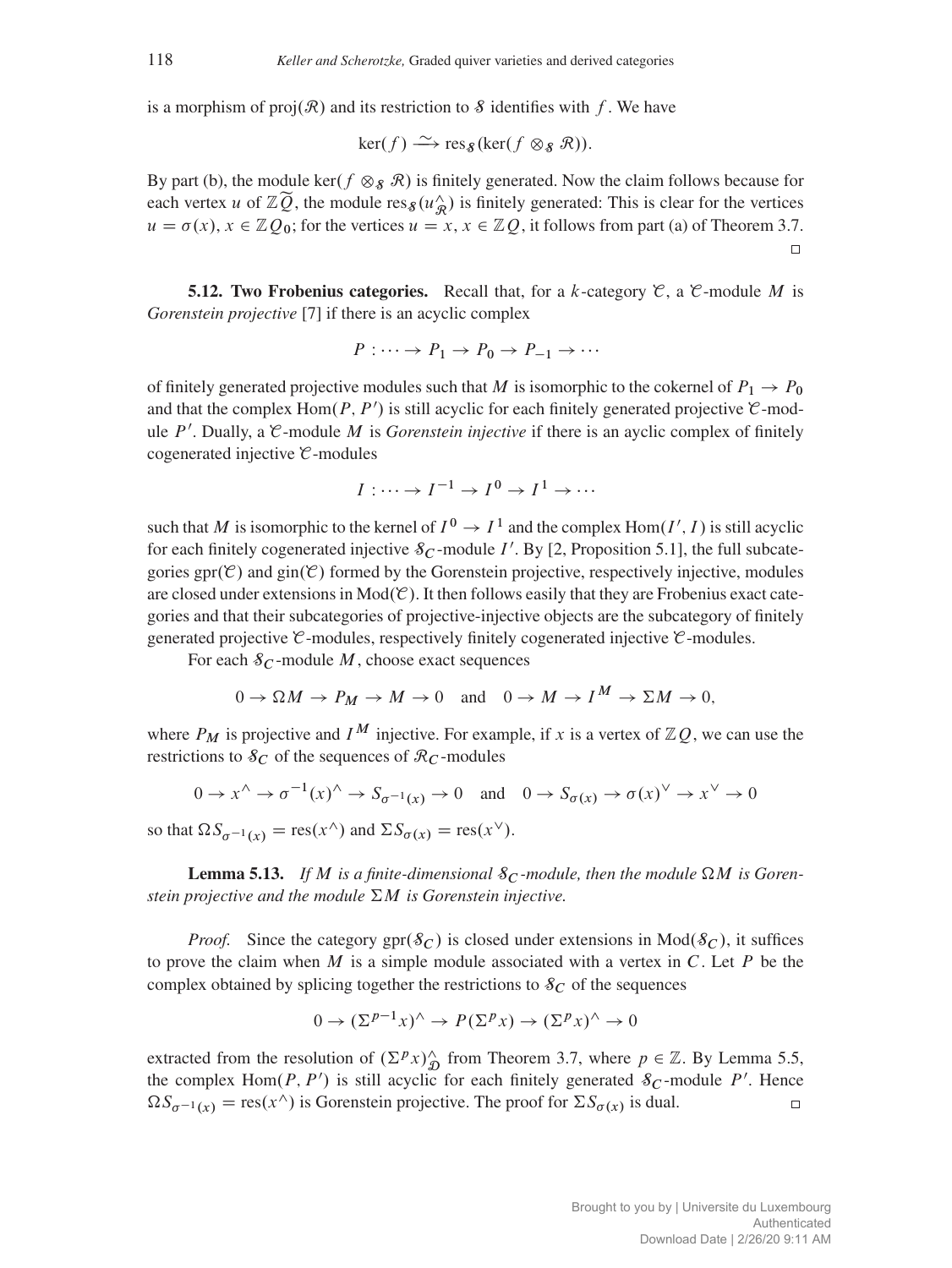For future reference, we record the following easy consequences of the definition of Gorenstein modules.

Lemma 5.14. *Let* x *be a non-frozen vertex. Let* L *be a Gorenstein projective module and let* M *be a Gorenstein injective module. We have isomorphisms*

$$
Ext1(L, \Omega S_{\sigma^{-1}(x)}) = Hom(L, S_{\sigma^{-1}(x)})/Hom(L, \sigma^{-1}(x)^{\wedge}),
$$
  
\n
$$
Ext1(\Sigma S_{\sigma(x)}, M) = Hom(S_{\sigma(x)}, M)/Hom(\sigma(x)^{\vee}, M).
$$

*Proof.* This follows at once by applying the functor  $Hom(L, ?)$  to the sequence

$$
0 \to \Omega S_{\sigma^{-1}(x)} \to \sigma^{-1}(x) \land \to S_{\sigma^{-1}(x)} \to 0
$$

and using the fact that  $Ext^1(L, \sigma^{-1}(x)^{\wedge})$  vanishes because L is Gorenstein projective. Similarly for the second isomorphism.  $\Box$ 

<span id="page-34-1"></span>**Lemma 5.15.** Let L and M be finite-dimensional  $\delta_C$ -modules. Let  $L \rightarrow I$  be an in*jection into an injective module and let*  $P \rightarrow M$  *be a surjection from a projective module. We have canonical isomorphisms*

$$
Ext^1(\Sigma L, \Sigma M) \xrightarrow{\sim} Ext^1(L, M)/ Ext^1(I, M),
$$
  

$$
Ext^1(\Omega L, \Omega M) \xrightarrow{\sim} Ext^1(L, M)/ Ext^1(L, P).
$$

*Proof.* We have  $\text{Ext}^1(\Sigma L, \Sigma M) \longrightarrow \text{Ext}^2(\Sigma L, M)$ . If we apply  $\text{Ext}^1(?, M)$  to the sequence

$$
0 \to L \to I \to \Sigma L \to 0,
$$

we get the first isomorphism. The proof of the second one is dual.

<span id="page-34-0"></span>**5.16. Link to the derived category.** The stable categories gpr( $\mathcal{S}_C$ ) and gin( $\mathcal{S}_C$ ) of the Frobenius categories gpr $(\mathcal{S}_C)$  respectively gin $(\mathcal{S}_C)$  are canonically triangulated. In accordance with our overall convention, we write  $\Sigma$  for their suspension functors. We will show that these categories are triangle equivalent to  $\mathcal{D}_0$ .

<span id="page-34-2"></span>Lemma 5.17. *For all vertices* x *and* y *of* ZQ *and all integers* p*, we have isomorphisms*

$$
\underline{\text{gin}}(\mathcal{S}_C)(\Sigma S_{\sigma(x)}, \Sigma^p \Sigma S_{\sigma(y)}) = \mathcal{D}_Q(H(x), \Sigma^p H(y))
$$
  
= 
$$
\text{gpr}(\mathcal{S}_C)(\Omega S_{\sigma^{-1}(x)}, \Sigma^p \Omega S_{\sigma^{-1}(y)}).
$$

*Proof. First step: The claim for*  $p \ge 2$ . Let us abbreviate  $\sum S_{\sigma(x)}$  by F x. We have

$$
\underline{\text{gin}}(\mathcal{S}_C)(Fx,\Sigma^p F y) = \text{Ext}^p_{\mathcal{S}_C}(Fx,\Sigma S_{\sigma(y)}) = \text{Ext}^{p+1}_{\mathcal{S}_C}(\Sigma S_{\sigma(x)},S_{\sigma(y)}).
$$

Now by the sequence

$$
0 \to M \to I^M \to \Sigma M \to 0,
$$

where  $M = S_{\sigma(x)}$ , and part (a) of Lemma [5.7,](#page-30-2) this last space is isomorphic to

$$
\operatorname{Ext}^p_{\mathcal{S}_C}(S_{\sigma(x)}, S_{\sigma(y)}) = \mathcal{D}_Q(H(x), \Sigma^p H(y)),
$$

where we have used Corollary [3.10](#page-15-0) for the last isomorphism.

 $\Box$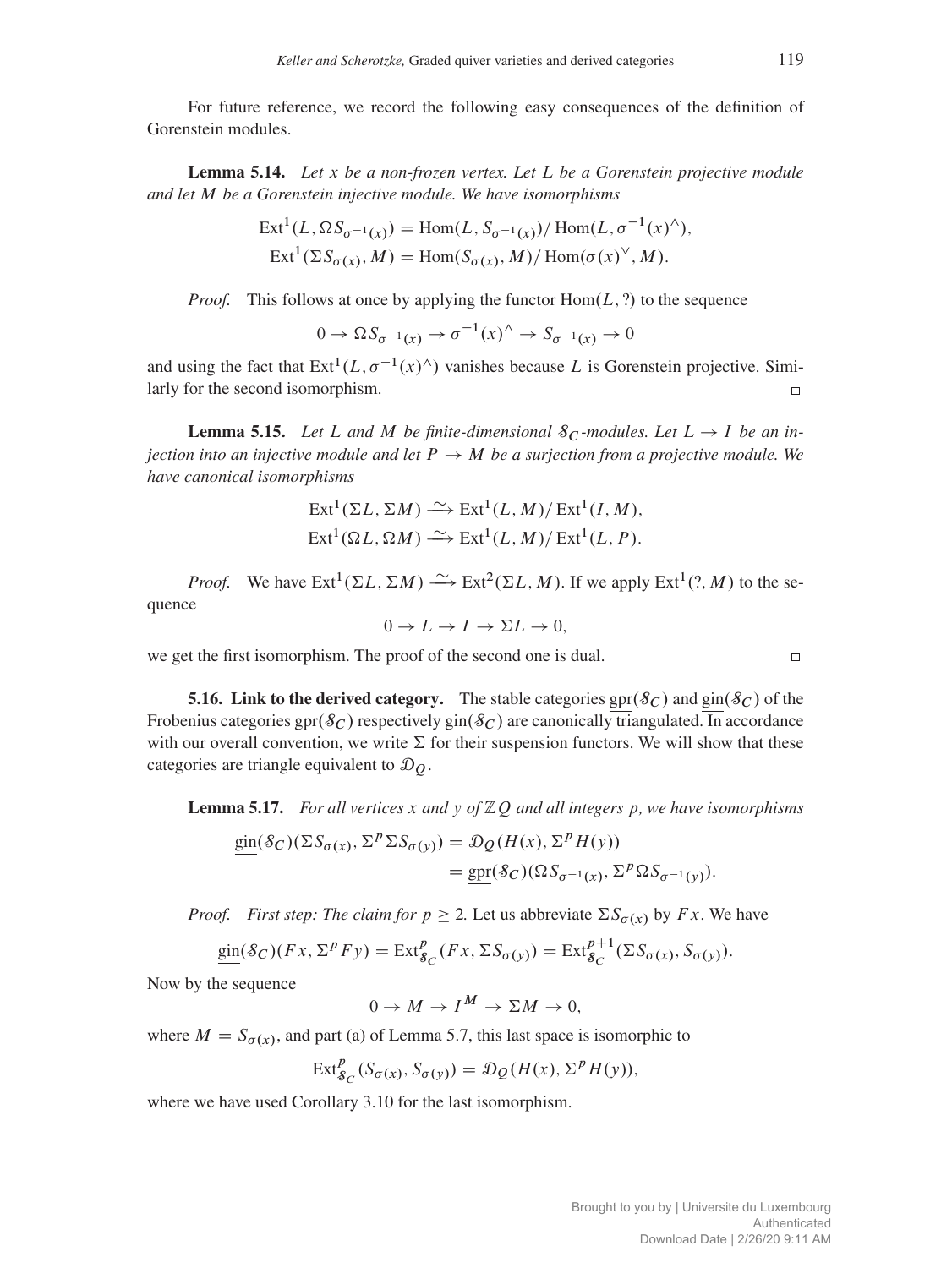*Second step: The claim for arbitrary* p*.* Let us first note that by the sequences

$$
0 \to (\Sigma^{p-1} y)^\vee \to I_C(\Sigma^p y) \to (\Sigma^p y)^\vee \to 0
$$

of Theorem [3.7,](#page-13-1) which become exact when restricted to  $\mathcal{S}_C$ , we have isomorphisms in gin $(\mathcal{S}_C)$ :

$$
\Sigma^m F y = \Sigma^m \Sigma S_{\sigma(y)} = \Sigma^m \operatorname{res}(y^{\vee}) = \operatorname{res}((\Sigma^m y)^{\vee}) = \Sigma S_{\sigma(\Sigma^m y)} = F \Sigma^m y
$$

for all  $m \in \mathbb{Z}$ . We deduce that, for a given  $p \in \mathbb{Z}$  and any  $q \ge 2 - p$ , we have

$$
\text{gin}(\mathcal{S}_C)(Fx,\Sigma^p F y) = \text{gin}(\mathcal{S}_C)(Fx,\Sigma^{p+q} F(\Sigma^{-q} y)).
$$

By the first step, this last space is isomorphic to

$$
\mathcal{D}_{\mathcal{Q}}(H(x), \Sigma^{p+q}(H(\Sigma^{-q}y))) = \mathcal{D}_{\mathcal{Q}}(H(x), \Sigma^{p}H(y)).
$$

<span id="page-35-0"></span>The proof of the second isomorphism is analogous.

Theorem 5.18. *There are triangle equivalences*

$$
F: \mathcal{D}_Q \xrightarrow{\sim} \text{gin}(\mathcal{S}_C) \quad \text{respectively} \quad F': \mathcal{D}_Q \xrightarrow{\sim} \text{gpr}(\mathcal{S}_C)
$$

*taking*  $H(x)$  *to*  $\Sigma S_{\sigma(x)}$  *respectively*  $\Omega S_{\sigma(x)}$  *(sic!) for each vertex* x *of*  $\mathbb{Z}Q$ *.* 

**Remark 5.19.** Let  $kQ$  denote the path category of Q considered as a full subcategory of  $\mathcal{R}_C$  via the embedding  $i \mapsto (i, 0)$ . We have a functor  $kQ \to \text{spr}(\mathcal{S}_C)$  taking x to res(x^). It gives rise to a  $kQ - \mathcal{S}_C$ -bimodule X given by

$$
X(u, x) = \text{Hom}(u^{\wedge}, \text{res}(x^{\wedge})), \quad x \in Q_0, u \in \sigma(C).
$$

Since gpr $(\mathcal{S}_C)$  is a Frobenius category, we have a canonical triangle functor

$$
\text{can}: \mathcal{D}^b(\text{gpr}(\mathcal{S}_C)) \to \text{gpr}(\mathcal{S}_C)
$$

cf. for example [\[27,](#page-42-24) [39\]](#page-42-25). Now we can describe the equivalence  $F' : \mathcal{D}_Q \longrightarrow \text{spr}(\mathcal{S}_C)$  as the composition

$$
\mathcal{D}_{Q} \xrightarrow{\frac{1}{2} \otimes_{kQ} X} \mathcal{D}^{b}(\text{gpr}(\mathcal{S}_{C})) \xrightarrow{\text{can}} \underline{\text{gpr}}(\mathcal{S}_{C}).
$$

Of course, there is an analogous description for  $F$ .

*Proof.* By Lemma [5.17,](#page-34-2) when x and y are vertices of Q and p is a non-zero integer, we have

$$
\text{gin}(\mathcal{S}_C)(\Sigma S_{\sigma(x)}, \Sigma^p S_{\sigma(y)}) = \mathcal{D}_Q(H(x), \Sigma^p H(y)) = 0.
$$

Moreover, the endomorphism algebra of the sum of the  $\Sigma S_{\sigma(x)}$ ,  $x \in Q_0$ , is isomorphic to the path algebra  $kQ$ . Since gin( $\delta$ C) is an algebraic triangulated category, it follows that we have a fully faithful triangle functor  $F : \mathcal{D}_Q \to \text{gin}(\mathcal{S}_C)$  taking  $H(x)$  to  $\Sigma S_{\sigma(x)}$  for each  $x \in Q_0$ . Now recall that for an arbitrary vertex x of  $\mathbb{Z}Q$ , the module  $\Sigma S_{\sigma(x)}$  is isomorphic to res(x<sup>V</sup>). By restricting the co-resolution

$$
0 \to S_x \to x^{\vee} \to \bigoplus_{x \to y} y^{\vee} \to \tau^{-1}(x)^{\vee} \to 0
$$

 $\Box$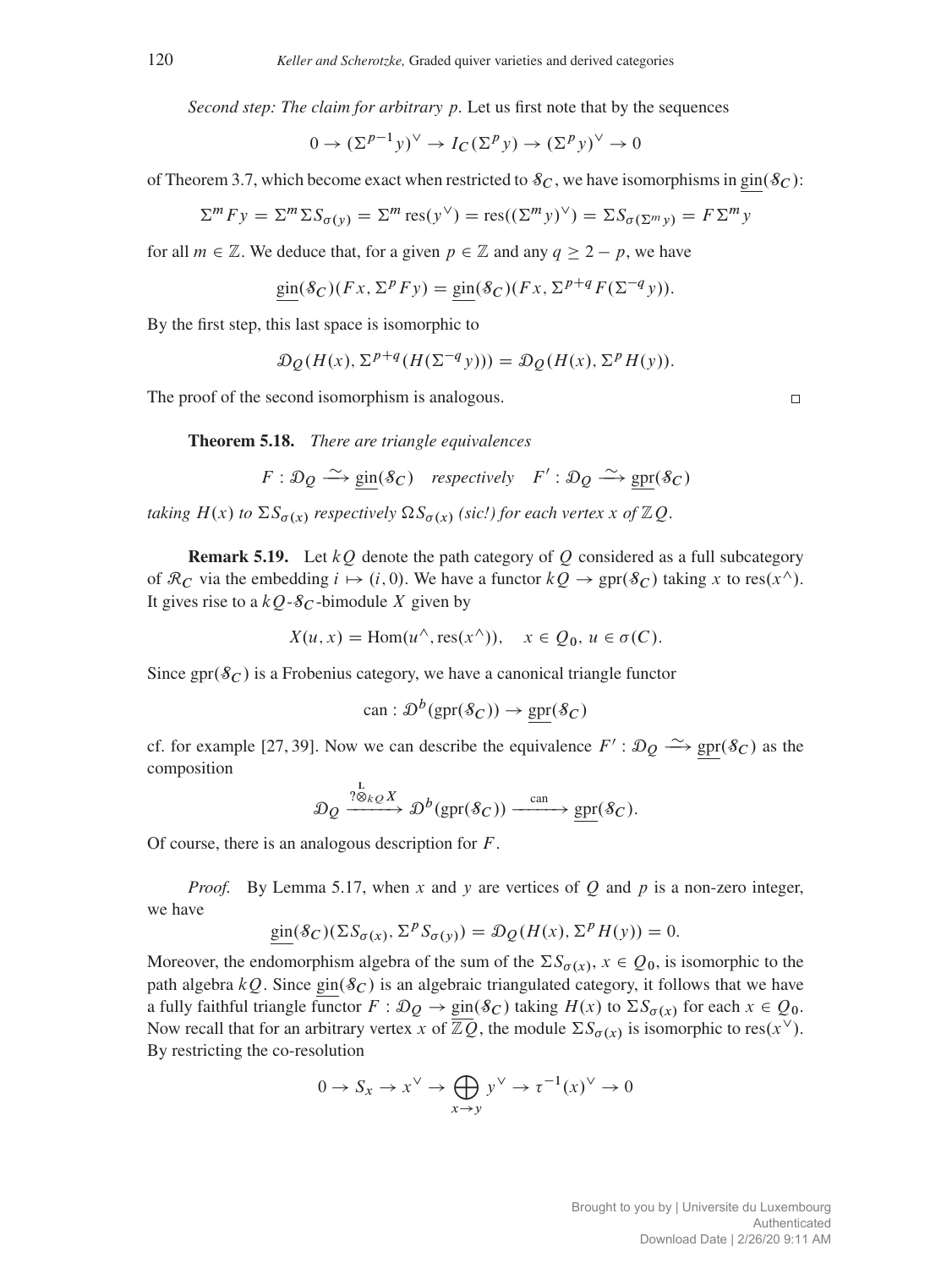of part (d) of Lemma [3.5](#page-12-0) to  $S_C$  we obtain an exact sequence

$$
0 \to \text{res}(x^{\vee}) \to \bigoplus_{x \to y} \text{res}(y^{\vee}) \to \text{res}(\tau^{-1}(x)^{\vee}) \to 0.
$$

Starting from the vertices of the slice  $Q \subset \mathbb{Z}Q$  and 'knitting' to the left and to the right, we use the triangles associated with these sequences to check that F takes each vertex x of  $\mathbb{Z}Q$ to res $(x^{\vee}) = \Sigma S_{\sigma(x)}$ .

Now fix an object M in gin( $\delta_C$ ). Clearly the functor

$$
Hom(F(?), M) : \mathcal{D}_Q^{\text{op}} \to \text{Mod } k
$$

is cohomological. Moreover, the isomorphism

$$
\text{Hom}(FH(x), M) = \text{Hom}(S_{\sigma(x)}, M) / \text{Hom}(\sigma(x)^{\vee}, M),
$$

where morphisms on the left are taken in  $\text{gin}(\mathcal{S}_C)$  and those on the right in Mod $(\mathcal{S}_C)$ , shows that Hom( $FH(x)$ , M) is only non-zero if  $S_{\sigma(x)}$  occurs in the socle of M and that its dimension is bounded by the dimension of the socle of  $M$ . Since  $M$  is a submodule of a finite sum of modules  $\sigma(y)^\vee$ ,  $y \in \mathbb{Z}Q_0$ , it follows that Hom $(F(?)$ , M) takes values in the finite-dimensional vector spaces and vanishes on all but finitely many indecomposable objects of  $\mathcal{D}_O$ . In particular, Hom $(F(?)$ , M) is a finitely generated cohomological functor on  $\mathcal{D}_O$ . This implies that it is representable. Thus, the functor F admits a right adjoint  $F_{\rho}$  and for each object M of gin( $\mathcal{S}_{C}$ ), we have a canonical triangle

$$
FF_{\rho}M \to M \to GM \to \Sigma FF_{\rho}M,
$$

where GM is right orthogonal to the image of  $\mathcal{D}_O$  under F. We will show that this right orthogonal subcategory vanishes. Indeed, suppose that  $M$  is an object in the right orthogonal. Since M is a submodule of a finite direct sum of modules  $\sigma(y)^\vee$ ,  $y \in \mathbb{Z}Q_0$ , it has a finitedimensional socle. We proceed by induction on its dimension. If it is zero, then  $M$  has to be zero. So suppose that  $S_{\sigma(x)}$  is a simple submodule in the socle of M. Since M is right orthogonal to the image of  $F$ , we have

$$
0 = \text{Hom}(FH(x), M) = \text{Hom}(S_{\sigma(x)}, M) / \text{Hom}(\sigma(x)^{\vee}, M).
$$

Thus the inclusion  $S_{\sigma(x)} \to M$  extends to a map  $\sigma(x)^\vee \to M$ . This map is injective since it induces an injection in the socles. Since  $\sigma(x)$ <sup>V</sup> is an injective module, it is actually a direct summand and M is the direct sum of  $\sigma(x)$ <sup>V</sup> and a submodule M', whose socle is of strictly smaller dimension than that of  $M$  and which still belongs to the right orthogonal of the image of F. By the induction hypothesis,  $M'$  must be injective and so M is injective.  $\Box$ 

#### <span id="page-36-0"></span>5.20. Description of  $\Phi$  via Kan extensions. Let

$$
\Phi: \text{mod}(\mathcal{S}_C) \to \mathcal{D}_Q
$$

be the composition of  $\Omega$ :  $mod(\mathcal{S}_C) \rightarrow spr(\mathcal{S}_C)$  with the quasi-inverse of the equivalence  $F': \mathcal{D}_Q \to \text{spr}(\mathcal{S}_C)$  of Theorem [5.18.](#page-35-0) Notice that  $\Phi$  is a  $\delta$ -functor as the composition of the  $\delta$ -functor  $\Omega$  with a triangle equivalence. Equivalently, we could define  $\Phi$  as the composition of  $\Sigma$ :  $mod(\mathscr{S}_C) \rightarrow gen(\mathscr{S}_C)$  with the quasi-inverse of the equivalence  $F : \mathcal{D}_Q \rightarrow gen(\mathscr{S}_C)$ .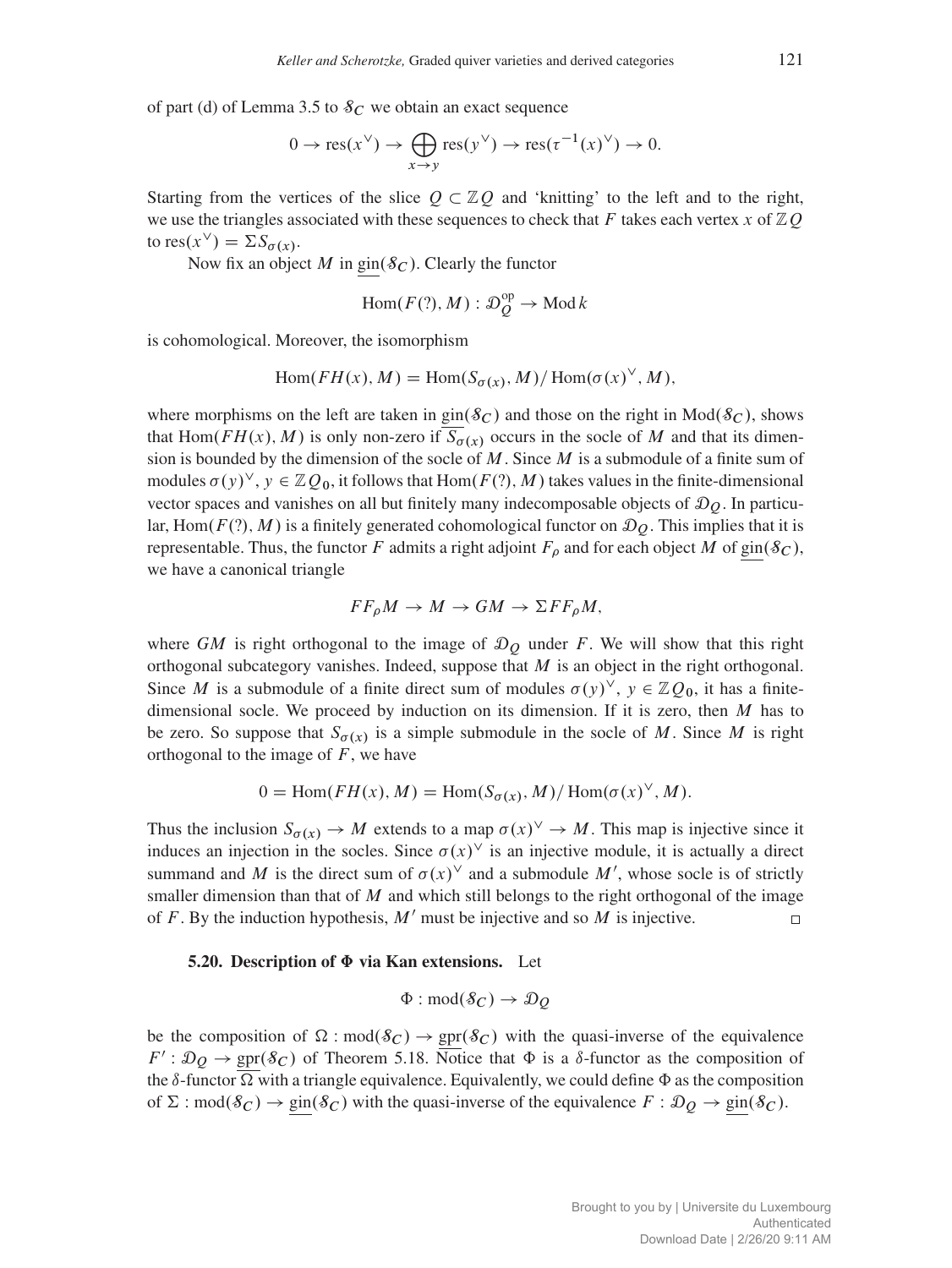Let us now prove Proposition [2.13,](#page-8-2) which claims that for  $M \in \text{mod}(\mathcal{S})$ , we have functorial isomorphisms of  $k(\mathbb{Z}Q)$ -modules

$$
KK(M) = \text{Hom}_{\mathcal{D}_{Q}}(H(?) \, \tau \Phi(M)) \text{ and } CK(M) = D \text{ Hom}_{\mathcal{D}_{Q}}(\Phi(M), H(?)),
$$

where  $H$  is Happel's embedding (Theorem [2.2\)](#page-3-1).

*Proof of Proposition* [2.13](#page-8-2)*.* We only prove the second isomorphism, the proof of the first one being similar. Let  $P \to M$  be a surjection with finitely generated projective P. *First step: We have a canonical isomorphism*

$$
\operatorname{cok}(K_R(P) \to K_R(M)) \xrightarrow{\sim} CK(M).
$$

Indeed, by definition,  $CK(M)$  is the cokernel of the canonical morphism  $K_L(M) \to K_R(M)$ . Now we have a commutative diagram



Here the top horizontal arrow is an isomorphism by Lemma [5.4](#page-29-0) and the left vertical arrow is surjective since  $K_L$  is right exact. The claim follows.

*Second step: For each vertex* x *of* ZQ*, we have a canonical isomorphism*

$$
(K_R(M)/K_R(P))(x) \xrightarrow{\sim} \operatorname{Ext}^1(S_{\sigma^{-1}(x)}, M)/\operatorname{Ext}^1(S_{\sigma^{-1}(x)}, P).
$$

Recall the sequence

$$
0 \to \text{res}(x^{\wedge}) \to \sigma^{-1}(x)^{\wedge} \to S_{\sigma^{-1}(x)} \to 0.
$$

It shows that  $\Omega(S_{\sigma^{-1}(x)})$  is isomorphic to res $(x^{\wedge})$ . Now we have isomorphisms

$$
(K_R(M))(x) = \text{Hom}(x^{\wedge}, K_R(M)) = \text{Hom}(\text{res}(x^{\wedge}), M) = \text{Hom}(\Omega S_{\sigma^{-1}(x)}, M)
$$

and similarly for  $P$  instead of  $M$ . Now by definition, we have

$$
Ext1(S\sigma-1(x), M) = Hom(\Omega S\sigma-1(x), M)/Hom(\sigma-1(x)\wedge, M)
$$

and similarly for P instead of M. The claim follows because each morphism  $\sigma^{-1}(x)$ <sup>^</sup>  $\rightarrow$  M factors through  $P \rightarrow M$ .

*Third step: For each vertex* x *of* ZQ*, we have canonical isomorphisms*

$$
\operatorname{Ext}^1(S_{\sigma^{-1}(x)}, M)/\operatorname{Ext}^1(S_{\sigma^{-1}(x)}, P) \xrightarrow{\sim} \underline{\operatorname{spr}}(\mathcal{S}_C)(\Omega S_{\sigma^{-1}(x)}, \Sigma \Omega M) = D \mathcal{D}_Q(\Phi M, H(x)).
$$

Indeed, since  $\text{Ext}^2(S_{\sigma^{-1}(x)}, P)$  vanishes (Lemma [5.7\)](#page-30-2), we have an isomorphism

$$
\operatorname{Ext}^1(S_{\sigma^{-1}(x)}, M)/\operatorname{Ext}^1(S_{\sigma^{-1}(x)}, P) \xrightarrow{\sim} \operatorname{Ext}^2(S_{\sigma^{-1}(x)}, \Omega M).
$$

Now we clearly have an isomorphism

$$
\text{Ext}^2(S_{\sigma^{-1}(x)}, \Omega M) = \text{Ext}^1(\Omega S_{\sigma^{-1}(x)}, \Omega M)
$$

and the last space identifies with  $spr(S_C)(\Omega S_{\sigma^{-1}(x)}, \Sigma \Omega M)$ . Now we have  $F' \Phi M = \Omega M$ and

$$
F'(\tau^{-1}H(x)) = F'(H(\tau^{-1}(x))) = \Omega S_{\sigma(\tau^{-1}(x))} = \Omega S_{\sigma^{-1}(x)},
$$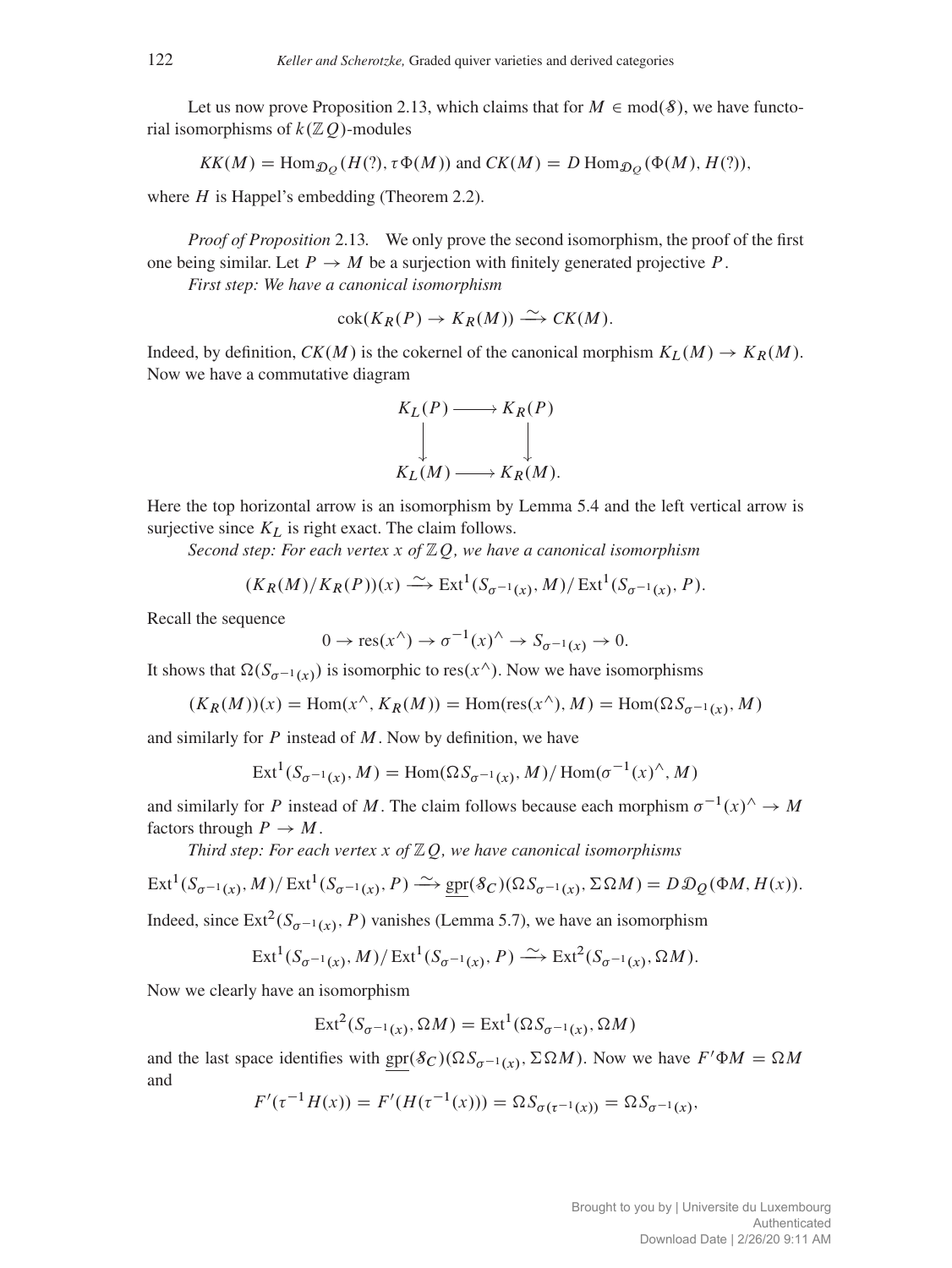whence the isomorphism

$$
\underline{\text{spr}}(\mathcal{S}_C)(\Omega S_{\sigma^{-1}(x)}, \Sigma \Omega M) = \mathcal{D}_Q(\tau^{-1}H(x), \Sigma \Phi M).
$$

Finally, we get

$$
\mathcal{D}_{Q}(\tau^{-1}H(x), \Sigma \Phi M) = \mathcal{D}_{Q}(H(x), \tau \Sigma \Phi M)
$$
  
=  $\mathcal{D}_{Q}(H(x), \nu \Phi M)$   
=  $D \mathcal{D}_{Q}(\Phi M, H(x)).$ 

<span id="page-38-0"></span>5.21. The regular category as a Gorenstein–Auslander category. Our goal in this subsection is to prove Theorem [2.17.](#page-9-2) We need the following lemma.

<span id="page-38-1"></span>**Lemma 5.22.** Let x be a vertex of  $\mathbb{Z}Q$ . The adjunction morphisms fit into exact se*quences*

$$
0 \to x_{\mathcal{D}}^{\vee} \to x^{\vee} \to K_R \operatorname{res}(x^{\vee}) \to (\Sigma x)_{\mathcal{D}}^{\vee} \to 0
$$

*and*

$$
0 \to (\Sigma^{-1} x)^{\wedge}_{\mathfrak{D}} \to K_L \operatorname{res}(x^{\wedge}) \to x^{\wedge} \to x^{\wedge}_{\mathfrak{D}} \to 0.
$$

*Proof.* To compute  $K_R \text{res}(x^{\vee})$ , we use the injective coresolution

$$
0 \to \text{res}(x^{\vee}) \to I_C(x) \to I_C(\Sigma x)
$$

obtained by splicing the exact sequences

$$
0 \to \text{res}(x^{\vee}) \to I_C(x) \to \text{res}((\Sigma x)^{\vee}) \to 0,
$$
  

$$
0 \to \text{res}((\Sigma x)^{\vee}) \to I_C(\Sigma x) \to \text{res}((\Sigma^2 x)^{\vee}) \to 0
$$

from part (a) of Theorem [3.7.](#page-13-1) We find that  $K_R \text{res}(x^{\vee})$  is the kernel of the composition

$$
I_C(x) \to (\Sigma x)^\vee \to (\Sigma x)^\vee / (\Sigma x)^\vee_{\mathfrak{D}} \to I_C(\Sigma x).
$$

Thus,  $K_R \text{res}(x^{\vee})$  is also the kernel of the composition f of the first two morphisms in this sequence. Now we have the diagram with exact rows and columns



This shows the claim. The proof of the second assertion is dual.

 $\Box$ 

The following theorem implies Theorem [2.17](#page-9-2) when we take  $C$  to be the set of all vertices of  $\mathbb{Z}Q$ .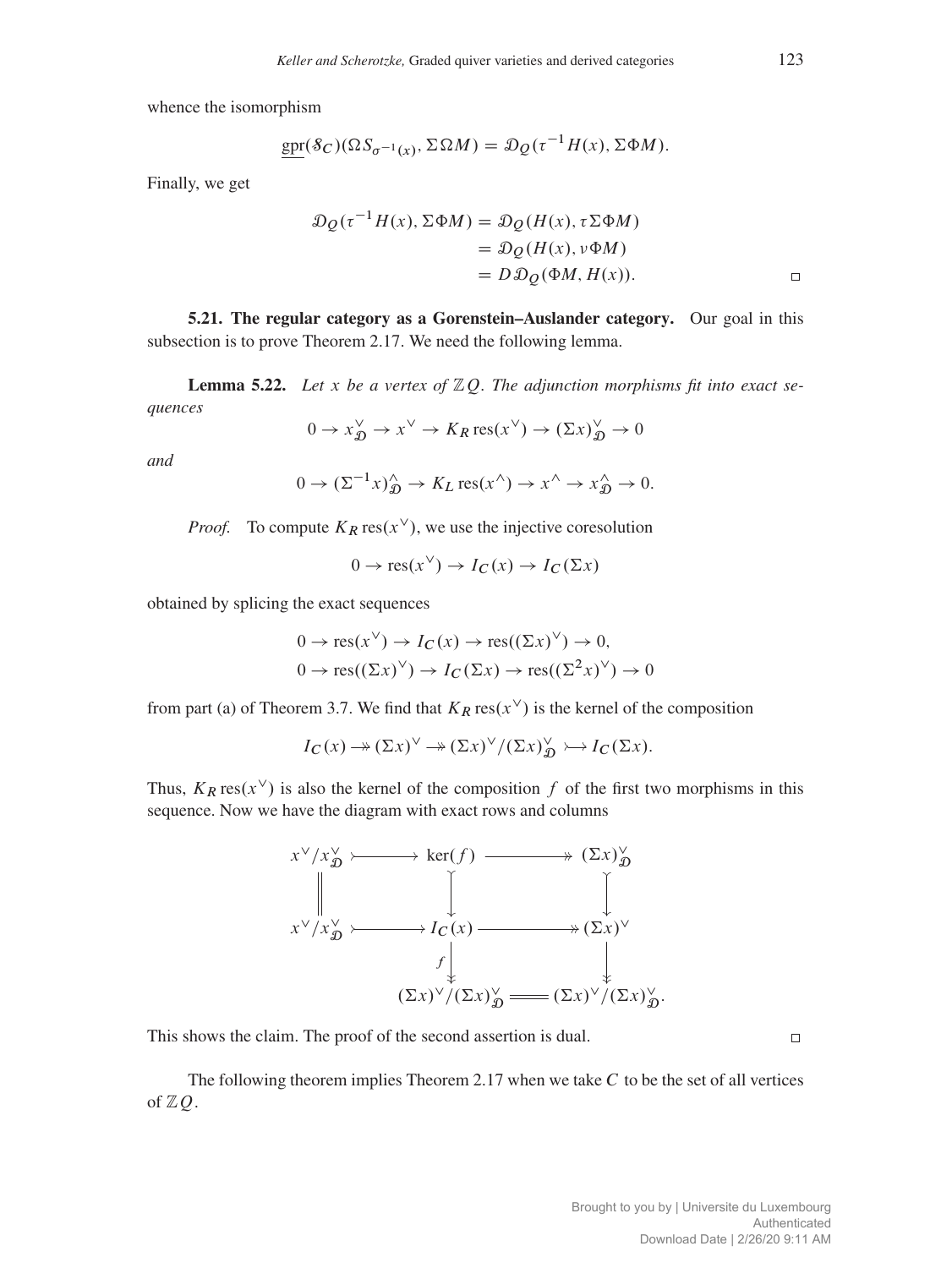<span id="page-39-0"></span>Theorem 5.23. *The restriction functor induces equivalences*

$$
\text{proj}(\mathcal{R}_C) \to \text{gpr}(\mathcal{S}_C) \quad \text{and} \quad \text{inj}(\mathcal{R}_C) \to \text{gin}(\mathcal{S}_C).
$$

*It yields isomorphisms from the quiver*  $\mathbb{Z}\widetilde{Q}_C$  *onto the Auslander–Reiten quivers of* gpr $(\mathcal{S}_C)$ and  $\sin(\mathcal{S}_C)$  *so that the vertices of* C *correspond to the projective-injective vertices.* 

*Proof.* By Theorem [5.18,](#page-35-0) each non-injective indecomposable object of  $\text{gin}(\mathcal{S}_C)$  is of the form res(x<sup> $\vee$ </sup>) for some non-frozen vertex x of  $\mathbb{Z}\tilde{Q}$  and of course the indecomposable injective object  $\sigma(x)_{\mathcal{S}_C}^{\vee}$  is the restriction of  $\sigma(x)_{\mathcal{R}_C}^{\vee}$ . Thus, the restriction functor is essentially surjective. Let us show that it is fully faithful. Let u and v be any vertices of  $\mathbb{Z}\tilde{Q}$ . We need to show that the adjunction morphism

$$
v^{\vee} \to K_R(\text{res } v^{\vee})
$$

induces a bijection

<span id="page-39-2"></span>
$$
\text{Hom}(u^{\vee}, v^{\vee}) \to \text{Hom}(u^{\vee}, K_R(\text{res } v^{\vee})).
$$

If  $v = \sigma(y)$  for some non-frozen vertex y, then the adjunction morphism  $\sigma(v)^\vee \to K_R$  (res  $v^\vee$ ) is itself invertible. So let us assume that  $v$  is a non-frozen vertex  $y$ . By Lemma [5.22,](#page-38-1) the adjunction morphism  $y^{\vee} \to K_R$  (res  $y^{\vee}$ ) is the composition of the epimorphism p in the sequence

$$
(5.23.1) \t\t 0 \to y^{\vee}_{\mathfrak{D}} \to y^{\vee} \stackrel{p}{\to} y^{\vee}/y^{\vee}_{\mathfrak{D}} \to 0
$$

with the monomorphism  $i$  in the sequence

(5.23.2) 
$$
0 \to y^{\vee}/y^{\vee}_{\mathfrak{D}} \xrightarrow{i} K_R(\text{res } y^{\vee}) \to (\Sigma y)^{\vee}_{\mathfrak{D}} \to 0.
$$

The sequence [\(5.23.1\)](#page-39-2) yields the exact sequence

$$
\text{Hom}(u^{\vee}, y_{\mathfrak{D}}^{\vee}) \to \text{Hom}(u^{\vee}, y^{\vee}) \to \text{Hom}(u^{\vee}, y^{\vee}/y_{\mathfrak{D}}^{\vee}) \to \text{Ext}^{1}(u^{\vee}, y_{\mathfrak{D}}^{\vee}).
$$

Now  $y_{\mathcal{I}}^{\vee}$  $\chi_D^{\vee}$  is an iterated extension of objects  $S_z$ ,  $z \in \mathbb{Z}Q_0$ . We have

<span id="page-39-3"></span>
$$
\text{RHom}(u^{\vee}, S_z) = D \text{RHom}(\Sigma^{-2} S_{\tau^{-1}(z)}, u^{\vee})
$$

by Corollary [3.6](#page-12-2) and so

$$
\text{Hom}(u^{\vee}, S_z) = D \operatorname{Ext}^2(S_z, u^{\vee}) = 0 \quad \text{and} \quad \operatorname{Ext}^1(u^{\vee}, S_z) = D \operatorname{Ext}^1(S_z, u^{\vee}) = 0.
$$

Thus, the map Hom $(u^{\vee}, p)$  is bijective. The sequence [\(5.23.2\)](#page-39-3) yields the exact sequence

$$
0 \to \text{Hom}(u^{\vee}, y^{\vee}/y^{\vee}_{\mathfrak{D}}) \to \text{Hom}(u^{\vee}, K_R(\text{res}(y^{\vee})) \to \text{Hom}(u^{\vee}, (\Sigma y)^{\vee}_{\mathfrak{D}}).
$$

We have Hom $(u^{\vee}, (\Sigma y)_{\mathcal{D}}^{\vee}) = 0$  because  $(\Sigma y)_{\mathcal{D}}^{\vee}$  is also an extension of simples  $S_z, z \in \mathbb{Z}Q_0$ . Thus, the map  $Hom(u^{\vee}, i)$  is also bijective and the functor res is indeed fully faithful on the subcategory inj $(\mathcal{R}_C)$ . The proof for proj $(\mathcal{R}_C)$  is dual. The last assertion is clear.

<span id="page-39-1"></span>**5.24. Frobenius models for derived categories of Dynkin quivers.** Let k be an algebraically closed field. In this subsection, by a *Frobenius category*, we mean a k-linear, Homfinite Krull–Schmidt category  $\mathcal E$  endowed with the structure of an exact category for which it is Frobenius.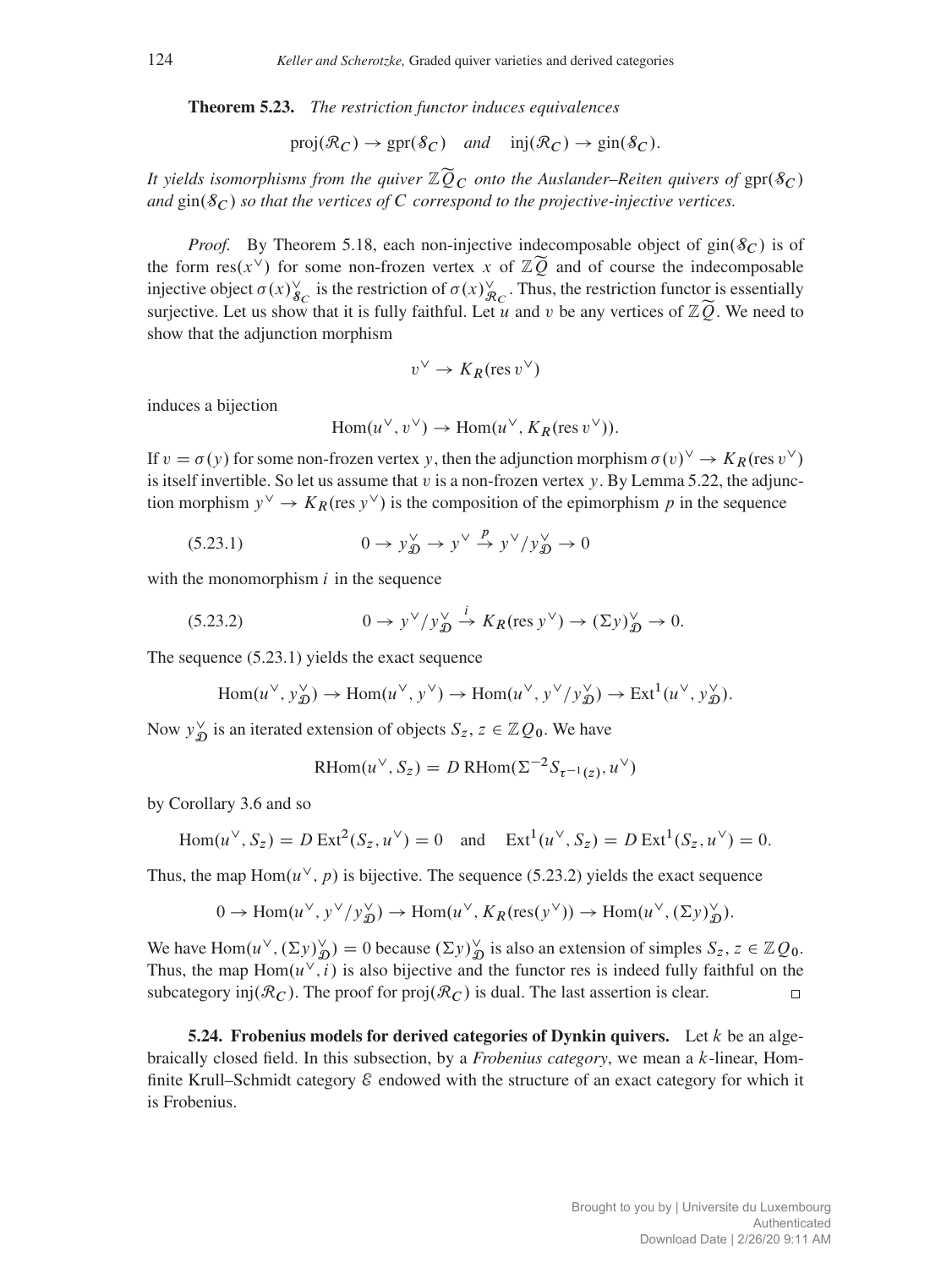Let  $Q$  be a Dynkin quiver. A *Frobenius model for*  $D<sub>O</sub>$  is a Frobenius category  $\&$  together with a triangle equivalence  $F : \mathcal{D}_Q \longrightarrow \underline{\mathcal{E}}$ . For example, if  $C \subset \mathbb{Z}Q_0$  is a set of vertices sat-isfying condition (R) of Section [3.3,](#page-11-0) then the category  $\varepsilon_C = \text{spr}(\mathcal{S}_C)$  becomes a Frobenius model of  $\mathcal{D}_0$ : It is a Frobenius category by Section [5.12](#page-33-0) and its stable category is equivalent to  $\mathcal{D}_O$  by Theorem [5.18.](#page-35-0) Now for an arbitrary Frobenius category  $\mathcal{E}$ , consider the following properties:

- (P1) For each indecomposable non-projective object X of  $\mathcal{E}$ , there is an almost split sequence starting and an almost split sequence ending at X.
- (P2) For each indecomposable projective object P of  $\mathcal{E}$ , the  $\mathcal{E}$ -module rad $_{\mathcal{E}}(?, P)$  and the  $\mathcal{E}^{\text{op}}$ -module rad $_{\mathcal{E}}(P, ?)$  are finitely generated with simple tops.
- (P3)  $\&$  is standard, i.e. its category of indecomposables is equivalent to the mesh category of its Auslander–Reiten quiver (cf. [\[42,](#page-42-19) Section 2.3, p. 63]).

The existence of almost split triangles in the stable category  $\mathcal E$  implies condition (P1) so that this condition holds in particular in all Frobenius models of  $\mathcal{D}_Q$ . For  $\mathcal{E} = \mathcal{E}_C = \text{spr}(\mathcal{S}_C)$  as above, the category of indecomposables of  $\mathcal E$  is equivalent to the mesh category  $\mathcal R_C$ , by Theorem [5.23.](#page-39-0) We deduce that such categories also satisfy (P2) and (P3). We do not know Frobenius models of  $\mathcal{D}_Q$  which do not satisfy (P2). On the other hand, in many cases, condition (P3) does not hold. For example, let us assume that Q is the quiver  $1 \rightarrow 2 \rightarrow 3$  and A the algebra given by the quiver

$$
1 \xrightarrow{\beta} 2 \xrightarrow{\alpha} 3
$$

with the relation  $\alpha\beta = 0$ . Then the category  $\mathcal{C}^b$  (proj A) of bounded complexes of finitely generated projective A-modules becomes a Frobenius model for  $\mathcal{D}_O$  because A is derived equivalent to the path algebra  $kQ$ . It is not hard to compute the Auslander–Reiten quiver of the category  $\mathcal{E} = \mathcal{C}^b$ (proj A) and to check that it satisfies (P2). However, it is not standard because the simple  $\varepsilon$ -module  $S_P$  associated with the complex

$$
P = (\cdots \to 0 \to P_3 = P_3 \to 0 \to \cdots)
$$

is of projective dimension 2 whereas in a standard Frobenius category satisfying (P2), the simple module associated with a projective object is always of projective dimension  $\leq 1$ .

The Frobenius models of  $\mathcal{D}_{Q}$  naturally form a 2-category: If  $(\mathcal{E}, F)$  and  $(\mathcal{E}', F')$  are two Frobenius models of  $\mathcal{D}_Q$ , a 1*-morphism*  $(\mathcal{E}, F) \to (\mathcal{E}', F')$  is an exact functor  $G : \mathcal{E} \to \mathcal{E}'$ together with an isomorphism  $\alpha : G \circ F \longrightarrow F'$ . We leave it to the reader to define the 2-morphisms and to show that a 1-morphism is an equivalence in this 2-category iff its underlying exact functor is an equivalence. For example, an inclusion  $C \supset C'$  of sets of vertices satisfying (R) yields a 1-morphism  $G : \mathcal{E}_C \to \mathcal{E}_{C'}$  which annihilates all indecomposable projectives associated with the vertices in C but not  $C'$ . The following corollary results from Section [5.12,](#page-33-0) Theorem [5.18,](#page-35-0) Theorem [5.23](#page-39-0) and the above discussion.

<span id="page-40-0"></span>**Corollary 5.25.** *The map taking*  $C$  *to*  $(\mathcal{E}_C, F_C)$  *induces a bijection from the set of subsets*  $C \subset \mathbb{Z}Q_0$  *satisfying condition* (R) *of Section* [3.3](#page-11-0) *onto the set of equivalence classes of Frobenius models*  $(\mathcal{E}, F)$  *of*  $\mathcal{D}_O$  *satisfying* (P2)–(P3)*. The inverse bijection sends a Frobenius model* ( $\mathcal{E}, F$ ) *to the set*  $C \subset \mathbb{Z}Q_0$  *such that the indecomposable projectives of*  $\mathcal{E}$  *correspond* to the vertices  $\sigma^{-1}(c)$ ,  $c \in C$ , of the Auslander–Reiten quiver of  $\mathcal{E}$ .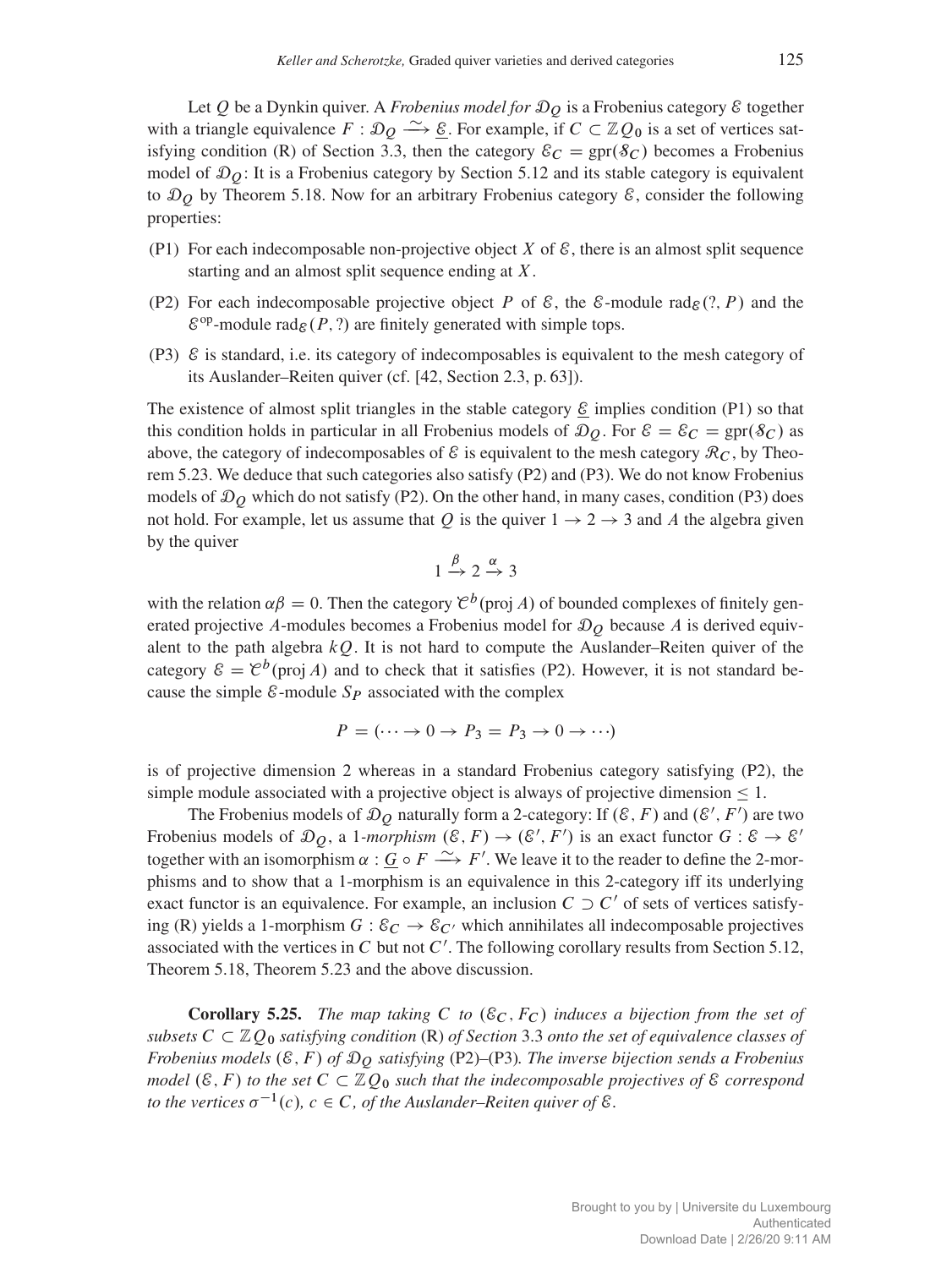*Proof.* The only thing left to check is that if  $\mathcal E$  is a Frobenius model of  $\mathcal D_O$  satisfying conditions (P2) and (P3), then the corresponding set C satisfies condition (R). Indeed, let x be a vertex of  $\mathbb{Z}Q$ . Let X be the corresponding indecomposable object of  $\mathcal{E}$ . Since  $\mathcal{E}$  is Frobenius, we can find an inflation  $X \to I$ , where I is injective. In particular, there is a non-zero morphism from X to an indecomposable injective object. Thus, there is a path p from x to  $\sigma^{-1}(c)$ for some c in C such that the class of p in  $\mathcal{R}_C$  is non-zero. Let us assume, as we may, that this path is of minimal length. It is the composition of the canonical arrow  $c \to \sigma^{-1}(c)$  with a path p' from x to c. Suppose that the class of p' in  $k(\mathbb{Z}Q)$  vanishes. Then the morphism corresponding to p' vanishes in the stable category  $\underline{\mathcal{E}}$ . This implies that the class of p' in  $\mathcal{R}_C$ is a linear combination of paths factoring through vertices  $\sigma^{-1}(c')$  which lie between x and c for the ordering given by the existence of a path. But then we obtain a path with non-zero class in  $\mathcal{R}_C$  from x to some  $\sigma^{-1}(c')$ , which contradicts the minimality of the length of p.  $\Box$ 

#### References

- <span id="page-41-15"></span>[1] *I. Assem, D. Simson* and *A. Skowroński*, Elements of the representation theory of associative algebras. Vol. 1, London Math. Soc. Stud. Texts 65, Cambridge University Press, Cambridge 2006.
- <span id="page-41-19"></span>[2] *M. Auslander* and *I. Reiten*, Applications of contravariantly finite subcategories, Adv. Math. 86 (1991), no. 1, 111–152.
- <span id="page-41-17"></span>[3] *O. Bretscher*, *C. Läser* and *C. Riedtmann*, Self-injective and simply connected algebras, Manuscripta Math. 36 (1981/82), no. 3, 253–307.
- <span id="page-41-7"></span>[4] *G. Cerulli Irelli*, *E. Feigin* and *M. Reineke*, Desingularization of quiver Grassmannians for Dynkin quivers, preprint 2013, <http://arxiv.org/abs/1209.3960>.
- <span id="page-41-8"></span>[5] *G. Cerulli Irelli*, *E. Feigin* and *M. Reineke*, Homological approach to the Hernandez–Leclerc construction and quiver varieties, preprint 2013, <http://arxiv.org/abs/1302.5297>.
- <span id="page-41-9"></span>[6] *W. Crawley-Boevey*, Geometry of the moment map for representations of quivers, Compos. Math. 126 (2001), no. 3, 257–293.
- <span id="page-41-18"></span>[7] *E. E. Enochs* and *O. M. G. Jenda*, Gorenstein injective and projective modules, Math. Z. 220 (1995), no. 4, 611–633.
- <span id="page-41-1"></span>[8] *S. Fomin* and *A. Zelevinsky*, Cluster algebras. I: Foundations, J. Amer. Math. Soc. 15 (2002), no. 2, 497–529 (electronic).
- <span id="page-41-10"></span>[9] *I. Frenkel*, *M. Khovanov* and *O. Schiffmann*, Homological realization of Nakajima varieties and Weyl group actions, Compos. Math. 141 (2005), no. 6, 1479–1503.
- <span id="page-41-16"></span>[10] *P. Gabriel*, Des catégories abéliennes, Bull. Soc. Math. France 90 (1962), 323–448.
- <span id="page-41-12"></span>[11] *P. Gabriel*, Auslander–Reiten sequences and representation-finite algebras, in: Representation theory I (Ottawa 1979), Springer-Verlag, Berlin (1980), 1–71.
- <span id="page-41-14"></span>[12] *P. Gabriel* and *A. V. Roiter*, Representations of finite-dimensional algebras, Encyclopaedia Math. Sci. 73, Springer–Verlag, Berlin 1992.
- <span id="page-41-0"></span>[13] *V. Ginzburg* and *É. Vasserot*, Langlands reciprocity for affine quantum groups of type An, Int. Math. Res. Not. IMRN 1993 (1993), no. 3, 67–85.
- <span id="page-41-5"></span>[14] *D. Happel*, On the derived category of a finite-dimensional algebra, Comment. Math. Helv. 62 (1987), no. 3, 339–389.
- <span id="page-41-13"></span>[15] *D. Happel*, Triangulated categories in the representation theory of finite-dimensional algebras, Cambridge University Press, Cambridge 1988.
- <span id="page-41-2"></span>[16] *D. Hernandez* and *B. Leclerc*, Cluster algebras and quantum affine algebras, Duke Math. J. 154 (2010), no. 2, 265–341.
- <span id="page-41-3"></span>[17] *D. Hernandez* and *B. Leclerc*, Monoidal categorification of cluster algebras of type A and D, preprint 2012, <http://arxiv.org/abs/1207.3401>.
- <span id="page-41-4"></span>[18] *D. Hernandez* and *B. Leclerc*, Quantum Grothendieck rings and derived Hall algebras, J. reine angew. Math. (2013), DOI 10.1515/crelle-2013-0020.
- <span id="page-41-6"></span>[19] *D. Hughes* and *J. Waschbüsch*, Trivial extensions of tilted algebras, Proc. Lond. Math. Soc. (3) 46 (1983), no. 2, 347–364.
- <span id="page-41-11"></span>[20] *O. Iyama, t*-categories. I: Ladders, Algebr. Represent. Theory **8** (2005), no. 3, 297–321.